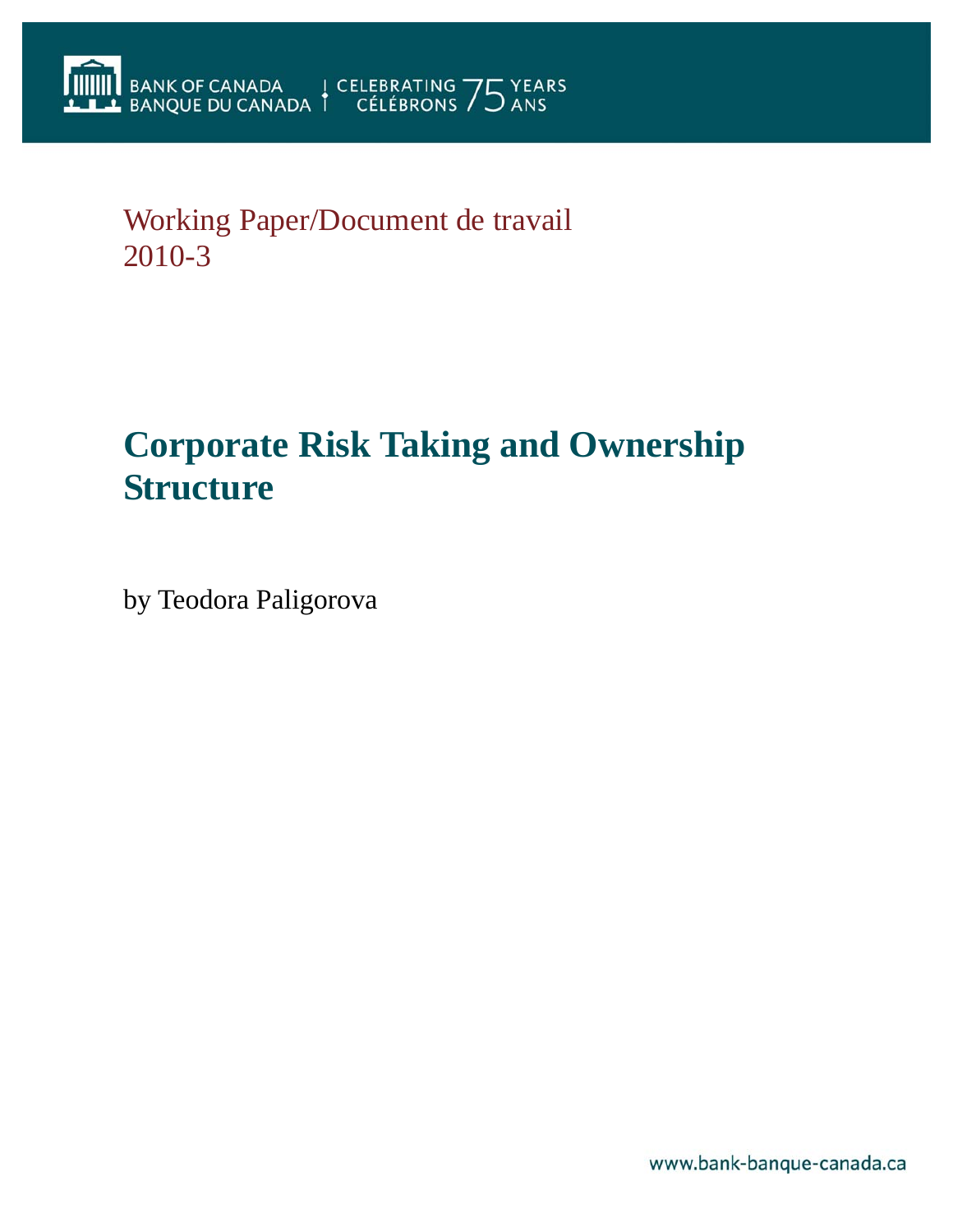Bank of Canada Working Paper 2010-3

January 2010

# **Corporate Risk Taking and Ownership Structure**

**by** 

# **Teodora Paligorova**

 Financial Markets Department Bank of Canada Ottawa, Ontario, Canada K1A 0G9 tpaligorova@bankofcanada.ca

Bank of Canada working papers are theoretical or empirical works-in-progress on subjects in economics and finance. The views expressed in this paper are those of the author. No responsibility for them should be attributed to the Bank of Canada.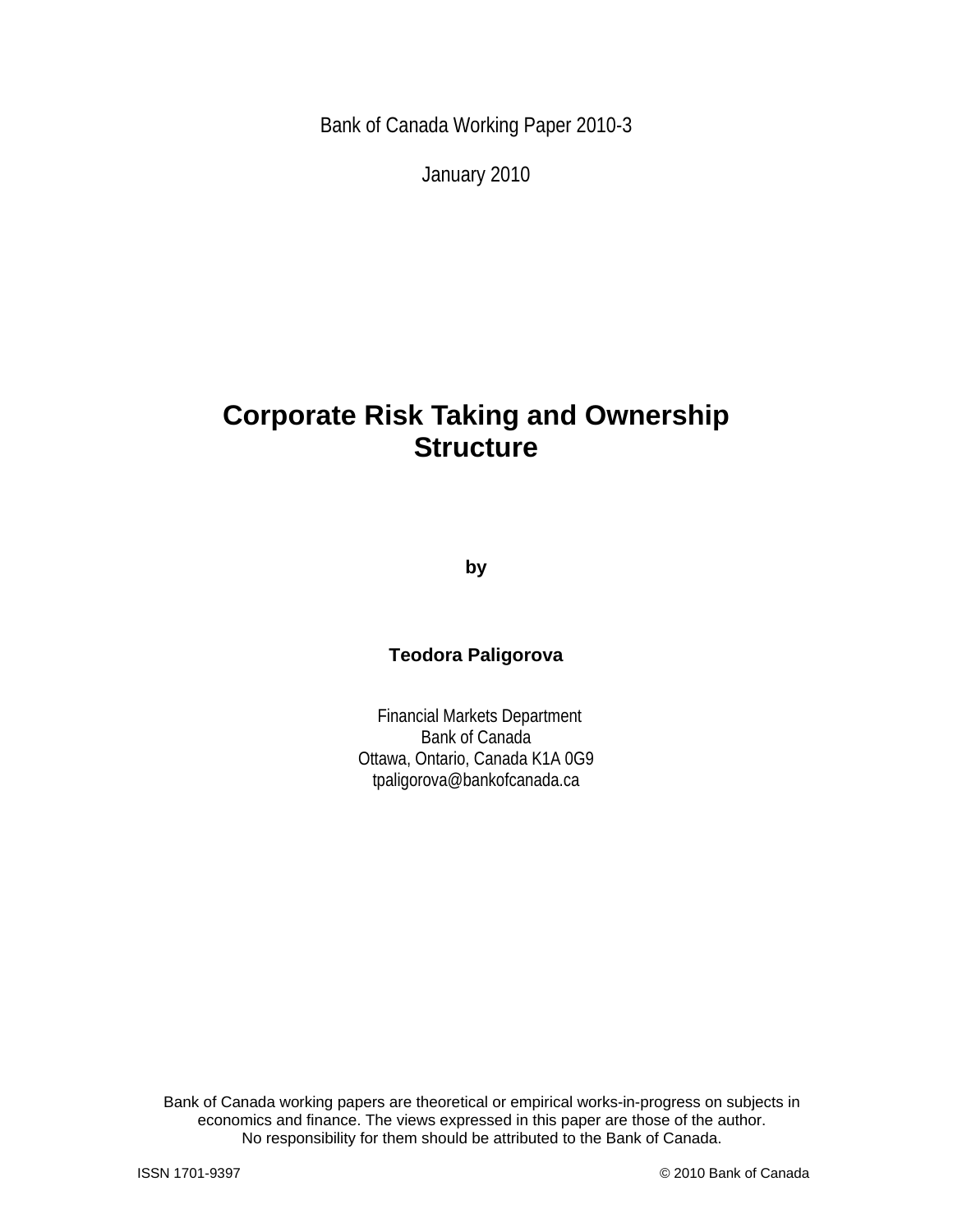# **Acknowledgements**

I would like to thank Scott Hendry, Randy Filer, Yisong Tian, Jonathan Witmer, Zhaoxia Xu, and seminar participants at Hunter College, 2009 NFA Meeting and 2009 ESEM-EEA Meeting for valuable comments.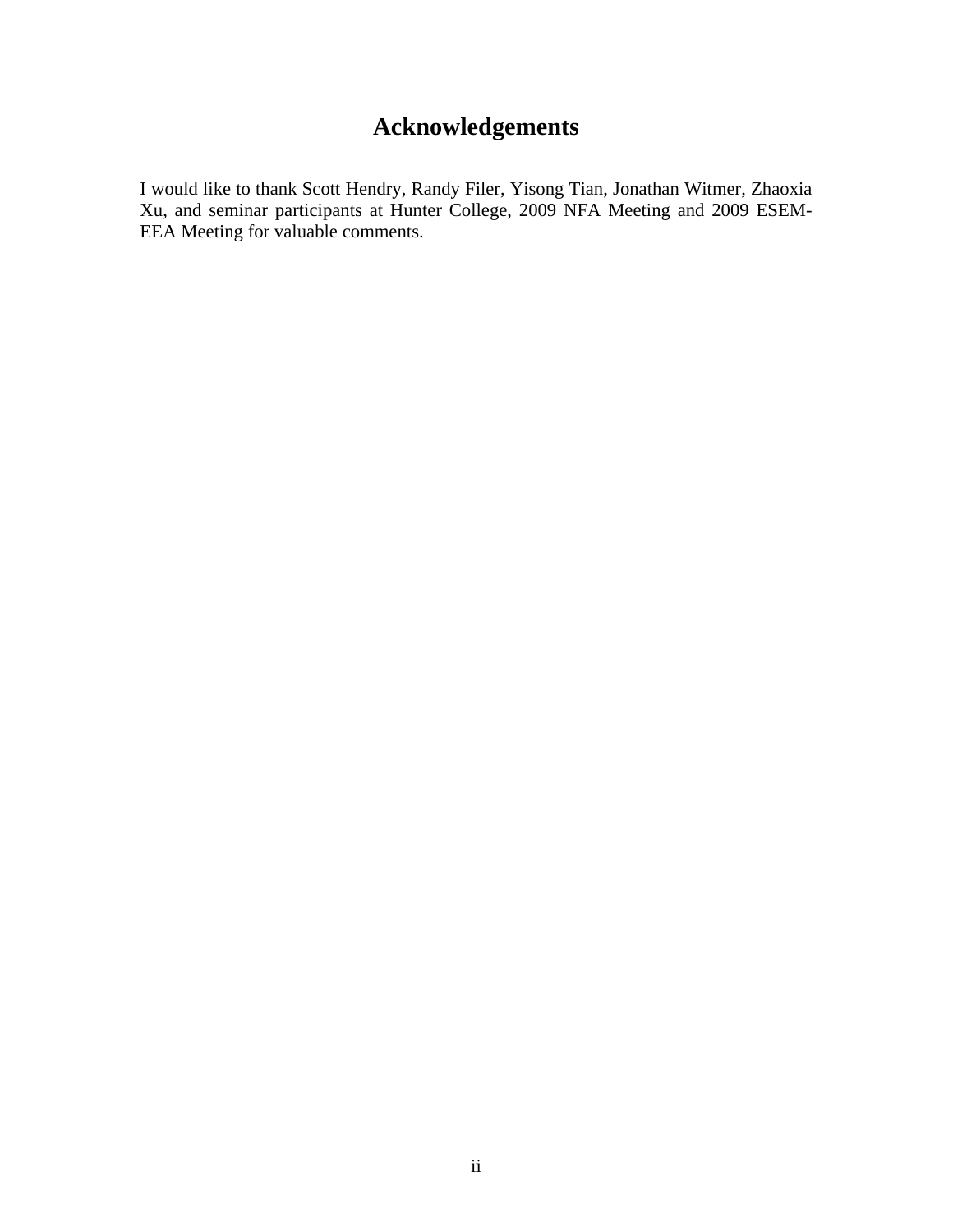# **Abstract**

This paper investigates the determinants of corporate risk taking. Shareholders with substantial equity ownership in a single company may advocate conservative investment policies due to greater exposure to firm risk. Using a large cross-country sample, I find a positive relationship between corporate risk taking and equity ownership of the largest shareholder. This result is entirely driven by investors holding the largest equity stakes in more than one company. Family shareholders avoid corporate risk taking as their ownership increases unlike mutual funds, banks, financial and industrial companies. Stronger legal protection of shareholder rights is associated with more risk taking, while stronger legal protection of creditor rights reduces risk taking.

*JEL classification: G34, G31 Bank classification: Financial markets; International topics* 

# **Résumé**

L'étude porte sur les déterminants de la prise de risques en entreprise. Les actionnaires qui ont des intérêts considérables dans une seule firme ont tendance à préconiser la prudence en matière de politiques d'investissement parce qu'ils sont davantage exposés aux risques. À partir d'un vaste échantillon multipays, l'auteure découvre qu'il existe une relation positive entre la prise de risques et la part des capitaux propres détenue par l'actionnaire principal. Ce résultat ne vaut que pour les investisseurs qui sont actionnaires principaux de plus d'une entreprise. À la différence des fonds communs de placement, des banques et des sociétés financières et industrielles, les actionnaires familiaux évitent la prise de risques à mesure que leur participation augmente. La prise de risques s'accroît lorsque les droits des actionnaires bénéficient d'une meilleure protection juridique que ceux des créanciers, et elle diminue dans le cas contraire.

*Classification JEL : G34, G31 Classification de la Banque : Marchés financiers; Questions internationales*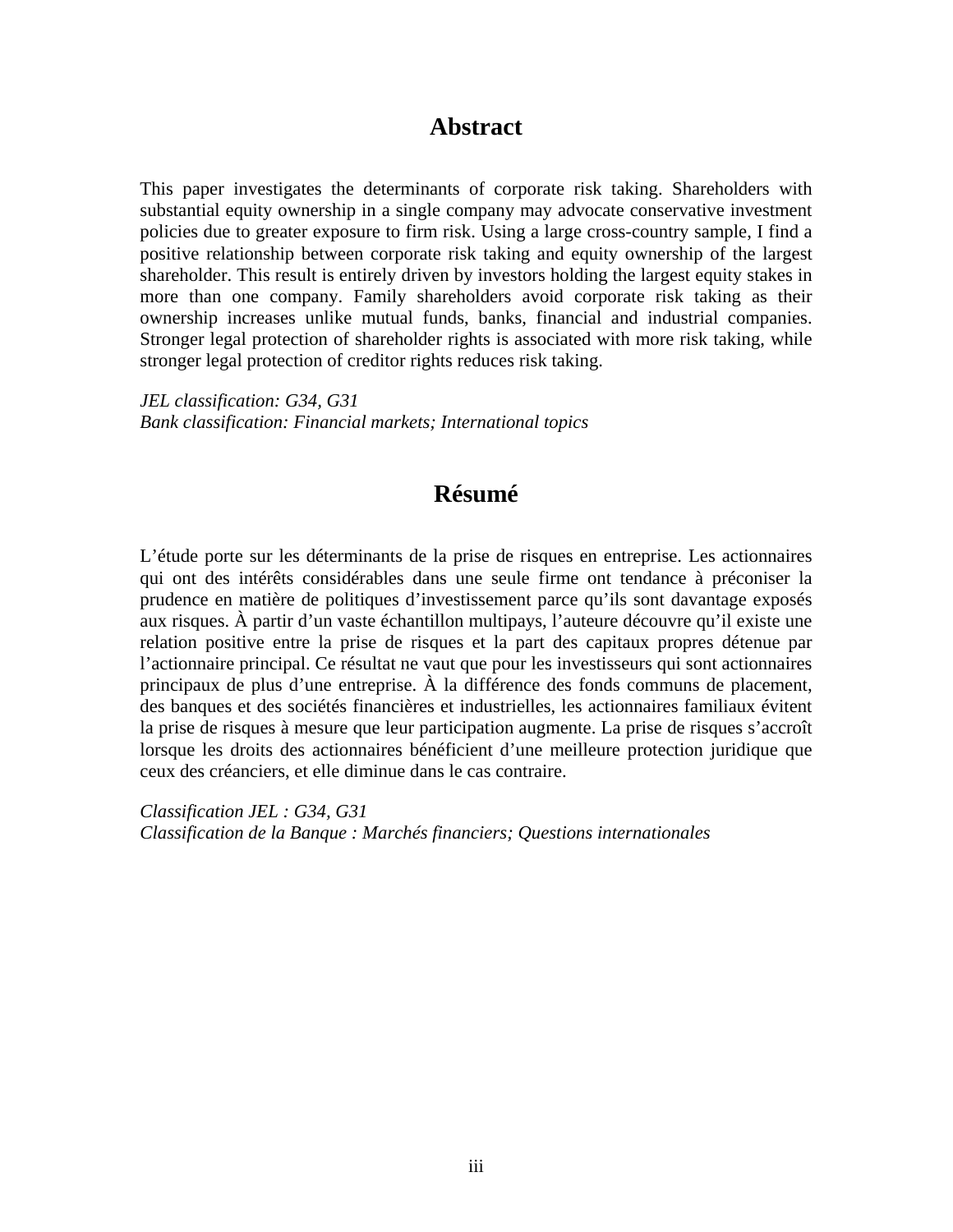# 1 Introduction

Agency theory prescribes that ownership structure affects the ability of owners to influence corporate risk taking (Jensen and Meckling (1976)). Large shareholders enjoy cash flow and control benefits from the companies they run.<sup>1</sup> They have powerful incentives to collect information and monitor managers in order to maximize their profits (Shleifer and Vishny (1986), Grossman and Hart (1980), Amihud and Lev (1981)). As the ownership stake increases, ceteris paribus, shareholders have greater incentives to raise a firm's profit by taking risky projects. Concentrating much of their wealth in a single firm may force large shareholders to conduct business from a more risk averse position than if they had a diversified portfolio of firms. John et al. (2008) reason that since private benefits are important to large shareholders, they may take more conservative projects to secure those benefits. Hence, large shareholders have the incentive to take more risky projects which, however, may be diluted due to the large exposure to a single company. The net effect of ownership structure on risk taking is less clear and depends on the optimal trade-off between the costs and benefits of large ownership stakes. In this paper, I examine how these incentives affect risk taking behavior of shareholders.

At least several reasons motivate research on corporate risk taking by large shareholders. Large shareholders are a prevalent class of investors wordldwide (Morck et al.  $(1988)$ ).<sup>2</sup> Next, shareholders have significant impact on firms' financial decisions by holding sizable stakes in companies. They can shape the nature of a firm's corporate risk taking, which may affect its ability to compete, and eventually its survival (Wright et al. (1996)). An excessive appetite for risk can result in high-variance asset composition, which may cause negative repercussions in the whole economy. Finally, the role of large

<sup>1</sup>Benefits of control can be private and shared. Shared benefits of control arise from the superior management or monitoring that can result from the substantial collection of decision rights and wealth effects that come with large-block ownership. Private benefits of control that are derived from the voting power to consume resources could either be pecuniary, such as excess salary for an individual blockholder or synergies in production for a corporate blockholder, or they could be nonpecuniary, such as the amenities that apparently come from controlling corporations like professional sports, teams and newspapers. The concept of private benefits of control has received lots of attention in the literature. See Holderness (2003), Nenova (2003) and Dyck and Zingales (2004), among others.

<sup>2</sup>The majority of the US firms have at least one blockholder (Shleifer and Vishny (1986), Mehran (1995)). A recent study by Holderness (2009) reports that 96% of the firms in the US have a blockholder.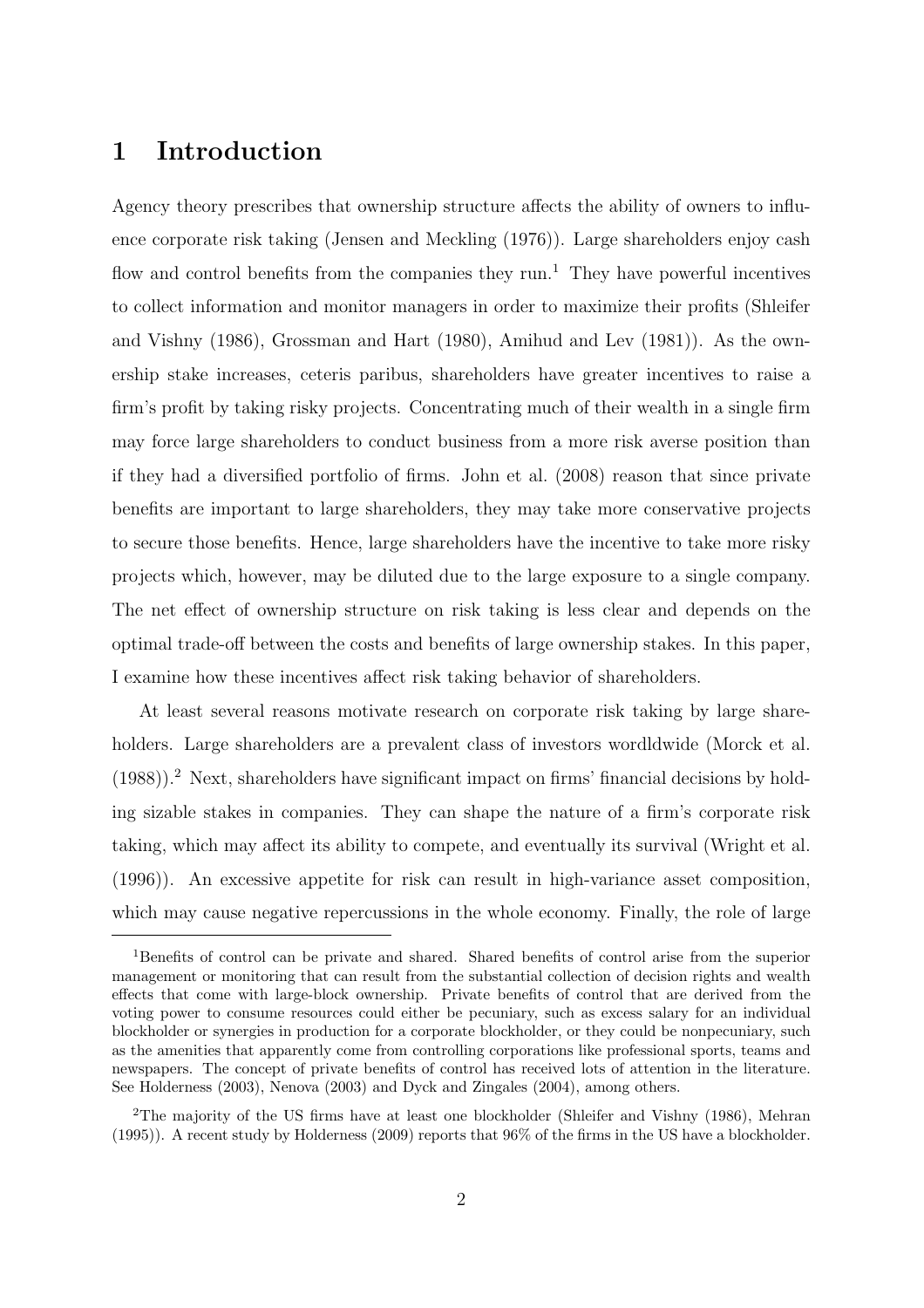shareholders in corporate risk taking has received only limited attention in the empirical literature, unlike managerial ownership (Denis et al. (1997)), CEO pay-performance sensitivity (Coles et al. (2006)) and legal protection of investors (John et al. (2008)).

What are the factors that affect risk taking of shareholders? In addition to firm, industry and country specific characteristics, the size of the shareholder's stake plays a role. Agency theory assumes that managers are risk-averse and shareholders are risk neutral because they can diversify away idiosyncratic risks. Managers face an employment risk that can be reduced by achieving earnings smoothing through diversified mergers (Amihud and Lev (1981), May (1995)). According to these models, such risk reduction tendency will be subdued in owner-controlled firms in which shareholders have incentives to take more risks. Thus, risk taking is expected to be more pronounced in firms with large shareholders than in firms with dispersed ownership where risk-averse managers are more influential. A similar prediction is generated by Laeven and Levine (2009) who claim that diversified owners in banks will take more risks compared to relatively undiversified debt holders and nonshareholder managers.

However, if large shareholders are not well diversified they may protect their cash flow and control benefits by opting for conservative investment actions. The theoretical keystone is that shareholders who are diversified in their cash flow and control benefits will tend to advocate for more corporate risk taking than undiversified shareholders, the assumption being that the utility of undiversified investors is lower than that of diversified ones. While risks related to cash flows from a single company can be diversified away, it may be hard to alleviate excessive risk related to the benefits of controlling blocks. They are often characterized by privately negotiated trading of the whole block, the value of which depends on the private benefits of control (Dyck and Zingales (2004), Nenova  $(2003)$ ).

One way to improve this situation is to hold the largest controlling stakes in multiple companies. In this paper, companies with the same largest shareholders are classified as groups. Under these conditions, groups consist of legally independent firms which are bound together by the presence of the same largest shareholder. Groups can be connected also through informal ties such as social ties, a common sense of identity,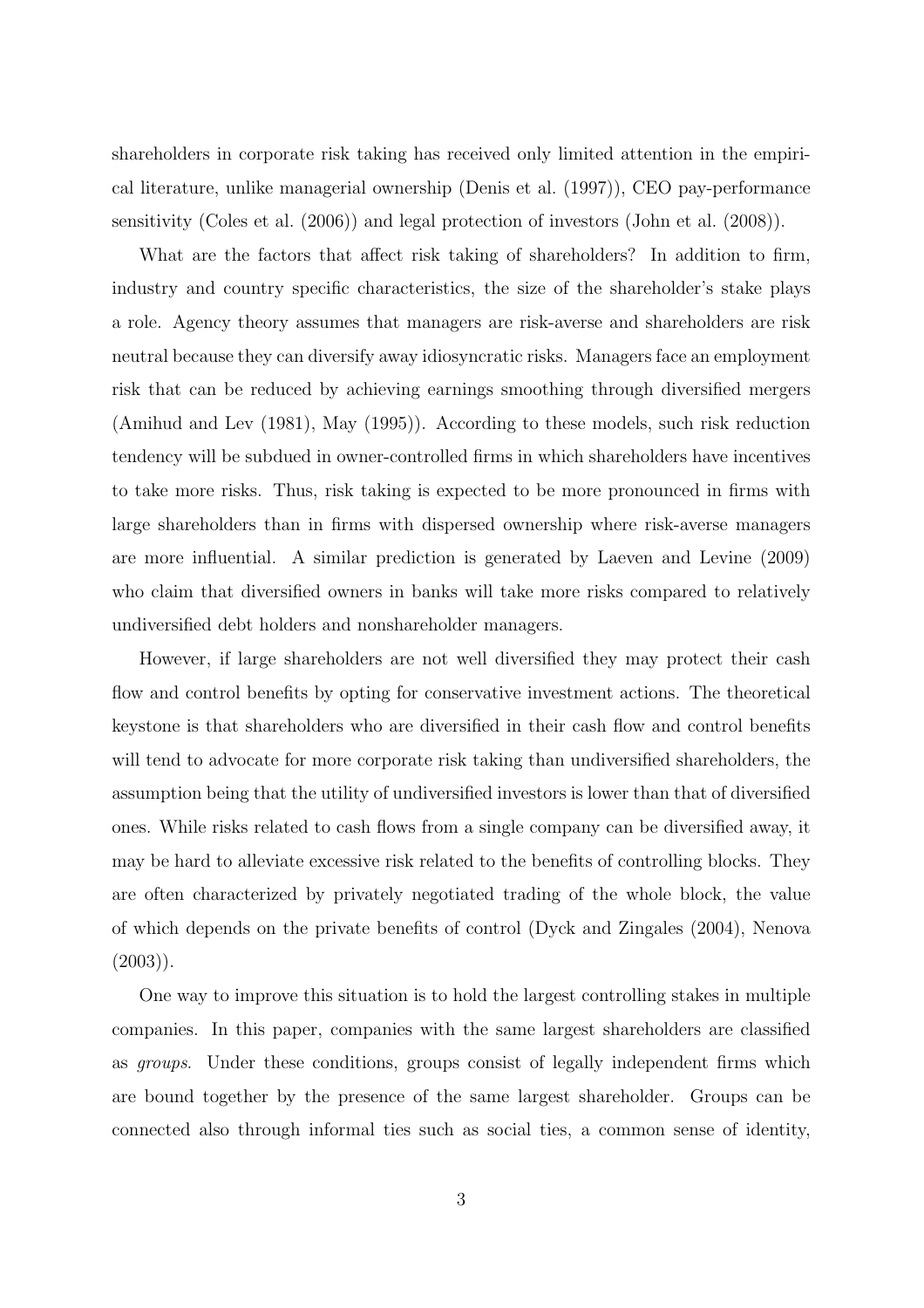and trade relations (Khanna and Yafeh (2007)). Viewed as diversified entities, groups provide a coinsurance effect by combining businesses whose cash flows are less than perfectly correlated and even more so if the stake of the largest shareholder is controlling. According to Lewellen (1971) reduced variance in a firm's cash flows from diversification serves to increase debt capacity, which may add value through taking more risky projects. Groups provide economies of scope as well. For example, the controlling shareholder may introduce the same marketing and distribution channel in firms in which they have controlling stakes. Similarly, a controlling shareholder may deal with the same suppliers, lenders and customers. Group organizational structure allows large shareholders to act from a more diversified position and thus take more risky projects. Under the assumption that active monitoring is associated with risk taking, large shareholders in groups may have an additional reason to take more risk due to the efficient cost reduction by using the same monitoring technology across firms in the groups.<sup>3</sup>

Second, the type of the shareholders plays a role in risk taking. Families, for example, may also avoid risk taking due to their goal of transferring the firm to the next generation (Anderson et al. (2003)). Risk taking may be affected by the regulatory constraints of mutual funds and pension funds (e.g., Black (1990) and Roe (1990)). Brav and Thomas (2008) compare firms before and after an activist hedge fund accumulates a stake and find significant changes in performance and firm policies. Without examining the incentives of each separate type of shareholder in detail, family owners are expected to be less risk taking than mutual funds, financial companies, banks and industrial companies.<sup>4</sup>

Third, Jensen and Meckling (1976) recognize that the legal environment can mitigate agency problems. Recent work by John et al. (2008) show that better investor protection leads to riskier and value-enhancing investments. Strong legal protection is a mechanism

<sup>&</sup>lt;sup>3</sup>One of the purposes of monitoring is to reduce the information asymmetry between managers and owners (Holmstrom (1979)). Costly monitoring is associated with a greater precision in detecting the most relevant information for constructing an optimal CEO contract. Monitoring reduces the information asymmetry between managers and shareholders at the cost of a risk transfer from managers to shareholders, presumably without compromising performance incentives. Thus, instead of compensating the managers for risk taking, large shareholders take the risks themselves and receive compensation. Active monitoring may be particularly pronounced in groups where the same monitoring technology can be applied to a large number of firms and thus achieve cost reduction.

<sup>&</sup>lt;sup>4</sup>Kempf et al. (2009) find that risk taking behavior of mutual fund managers is affected by compensation and employment incentives which depend on the mid-year performance of the funds.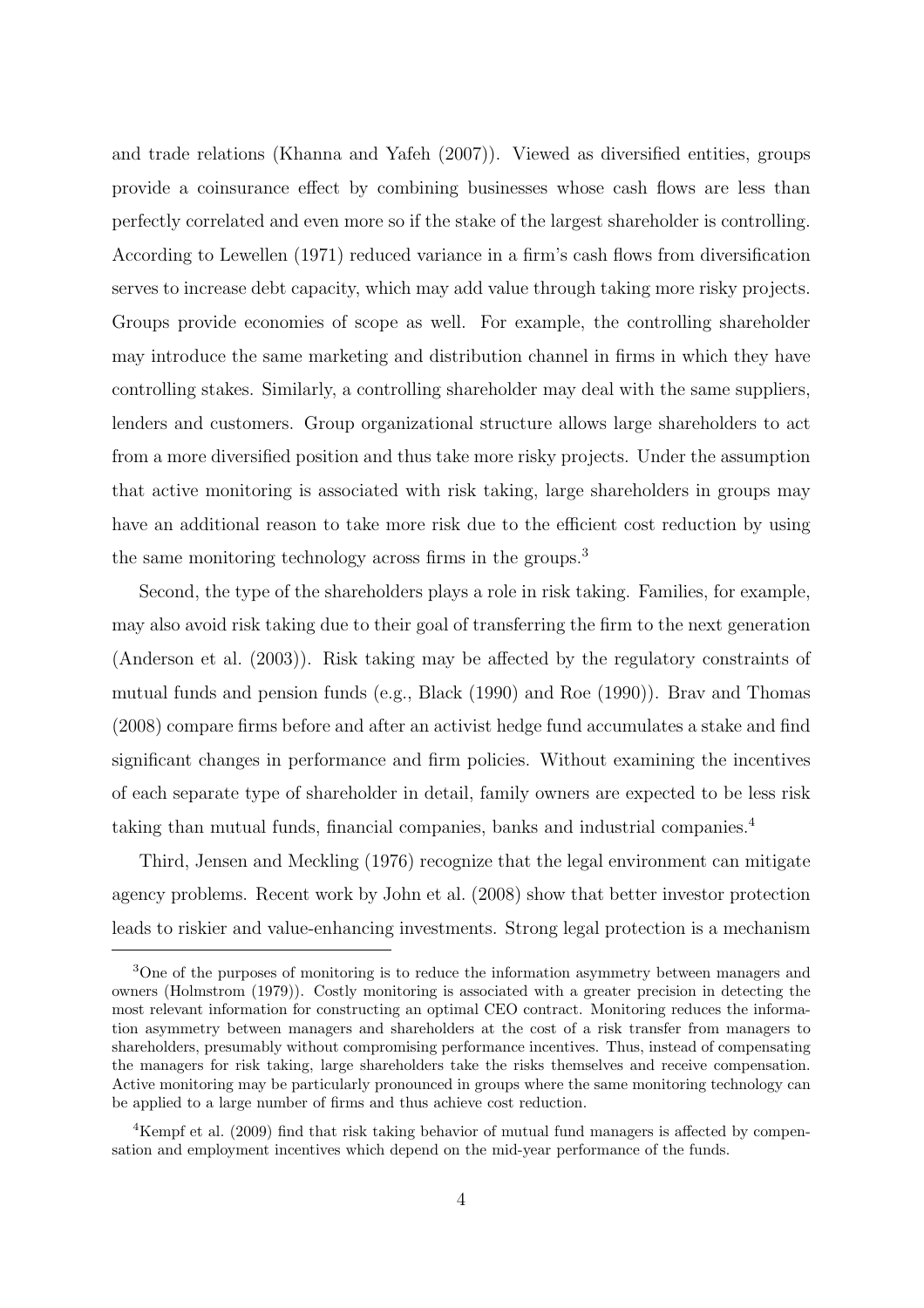for curbing the private benefits of large shareholders (La Porta et al. (2000)). Assuming that private benefits motivate conservative investments, the benefits of control are expected to be lower in countries with strong legal protection, which may indirectly give rise to risk taking. Thus, strong investor protection is expected to be positively related to risk-taking.<sup>5</sup> Acharya et al. (2008) propose that creditor rights protection affects risk taking. Better protected creditors cause shareholders to incur higher bankruptcy costs, which motivates the latter to avoid insolvency by engaging in conservative investment policies.

Using a large cross-section of companies from 38 countries, the key findings are as follows: First, corporate risk-taking and the percent of equity ownership are positively correlated.<sup>6</sup> Ownership concentration is the percentage of equity ownership of the largest shareholder, and risk-taking is measured with the variation in country- and industryadjusted corporate earnings over total assets.

Second, to investigate the channel through which ownership affects risk taking, I examine the role of groups. Half of the firms are affiliated with a group, defined as a structure comprised of at least two companies having the same largest shareholder. Conditional on a shareholder's participation in a group, I first find that risk-taking is lower in group-affiliated companies; next, the relationship between risk-taking and ownership is positive only for shareholders that participate in the group; for the rest, it is negative and insignificant depending on the specification.

Third, the type of the shareholder affects incentives for corporate risk taking . Families do not take risky projects as their controlling stake increases. They also participate to a much smaller degree in groups, which makes it impossible to evaluate the effect of ownership on risk taking in family-controlled groups. The results suggest that they avoid risk-taking outside groups. Large mutual funds and industrial firms are taking more risks once being in a group, unlike banks and financial companies.

Finally, I analyze the influence of regulation on corporate risk-taking. La Porta

<sup>5</sup>Deposit insurance, capital regulation and shareholders' protection are found to affect the ability of bank owners to take risks (Laeven and Levine (2009), Gonzalez (2005)).

 $6$ As in Laeven and Levine (2009) this paper does not consider optimal risk taking, but rather it provides empirical assessment of how group affiliation interacts with ownership in shaping risk taking.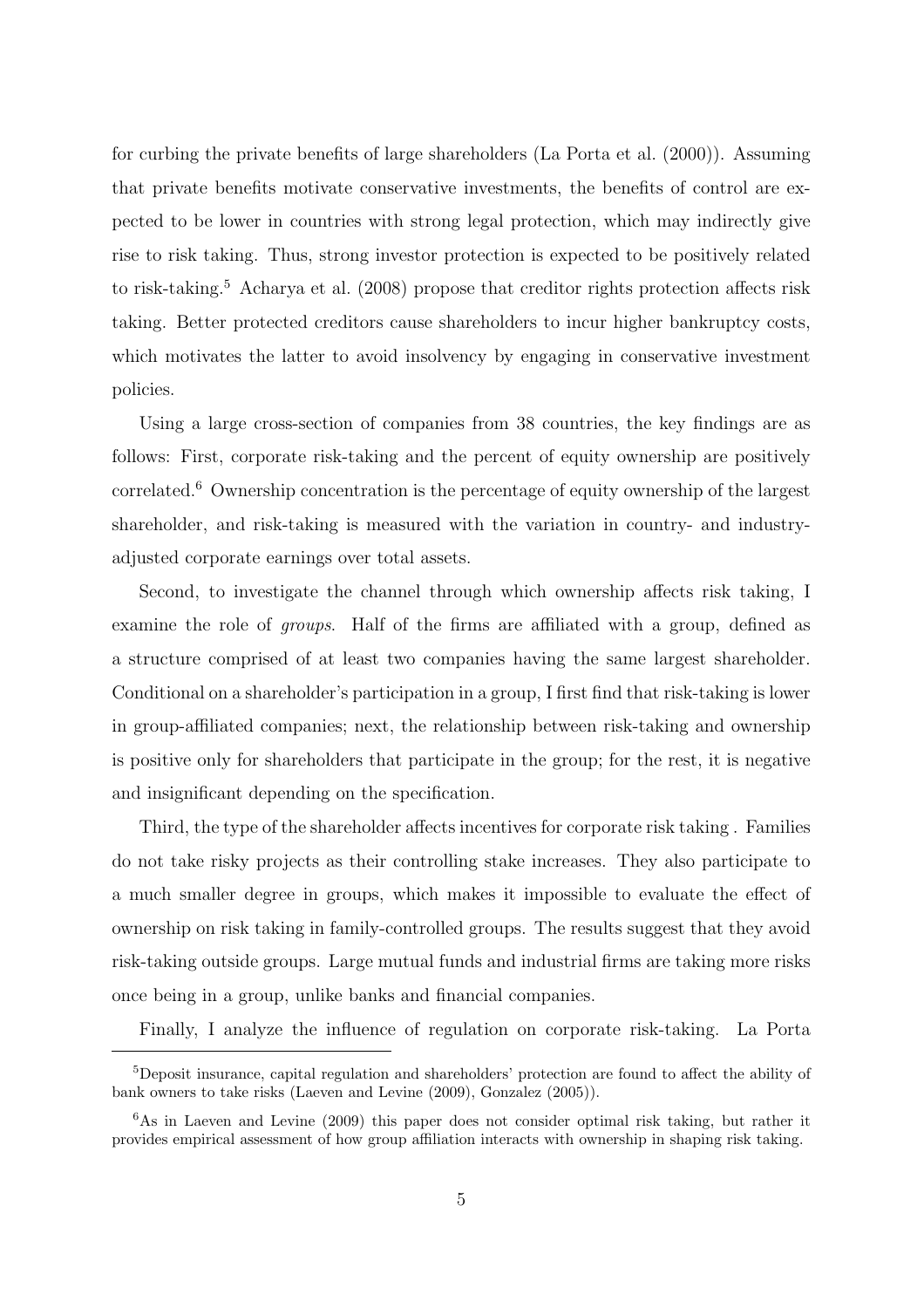et al. (2000) posit that strong investor protection makes it more difficult for controlling shareholders to secure private benefits through conservative corporate activity, which forces them to pursue risky projects. Strong creditor rights protection, on the other hand, may decrease risk taking because in these countries bankruptcy is more costly for the shareholder. The results document that stronger shareholders' rights are associated with more risk-taking, and stronger creditor rights with less risk-taking. The former result is consistent with John et al. (2008), and the latter one with Acharya et al. (2008).

This paper is directly related to the strand of literature that examines the effect of ownership on corporate risk-taking. Wright et al. (1996) hypothesize that institutional owners exert a significant and positive influence on risk taking because of their incentive to increase firm value through the promotion of risk taking activities. Accounting simultaneously for the impact of insider and blockholders' ownership, the authors do not find a significant relationship between the latter and risk taking. Gadhoum and Ayadi (2003) test whether the ownership structure of Canadian firms is negatively related to firm risk. The authors find a nonlinear relationship between ownership and risk; risk taking is high at low and high levels of ownership. Laeven and Levine (2009) also document a positive relationship between risk taking and ownership in banks. Unlike the above studies, I emphasize the importance of group participation in risk-taking.

This paper also contributes to the literature on business groups. Khanna and Yafeh (2007) point out in their survey paper that groups, as "a hybrid organizational form between a firm and a market may play an important role in our understanding of firms." I complement the results of Khanna and Yafeh (2005) by finding that groups provide risk sharing, which is reflected in lower levels of risk taking in groups, all other things being equal. I extend this result by uncovering that shareholders with large equity stakes are taking more risks in groups as compared to outside groups.

The above results continue to hold after accounting for possible endogeneity of the decision of the largest shareholders to invest in more than one firm. Initially, I control for the unobservable group fixed effects that might affect risk taking. Second, I apply Heckman's correction method to control for self-selection bias induced by the decision of firms to participate in a group. Third, I estimate a two-stage model. At the first stage,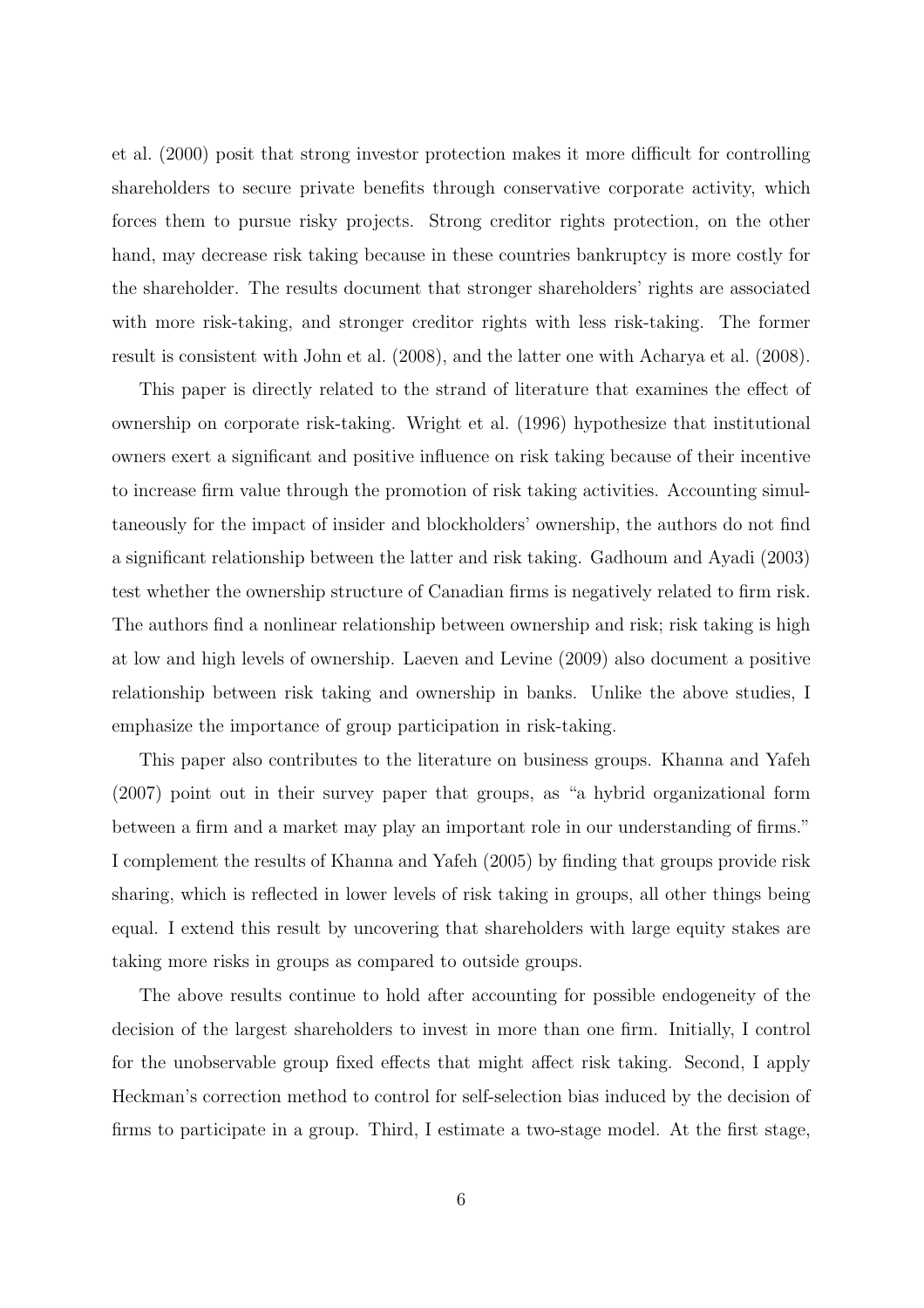the residuals of time-varying corporate earnings are retrieved, and at the second stage the standard deviations of the residuals are regressed on ownership and firm-specific controls. The results are also robust to an application of the quantile estimation technique and a number of additional robustness checks.

The rest of the paper is organized as follows. In the next section, I briefly discuss related literature and develop the hypotheses. Section 2 describes the data, variables and descriptive statistics. Sections 3 and 4 present the estimates of risk-taking regressions with and without group affiliation. Section 5 addresses endogeneity, and Section 6 provides robustness checks and Section 7 concludes.

# 2 Data, Sample, and Empirical Design

I examine the above questions using firm-level ownership data from the OSIRIS database provided by Bureau Van Dijk. The initial sources of information are from World'Vest Base, Fitch, Thomson Financial, Reuters, and Moody's. The data contains the names of shareholders, their type and the percentage of shareholdings reported once during the period from 2003 to 2006 for listed firms in 38 countries. The initial sample consists of 21,755 listed companies over the period 2003-2006 totaling 83,672 firm-year observations. To ensure consistency, only firms with consolidated balance sheets are considered. After excluding firms from the financial sector (SIC 6000-6999) and firms with total assets less than \$10 million, the sample consists of 13,486 firms.<sup>7</sup>

### 2.1 Definition of Variables

The OSIRIS data reports the percentage of ownership for each shareholder only once for the period from 2003 to 2006. Ownership is measured as the percentage of cash flow rights in the firm. Depending on the specification, ownership of less than 10% is coded at zero.

A business group in general is defined as a set of legally separated firms with a

<sup>7</sup>The sample in the regression analysis further drops due to availability of information on legal protection indexes.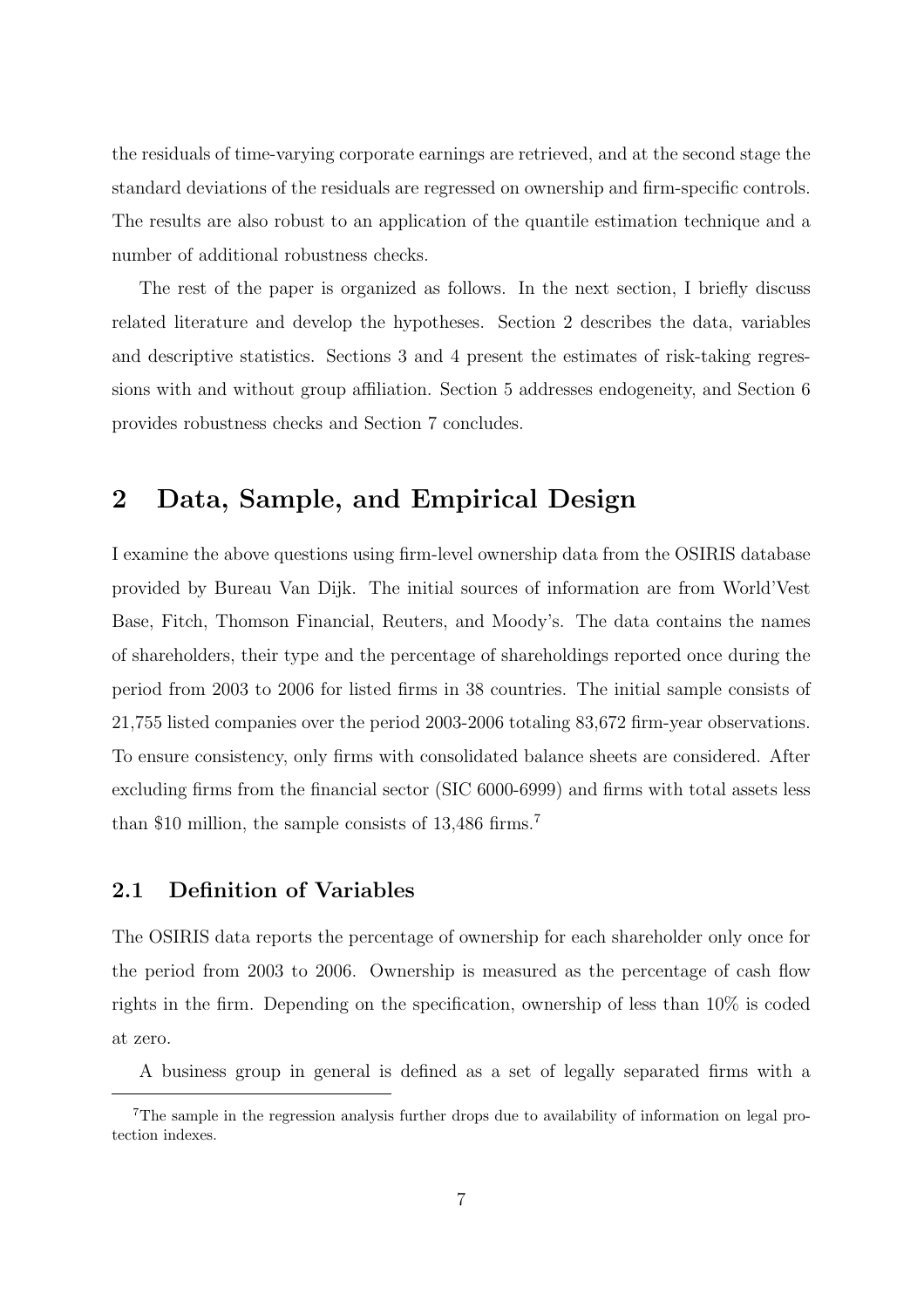common shareholder.<sup>8</sup> An important feature of the groups in this paper is that firms that belongs to the same group have the same largest shareholder (See Figure 1 for graphical representation of groups). Thus, groups are comprised of the firms in which shareholders have the largest stakes. It is also possible that firms are not only controlled by the same largest owner but they also control subsidiaries (Figure 2).

A proxy for risk-taking is the volatility of corporate earnings. In particular, I consider country- and industry-adjusted dispersion of firm-level earnings over the sample period from 2003 to 2006:

$$
RISK = \sqrt{\sum_{t=1}^{T} (E_{i,c,k,t} - 1/T \sum_{t=1}^{T} E_{i,c,k,t})^2 / (T - 1)}
$$

where

$$
E_{i,c,k,t} = EBITDA_{i,c,k,t}/Assets_{i,c,k,t} - 1/N_{c,k,t} \sum_{j=1}^{N_{c,k,t}} EBITDA_{j,c,k,t}/Assets_{j,c,k,t}
$$

 $N_{c,k,t}$  indexes firms within country c, industry k and year t; EBITDA is earnings before interest, taxes, and depreciation. For each firm with available earnings and assets data, I compute the deviation of a firm's EBITDA/Assets from the country and industry average for the corresponding year. Then, the standard deviation of this measure is used as a proxy for risk.

Several variables are found to explain most of the cross-sectional variation of earnings volatility at the firm level. These variable are sales, corporate earnings  $(EBITDA/Assets)$ and book leverage (the ratio is defined as the ratio of long-term and short term debt to assets) (John et al. (2008), Laeven and Levine (2009), Khanna and Yafeh (2005)). All accounting data items are converted into \$U.S. million. The variables are winsorized at the 0.5% at each tail of the distribution. To characterize investor protection in each country, the indexes of anti-director rights and credit rights protection retrieved from La Porta et al. (1998) are employed.<sup>9</sup>

<sup>8</sup>See Cuervo-Cazurra (2006) and Khanna and Yafeh (2007) for discussion of various definitions of business groups in the literature.

<sup>&</sup>lt;sup>9</sup>The anti-director rights index is "formed by adding one when: (1) the country allows shareholders to mail their proxy vote to the firm; (2) shareholders are not required to deposit their shares prior to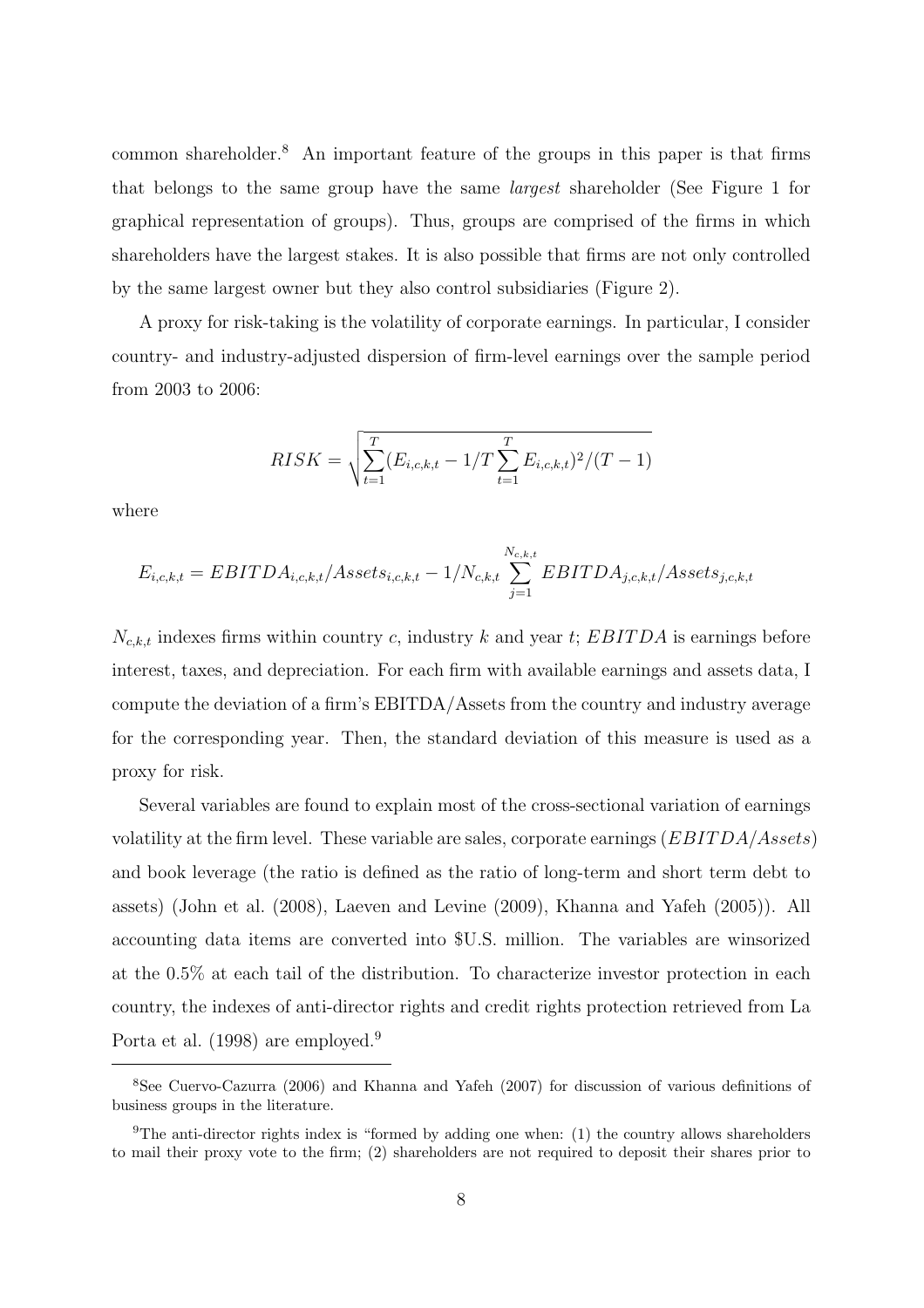### 2.2 Summary Statistics

Table 1 provides descriptive statistics of the distribution of the number of firms across countries.<sup>10</sup> The number of firms per country reported in column (1) varies significantly. For example, the total number of firms in Columbia is 9 and in Japan it is 2,296. The total number of groups is 1,070 comprising of 6,936 firms. The data shows that 52% of all firms are part of a group, i.e., the largest shareholder has the largest equity ownership in more than one firm in the sample. 12% of all groups are located in Japan, 10% in Canada, 8.6% in the United Kingdom and 6.14% in Taiwan. Further investigation shows that 44% of all firms in the United Kingdom are in a group, similarly 90% in Japan, 56% in Canada, 50% in the US and 20% in Taiwan.

The risk-taking measure, RISK, ranges from a low of 4.54% in Taiwan to a high of 13.83% in Australia. On average, the most levered firms as measured by book leverage are in Thailand, Chile and Portugal. Equity ownership of the largest shareholder also varies substantially across countries. In Germany the average percent of shareholdings is 54.6, while in Japan it is only 10.33. The correlation between the risk-taking variable (RISK) and ownership is 0.02% and it is statistically significant (not tabulated). The correlations between RISK and anti-director rights, and between RISK and creditor rights are 13% and -10%, respectively.

Table 2 presents the results of mean and median comparisons for a number of characteristics of group affiliated and non-affiliated firms. The first two columns show means and medians for all firms. The average ownership stake of the largest shareholders is 25.82% while the median is 15.2%. A fraction of large firms contribute to the discrepancy between mean and median size as reported in million dollars of net sales. The comparison of group affiliated and unaffiliated firms shows that the average equity own-

the general shareholders' meeting; (3) cumulative voting or proportional representation of minorities in the board of directors is allowed; (4) an oppressed minorities mechanism is in place; (5) the minimum percentage of share capital that entitles a shareholder to call for an extraordinary shareholders' meeting is less than or equal to 10%; (6) shareholders have preemptive rights that can be waived only by a shareholders' vote. The index ranges from zero to six. The creditor rights index is defined as a summation of four indexes defined in La Porta et al. (1998). The index ranges from 0 to 4.

<sup>&</sup>lt;sup>10</sup>The statistics do not include firms in the financial sector and firms with total assets smaller than \$10 million. Also, the sample is restricted by the availability of data on anti-director and creditor rights indexes.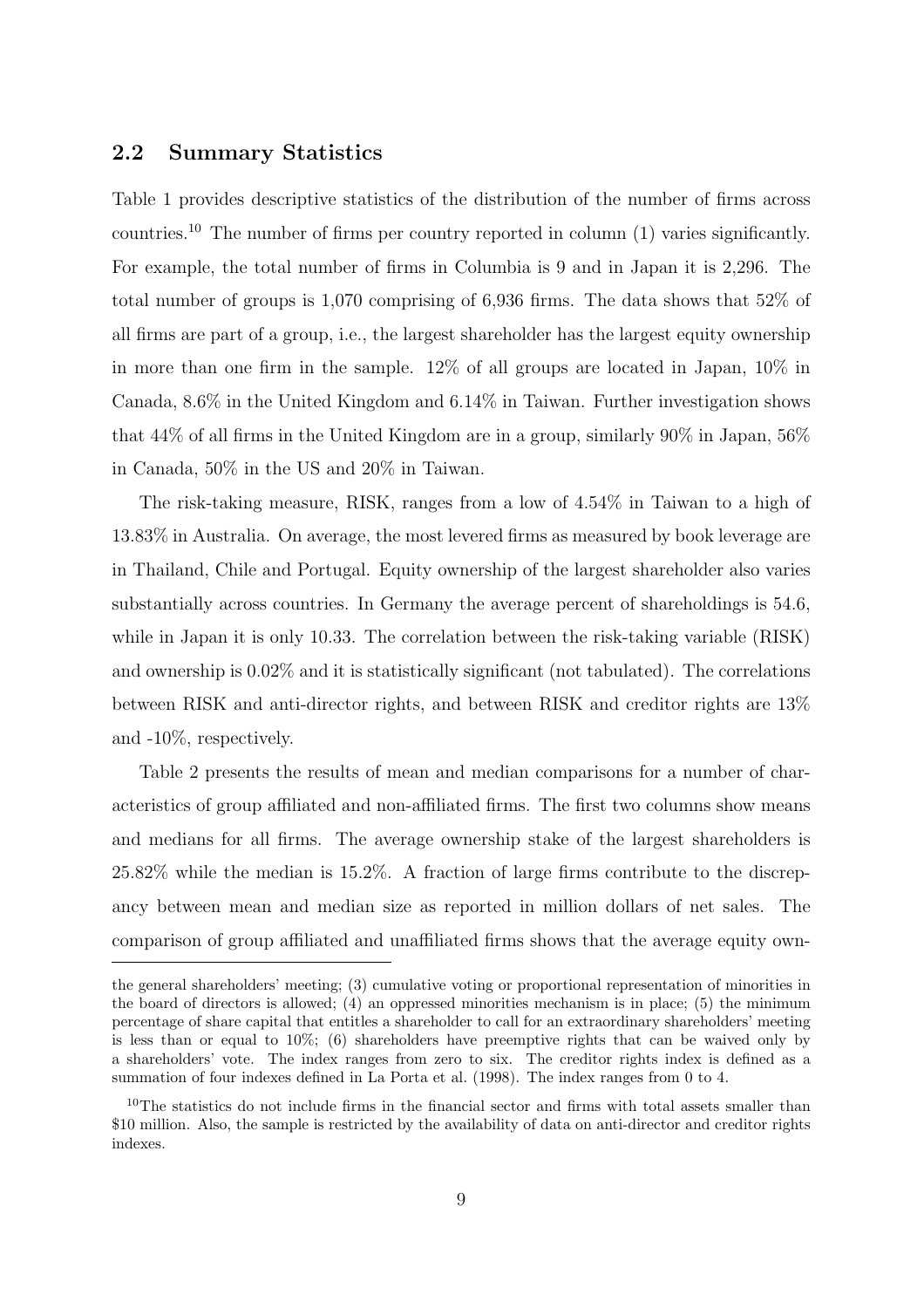ership stakes are 15.83% and 33.6%, respectively. Tests of the equality of mean and median ownership stakes suggest that equity ownership is significantly higher in unaffiliated firms as compared to that in affiliated ones. Unaffiliated firms are found to be more risky than the affiliated ones. The size of affiliated firms as measured by net sales is significantly larger than that for unaffiliated firms. In terms of profitability, the t-test of equally of means indicates that affiliated and unaffiliated firms do not differ, however the sum-of-ranks test indicates that unaffiliated firms are more profitable than the affiliated ones. Note that this observation is in line with well documented evidence that diversified (affiliated) firms are less profitable and risky compared to stand-alone firms (Berger and Ofek (1995), Lang and Stulz (1994) and Laeven and Levine (2007)).

The risk-adjusted measure of EBITDA/Assets is calculated by dividing the average profitability measure EBITDA/Assets by the standard deviation of corporate earnings (RISK). The risk-adjusted returns are lower for the unaffiliated firms compared to the affiliated ones. Also the unaffiliated firms rely more on debt than the affiliated ones.

To describe groups, Table 3 shows statistics for various group-specific characteristics that capture different aspects of group heterogeneity. Namely these measures are the number of firms in a group, the number of ultimate owners (UO) in a group ( defined as a controlling shareholder at the  $10\%$  level), the number of different business segments as measured by 2-digit SIC, and the number of different countries in which firms operate. To measure the degree of ownership concentration in groups, I calculate a Hirfindahl index for shareholder distribution defined as:  $D_j = \sum w_i^2$ , where  $w_i$  is the weight of the stock in the  $j-th$  group. High values of the index are associated with greater ownership concentration. The average value of the index is 0.6. On average, a group is comprised of almost 5.73 companies. Groups are operating in 3.9 distinct 2-digit SIC industries. The average number of firms operating in different countries, a measure of international diversification is 2, and the average number of ultimate owners, a measure of ownership concentration in the group is 2.10.

The simple correlation matrix in Table 3 shows that risk is negatively related with all diversification measures and positively related with ownership concentration captured by the number of ultimate owners. The measures of diversification are highly correlated,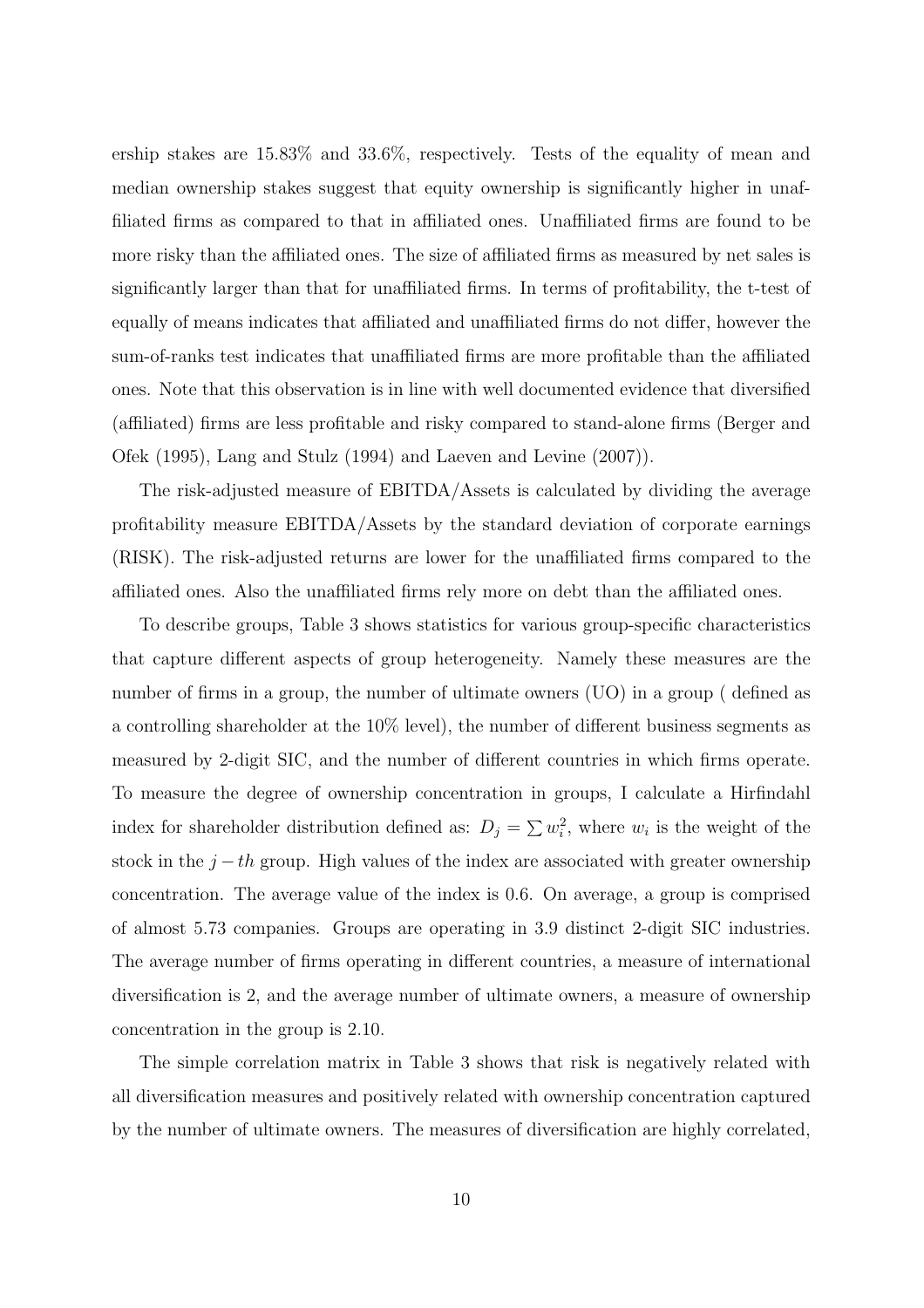however the correlation is far from perfect, suggesting that these proxies for group diversification are not redundant. The correlation between the average number of UO in a group and all other diversification measures is weak suggesting that the two measures capture different aspects of diversification.

The dataset offers information on the type of the largest shareholders. Overall, the bank largest shareholders comprise 11.03% of the sample (Table 4), families account for a fifth of the sample and industrial companies for a third of it. Shareholders classified as financial companies are less then 10%. Ownership patterns depend on the type of the shareholders. 80% of the firms with family largest shareholder have an ultimate owner, though, only a small fraction of these shareholders participate in a group. Shareholders defined as banks and mutual funds, on the other hand exhibit different ownership pattern—they have smaller shareholders and participate more frequently in groups.

### 2.3 Basic Regressions

Specification (1) allows us to test the effect of ownership on corporate earnings volatility.

$$
RISK_i = \alpha \text{Ownership}_i + \beta \text{FirmControls}_i + \gamma \text{Investor Protection}_c
$$

$$
+ \eta \text{CountryDummies} + \delta \text{IndustryDummies} + \epsilon_i,
$$

$$
\tag{1}
$$

The dependent variable, RISK, is the standard deviation of country- and industryadjusted EBITDA/Assets of firm i. Ownership is percentage of direct and indirect equity ownership of the largest shareholder. If the largest owner has less than 10% ownership, the value is coded at zero.<sup>11</sup> FirmControls includes logarithm of sales, book leverage (short and long term debt over assets) and corporate earnings (EBITDA/Assets) specified at the beginning of the sample period that is year  $2003$ ;<sup>12</sup> InvestorProtection includes country level indexes such as anti-director rights and creditor rights as reported in La Porta et al. (1998). To estimate the above equation, OLS method with clustered

<sup>&</sup>lt;sup>11</sup>This modification is widely used in the literature (John et al.  $(2008)$ , Faccio and Lang  $(2001)$ ). In the robustness section a threshold of 20% is used. The results still hold.

<sup>12</sup>As a robustness check I use the time average of each variable for each firm.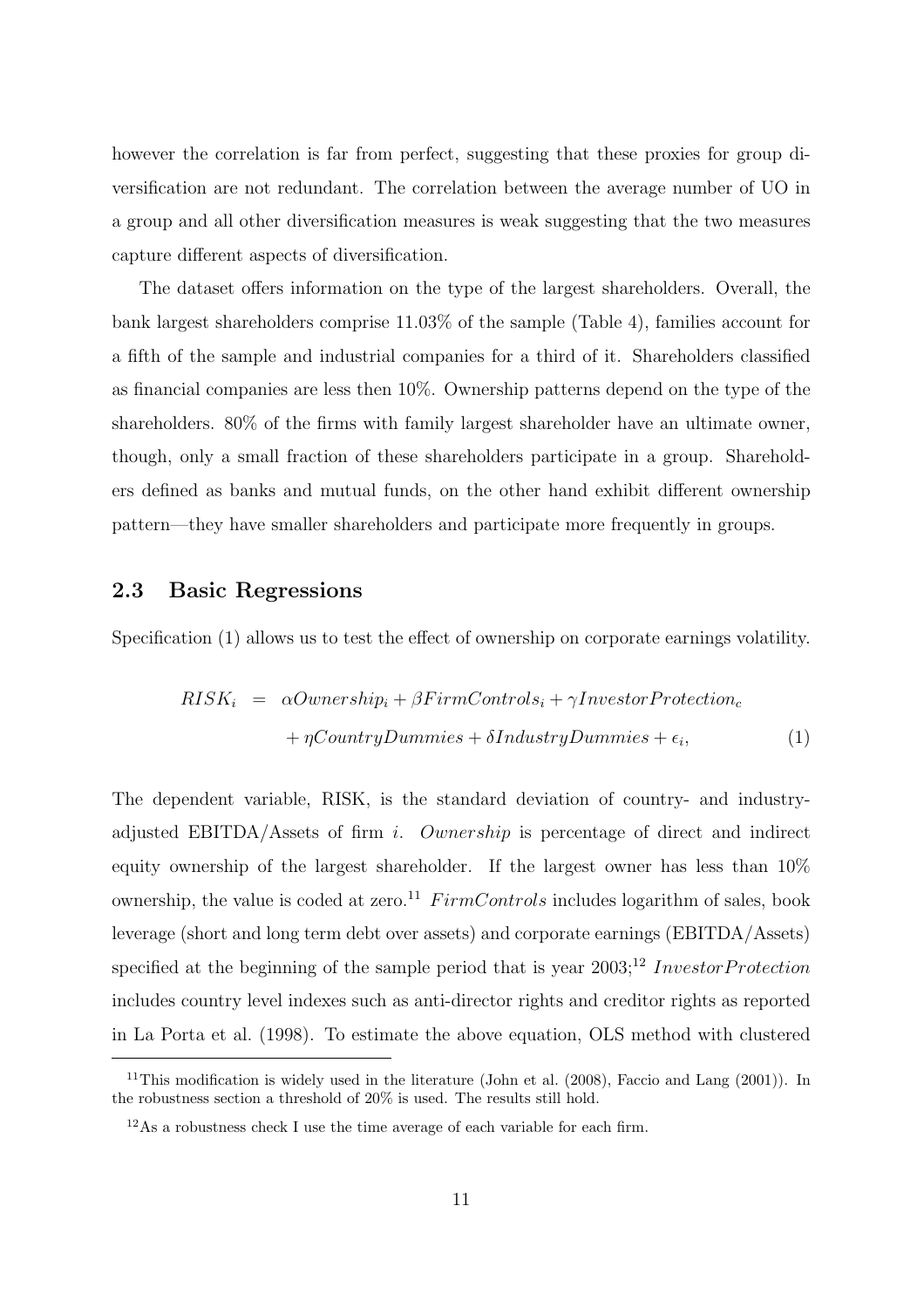standard errors at the country level is applied. As shown in Table 1, the number of firms per country differs substantially. To avoid the possibility that this particular sampling feature affects the results, each individual firm observation is weighted with the inverse of the number of country observations (sampled firms) in a country.<sup>13</sup>

Risk and ownership might be jointly determined by common unobservable factors which violates the consistency of the OLS estimator. As suggested by Demsetz and Lehn (1985) ownership structure arises endogenously within the firm. One way to address this issue is to use an instrumental variable that is correlated with ownership structure and uncorrelated with risk-taking. A potential candidate variable is the average ownership of firms in the same industry group and country.

To examine whether group affiliation affects risk-taking, I augment equation (1) with a group dummy variable and an interaction term of ownership and the group dummy variable:

$$
RISK_i = \alpha_1Ownership_i + \rho Group + \xiOwnership_i \times Group +
$$
  
\n
$$
\beta_1 FirmControls_i + \gamma_1 Investment Protection_c + \eta_1CountryDummies +
$$
  
\n
$$
\delta_1 IndustryDummies + \epsilon_{1i},
$$
\n(2)

Group takes the value one if a firm belongs to a group, and zero otherwise. A positive  $\xi$  is expected if a high level of stock ownership in affiliated firms increases risk-taking compared to a high level of ownership in unaffiliated firms. This specification is similar to Khanna and Yafeh (2005), however it differs by incorporating ownership. In additional (unreported) specifications, I include a set of group diversification measures to further investigate the relation between diversification and risk-taking.

Group affiliated firms may not comprise a random sample, which is confirmed by observing substantial differences in firm characteristics for these firms affiliated to a group and these that remain unaffiliated (Table 2). If a firm's decision to diversify affects corporate risk-taking, i.e., if  $Group$  and  $\epsilon_{1i}$  are correlated, the  $Group$  estimate

<sup>13</sup>See John et al. (2008) and Khanna and Yafeh (2005) for the use of similar approach.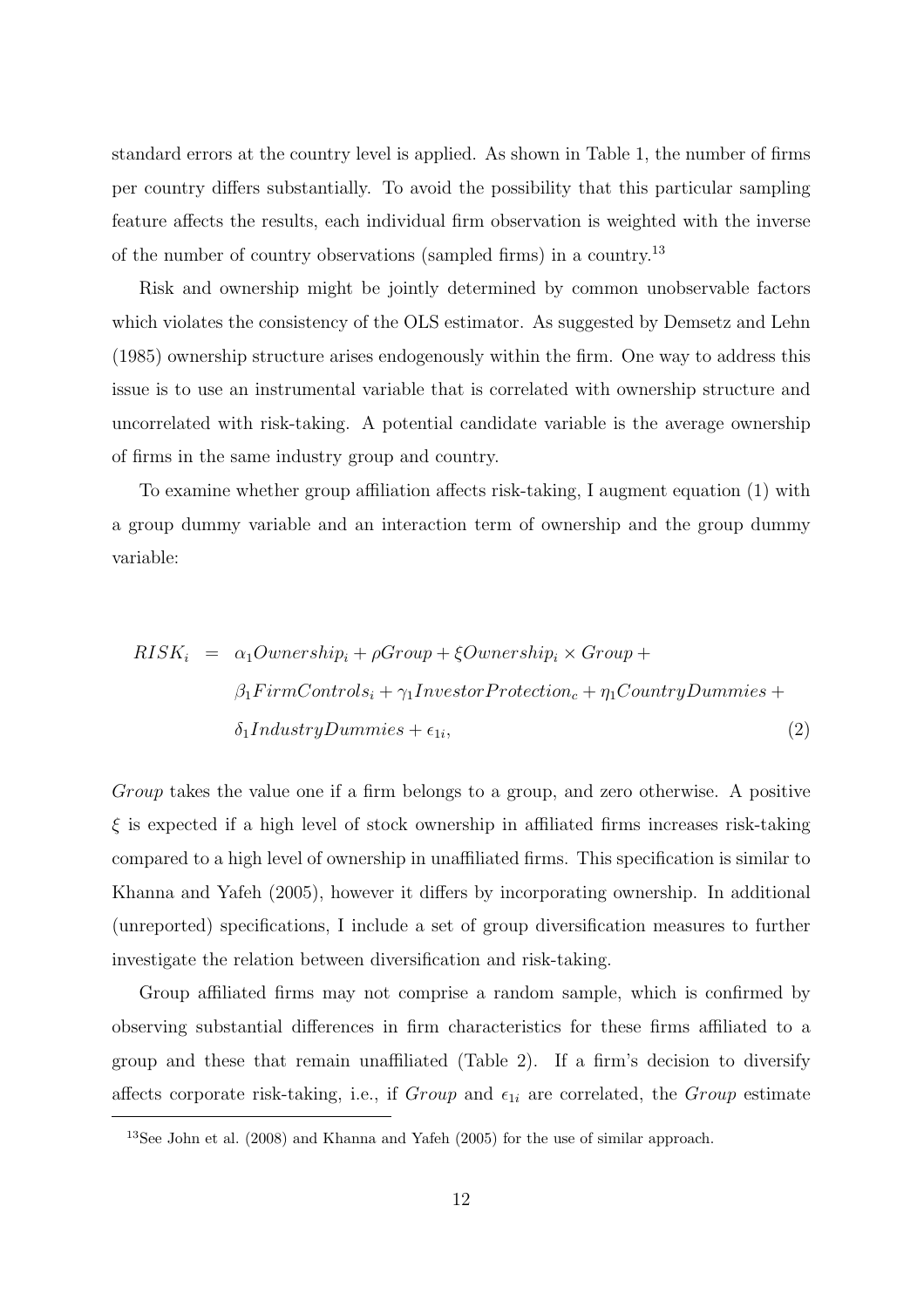will be biased and inconsistent. To address this issue, I first estimate the Heckman self-selection model that explicitly models the decision to diversify and incorporates its effect into the risk-taking regression, which attenuates biases in the estimates  $\rho$  and ξ. Second, I estimate a two-stage model that first takes into consideration firm-specific factors affecting average earnings and then evaluates the impact of ownership on the risktaking at the second stage. Third, group fixed effects are included, assuming that the unobserved heterogeneity, leading to correlation between the error term and the Group variable, is constant over time.

# 3 Risk-Taking: First Results

Specification (1), defined in Section 3.3 is in line with Laeven and Levine (2009) that examine 288 banks across 48 countries. By estimating similar regressions on a sample of 13,486 non-financial firms across 38 countries, I provide complimentary evidence of the effect of ownership on risk-taking. This exercise sheds light on whether the relationship between risk-taking and ownership is solely bank-specific as suggested by Laeven and Levine (2009), or of it is prevalent across industries. In effect, the agency argument that risk-taking and ownership are related is not constrained only to banks. The extension of Laeven and Levine (2009)'s analysis to non-financial firms demonstrates this point.

The main focus of the analysis is on the relationship between risk taking and ownership. Using three different measures of ownership, Table 5 columns  $(1)-(3)$ , indicates that ownership and risk-taking are positively correlated. In column (1) ownership is defined as an indicator variable taking the value of zero if ownership is smaller than 10% and one if it is larger; in column (2) if the percent of ownership is less than 10% the variable is coded at zero; in column (3) the percent ownership of the top five largest shareholders is considered.

All specifications include a set of control variables. The estimates on the initial values of sales, earnings and leverage assume the expected signs. Larger firms and firms with initially higher earnings are associated with lower operating risks. Previous literature points out that earnings smoothing may lead to lower variability of corporate earnings.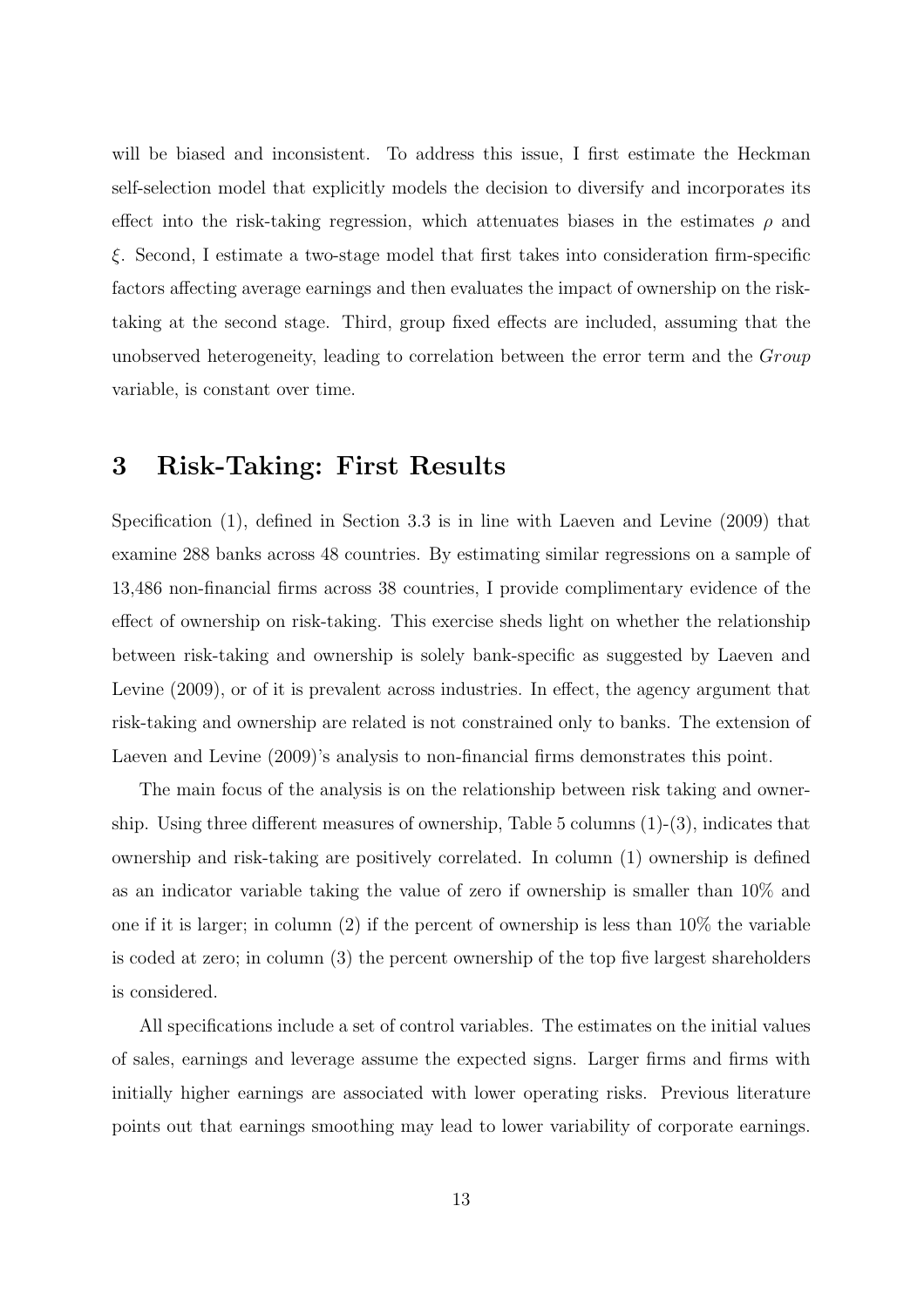When including proxy for earnings smoothing as in John et al. (2008), its estimate is not statistically significant, potentially due to the relatively short time period. This variable is omitted from other regression specifications. In an untabulated specification, I include a quadratic term of equity ownership as suggested by Gadhoum and Ayadi (2003) and Wright et al. (1996). While the coefficient on this term is negative and significant in the above mentioned studies, it is negative and insignificant in the current specification for which reason I omit the squared ownership from the specifications.

To exclude the possibility that the relationship between ownership and risk-taking might be driven by a parent-subsidiary tie, I exclude the fraction of shareholders who own more than 50% of a firm. The results shown in column (4), Table 5, are preserved.

The anti-director rights and creditor rights indexes are defined in La Porta et al. (1998). John et al. (2008) outline a number of arguments in support of either positive or negative relationship between risk-taking and investor protection. Because investor protection and ownership concentration are substitutes, in countries with strong investor protection corporations with risk-averse dominant shareholders are expected to be less prevalent. This explains the negative relation between risk-taking and investor protection. La Porta et al. (2000) provide different argument of why risk-taking might be lower in countries with strong shareholder rights. To secure their private benefits, large shareholders abstain from taking risky projects. In countries with strong investor protection, it might be more costly to secure these benefits through passive corporate policies. This will force shareholderholder to switch from conservative risk-taking that secures private benefits to more aggressive risk-taking.

In column  $(1)$ , the coefficient on the anti-director rights index takes a positive sign. John et al. (2008) include a richer set of investor protection indexes such as rule of law and accounting disclosure standards. They also find a positive, but not always significant relationship between anti-director rights and corporate risk-taking. One explanation of the lack of a significant link between external ownership and regulation is a substitution effect between the actual availability of large shareholders and strong investor protection (La Porta et al. (1999), Burkart et al. (2003)).

Another proxy for investor protection is the index of creditor rights. Acharya et al.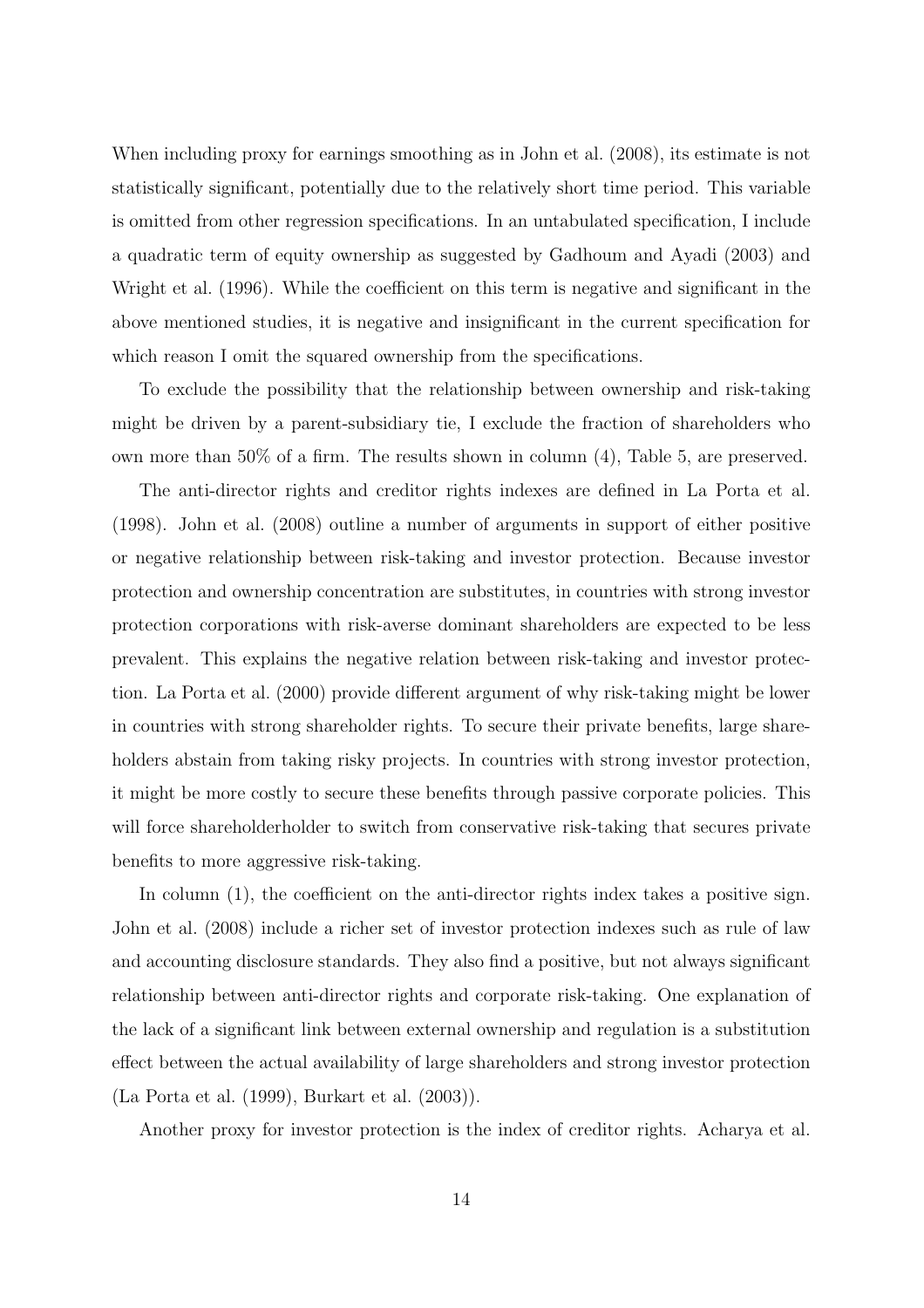(2008) propose that countries with stronger creditor rights make firms engage in riskreduction activities, the argument being that strong creditor rights incur higher liquidation costs for investors. Consistent with this argument, I find that the coefficient on the creditor rights index is negative and significant in all specifications in Table 5.

Table 6 presents results for the sample of firms having a controlling shareholder (ultimate owner) defined as a shareholder with more than 10% ownership. The rational for splitting the initial sample is to unveil any potential correlation between large ownership and firm characteristics that might affect the estimate on ownership. The estimate on ownership in column (1) clearly indicates that the entire effect of ownership on risk-taking is coming from the sample of firms with controlling shareholders that comprises 64% of the entire sample.

Columns (2) to (6) present the results from regressions of risk-taking on ownership of different types of shareholders. As reported in column (2) family owners are found to take less risky projects as their ownership increases. They may have incentives to avoid risks in order to secure a firm's long-term survival (Anderson et al. (2003)). On the other hand, shareholders such as mutual funds and financial companies that target high returns and maintain well-diversified portfolios are expected to take more risks. The results in columns (4) and (5) show that the relationship between ownership and risk-taking is positive for these types of owners. This is not the case for bank large shareholders, shown in column (6). A closer investigation of bank controlling owners suggest that a third of them have stocks in US firms and they exhibit somewhat similar positive relationship between ownership and risk taking. It is possible that bank equity ownership is a subject of specific regulation which requires an additional investigation beyond the scope of this paper.

Overall, this analysis suggests that large shareholders are taking greater risks as measured by the standard deviation of firms country- and industry-adjusted corporate earnings. To a certain extent, this relationship depends on the type of the largest shareholder: families do not take risks as their ownership increases. The results confirm previous results of the effect of ownership on risk taking (Laeven and Levine (2009)) and the effect of legal protection on risk-taking (John et al. (2008), and Acharya et al. (2008)). These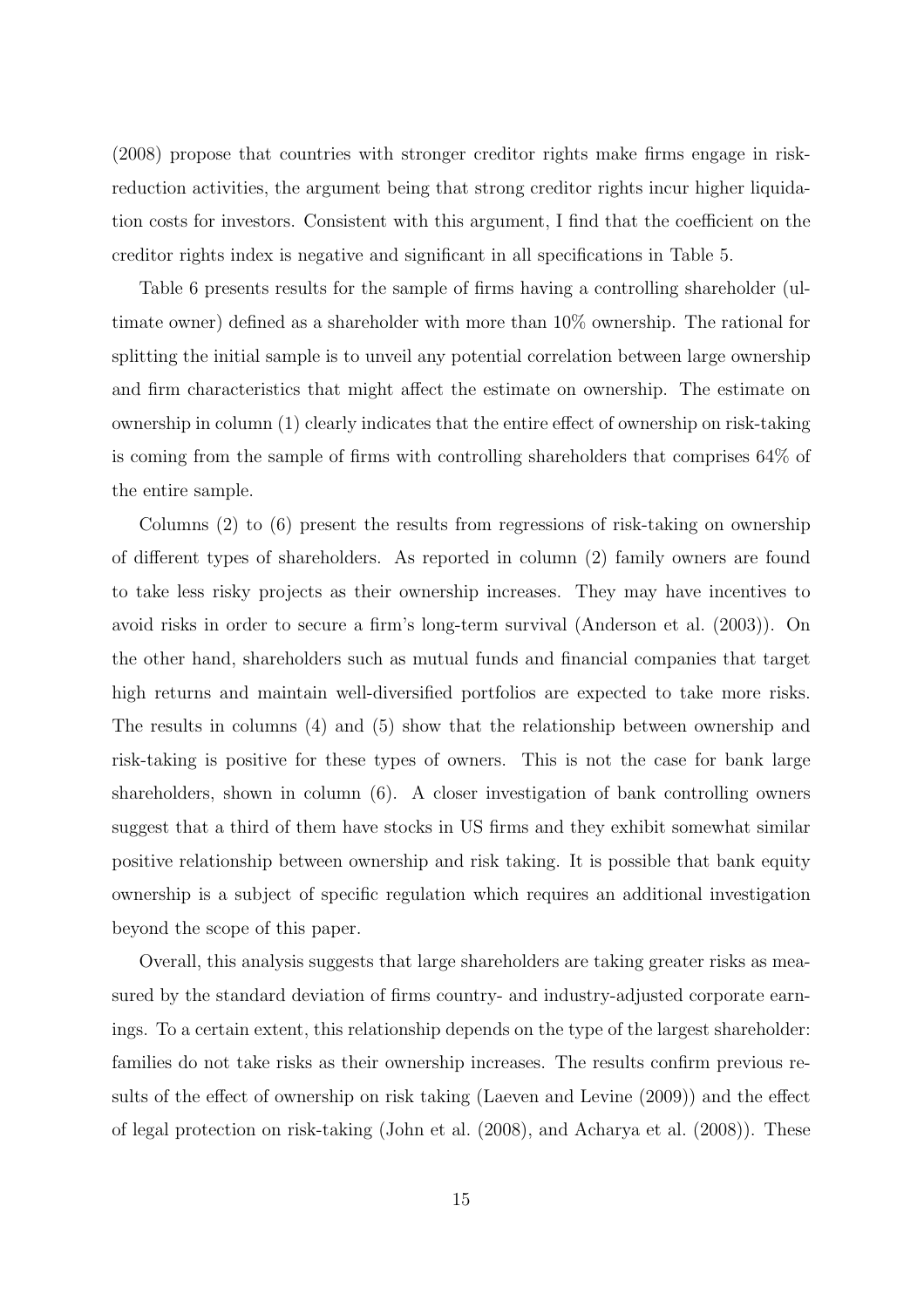studies do not ask whether large shareholders preserve their risk-taking tolerance had they hold a portfolio of the largest ownership stakes. The next section addresses the issue of holding equity stakes in more than one company.

# 4 Results: Group Affiliation and Risk-Taking

Table 7 reports the results of regression specification (2) defined in Section 3.3.<sup>14</sup> The model in column (1) is similar to those estimated in Section 3, however, it accounts for the presence of group effect by including a group dummy and the interaction term between the group dummy and the ownership stake of the largest shareholder. The dummy variable, Group, equals one if a firm belongs to a business group and zero otherwise. The estimates show that the coefficient on the group dummy is negative and significant. Firms affiliated with a group exhibit 0.85% lower standard deviation of earnings than unaffiliated firms. This result is similar to Khanna and Yafeh (2005) who examine twelve emerging markets and interpret the negative effect of group on risk-taking as a form of risk-sharing. The estimates of ownership and the interaction term between group affiliation and ownership are of particular interest. The positive sign of the interaction term suggests that owners with large stakes tend to advocate risk-taking only if they are in a group. One explanation of the positive marginal effect of ownership on risk-taking conditional on group participation is that shareholders achieve better diversification in groups. Because diversified owners derive greater utility of risk-taking, they are expected to be more prone to taking projects with more volatile earnings.

The coefficients on *IntialSales*, *InitialBookLeverage* and *InitialEBITDA* take the expected signs. As in John et al. (2008) the coefficient on firm size measured by log sales is negative and significant, indicating that large firms exhibit lower risk-taking. Similarly, initially more profitable firms are associated with lower risk-taking.

I estimate the specification in column (1) separately for group affiliated and standalone firms. The estimation with the partitioned sample removes biases that arise from correlation between the group dummy and other controls. The estimates of ownership

<sup>&</sup>lt;sup>14</sup>All standard errors of the estimates are clustered at the country level. Clustering at the group level does not affect the significance of the estimates.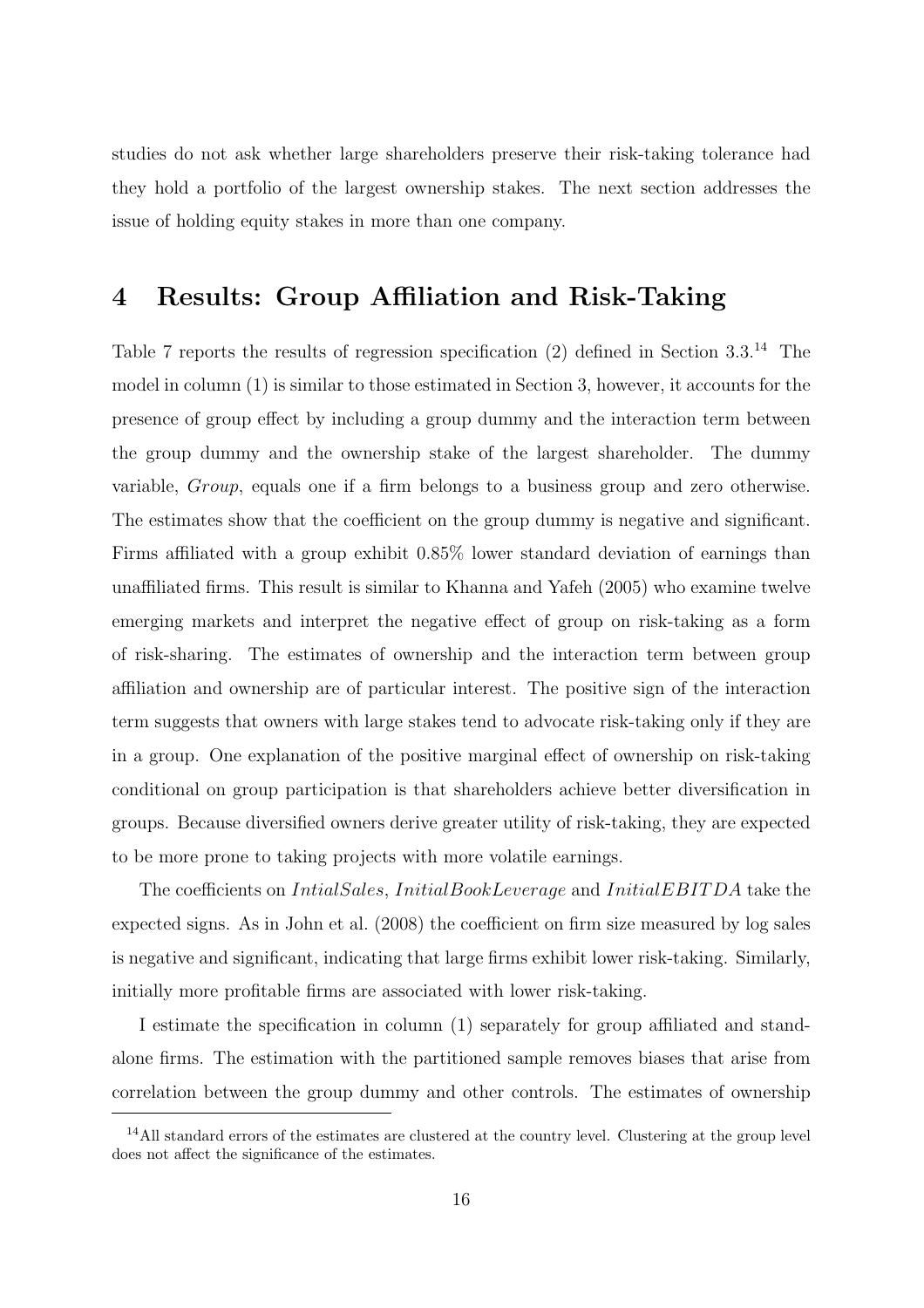clearly confirm that the positive link between ownership and risk-taking is pertinent to the group-affiliated firms (column 2). On the contrary, ownership stakes and risk-taking are negatively correlated for stand-alone firms (column 3). One standard deviation increase in ownership increases the group-affiliated firms' volatility , on average, by 12 basis points of its mean; while outside groups the volatility decreases by 15 basis points of its mean.

Column (4) presents the results for controlling shareholders defined at the 10% of ownership that comprise 70% of the full sample. The effect of ownership on risk-taking conditional on shareholder being in a group is valid only for controlling shareholders. Taking together the results from column (2) in Table 5 and from column (4) in Table 7, large owners seem to take higher risks if they are in groups and low risks outside group.<sup>15</sup>

In Table 7 column (5), I summarize the estimated coefficients from a specification using Hirfendahl index to account for the degree of ownership concentration in groups. The index is multiplied by -1, which means that high values of the index indicate significant degree of diversification. Firms that are not group affiliated have index that equals -1. The estimate on ownership for a firm with median Hirfendahl index is 0.03 percentage points  $[0.016+1/2*0.026]$ , while the estimate for a firm that is not diversified at all is 0.016 which confirms that greater ownership diversification is associated with more risk taking.

The presented results thus far, except for the specification in column (5), imply that all groups affect firms' risk-taking in the same way. Accounting for group characteristics might affect the results presented in Table 7. I estimate specifications (untabulated) with three different proxies for diversification: (i) corporate diversification is the number of different industry groups (two-digit SIC industries) in which firms in the group operate;<sup>16</sup> (ii) the second measure captures geographical diversification by counting the number of different counties in which firms in the group operate; (iii) the third measure captures the degree of ownership concentration of the group and it is measured by the number of firms in which the largest shareholder owns more than 10% equity. For all specifications

<sup>&</sup>lt;sup>15</sup>As a robustness check, I exclude groups comprised of very large number of companies. The results are preserved.

<sup>&</sup>lt;sup>16</sup>This measure is widely employed in the literature. See Martin and Sayrak (2003), Khanna and Yafeh (2005), Aggarwal and Samwick (2003), Denis et al. (2002) among others.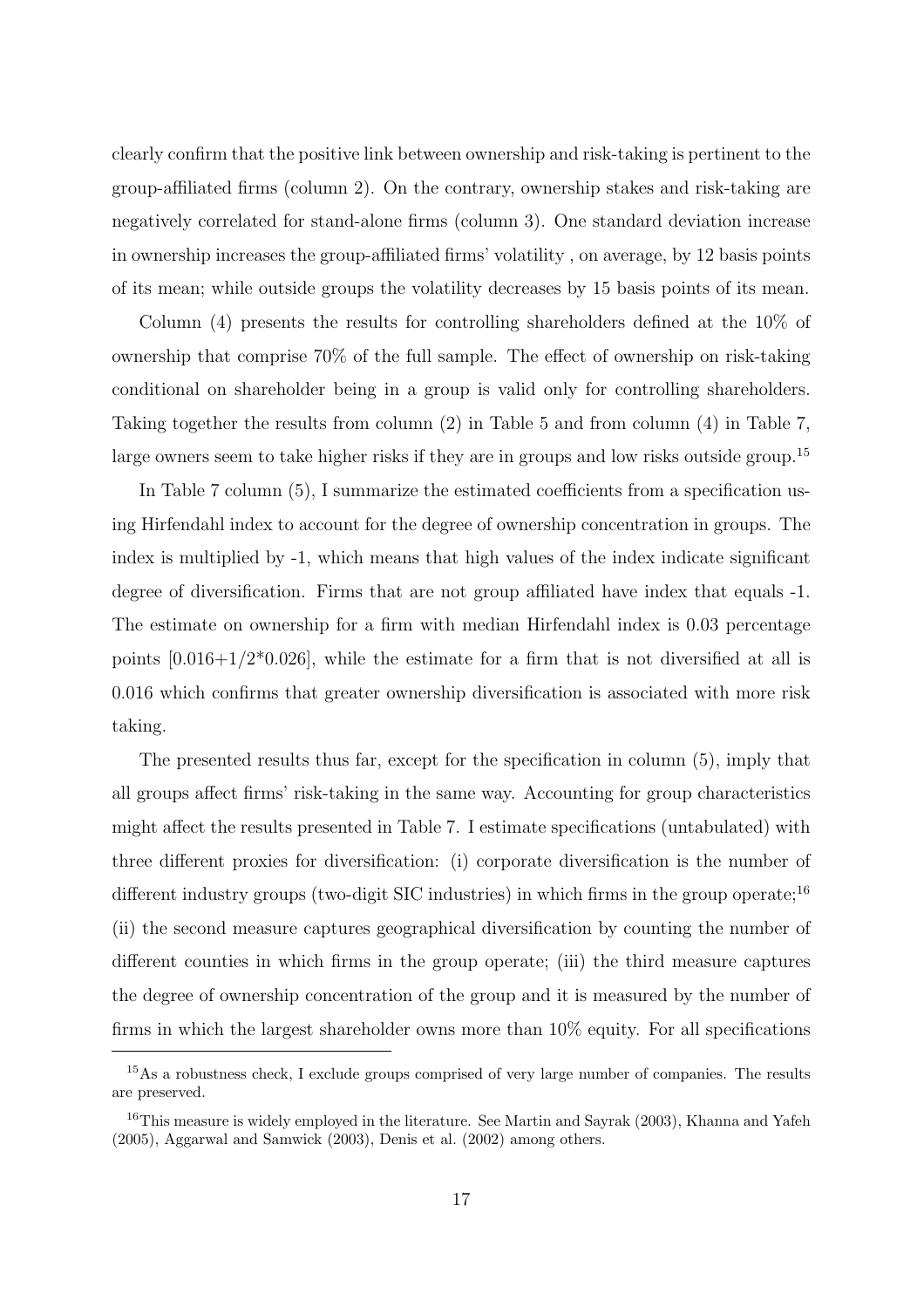the coefficient on the group affiliation remains negative and statistically significant, and the coefficient on the interaction term with ownership is positive and significant. The proxies for diversification do not affect risk-taking significantly, even though all estimates take the expected signs.

Table 8 presents the results from similar specifications for different types of shareholders. Several interesting patterns emerge from these results. Mutual funds that are affiliated to a group do not advocate for risk taking. However, when considering only 940 mutual funds with stakes higher than 10%, the results indicate that these investors take risks. Controlling ownership by banks and financial companies does not influence a firm's risk taking decision either inside or outside groups. Family owners, remaining in most of the cases outside groups, promote less risk-taking as their ownership stake increases. Finally, shareholders classified as industrial companies take more risk once in a group, however they avoid this behavior outside groups.

# 5 Endogeneity Issues

The estimated models raise some econometric concerns. As pointed out by Campa and Kedia (2002), Graham et al. (2002), Laeven and Levine (2007), and others, firm-specific factors that drive the decision to be in a group might affect risk-taking. Thus, to evaluate the effect of group diversification on risk-taking per se one has to control for the underlying factors that drive the group decision. Thus, group affiliation should be treated as an endogeneous outcome that optimizes risk-taking, given a set of exogeneous determinants of diversification. Evaluating the impact of group affiliation on risk-taking therefore requires taking into account the endogeneity of the decision to hold shares in more than one company.

To account for the possibility that ownership and risk taking are endogeneous due to unmodelled heterogeneity for example, Table 9 column (1) shows results of instrumental variable estimation. As in Laeven and Levine (2009), firm ownership is instrumented with the average ownership of all other firms operating in the same 2-digit SIC and the same country. It is not expected that the change in risk in one firm will affect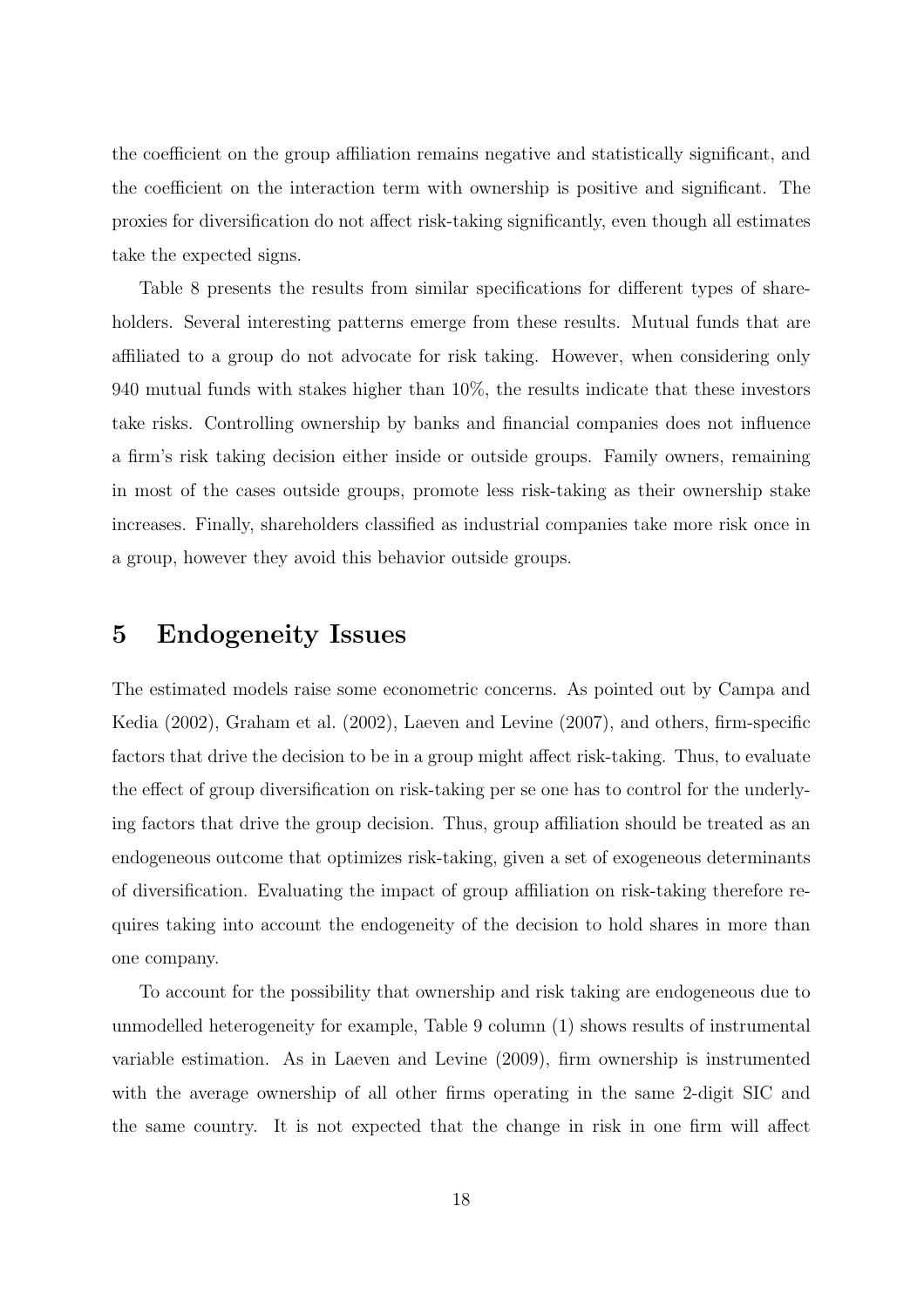the average ownership of the whole industry. The results show that the instrument enters significantly the first stage. The Hausman test of endogeneity confirms that the IV estimate of ownership is larger than the OLS estimate, which suggests that OLS understates the "true" effect of ownership on risk-taking.

To control for the endogeneity of the group affiliation decision, I take three steps. First, I include a set of group fixed effects. The main idea behind this approach is to control for unobserved and unchanging characteristics that are related to both the firm controls and the risk-taking variable. Since, the size of groups varies substantially, from 2 firms in a group up to 300 firms, in order to account for the group fixed effect, I focus only on a subset of groups that have more than 15 firms in a group (at the 90th percentile). In column (2) and (3) the OLS and group fixed effects are displayed. The signs of the coefficients on all variables remain similar to the OLS estimates presented in Table 7 column (1). The standard errors of the estimate on ownership increase under the fixed effect as compared for the OLS estimates, however, it remains statistically significant. The smaller magnitude of the estimate suggests that group fixed effects and ownership are correlated to some extent; however, the ownership stake of the largest shareholders affects risk-taking independently from unobserved group heterogeneity.

Second, I estimate an endogeneous self-selection model using Heckman (1979) twostep selection procedure. In the first step, I estimate a probit model of whether a firm belongs to a group. The control variables in this specification are the fraction of groups in an industry, industry size, industry and country dummies.<sup>17</sup> The fraction of groups in an industry is expected to affect group affiliation choice, but not a firm's earnings volatility. In the second stage, risk-taking is the dependent variable and the controls are firm characteristics and the predicted probability of group participation. The estimates are presented in column (4) in Table 9. The coefficient on ownership is positive and significant, and it is consistent with that found in the previous specifications. The self-selection parameter, lambda is negative and significant, which suggests that factors affecting the decision to be in a group are negatively correlated with risk-taking.

<sup>&</sup>lt;sup>17</sup>Campa and Kedia (2002) use the fraction of all conglomerate firms in an industry as a proxy for industry attractiveness to account for diversification decisions and its impact on excess value. For a similar approach, see Laeven and Levine (2007).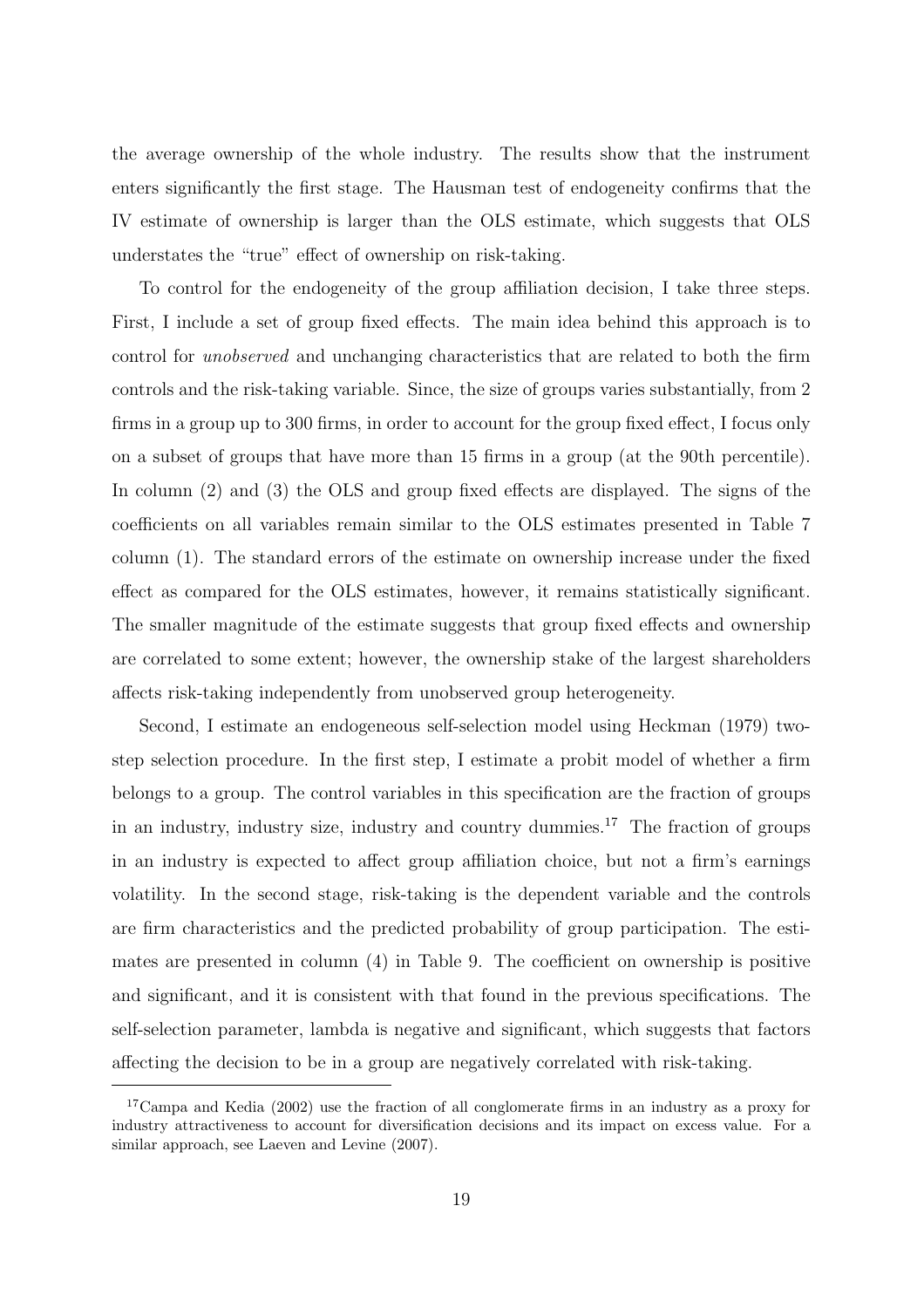The final test of endogeneity of group affiliation follows Khanna and Yafeh (2005). For example, it might be the case that firms with high profits systematically share risks with firms with low profits in the group, which will result in stable performance within groups. To account for this type of endogeneity, a two-stage estimation is considered. At the first stage, I allow profitability to be determined by firm characteristics and firm fixed effects. The second stage employs the standard deviation of the residuals from the first stage as a dependent variable. In such a way only the "unexplained" variation in profitability is explored. In addition to the controls from the first stage, the group dummy and its interaction with ownership are included. This approach, labeled by Khanna and Yafeh (2005) the conditional variance of profitability, is quite intuitive. Unexplained changes in profitability are expected to be smaller for group-affiliated firms. The results are presented in column (5) in Table 9. Although the estimate on the group dummy decreases in magnitude, it preserves the same negative and significant sign. The interaction term between group and ownership is still positive and significant which does not question the conclusion that the percent of ownership of the largest shareholder in group-affiliated firms is positively linked to corporate risk-taking.

In sum, whether using fixed effects, two-stage estimation method, or self-selection model, equity ownership by the largest shareholder is found to be positively related to firm risk-taking.

# 6 Robustness Checks

### 6.1 Groups and Subsidiaries

Groups so far are defined as horizontally-linked entities, however, they may be verticallylinked as depicted in Figure 2. In such a complex ownership structure where the ultimate owner controls subsidiaries via a chain of firms, there is a divergence between control and cash flow rights. One consequence of having high control and low cash flow rights in many firms is that the controlling shareholder may have incentives to benefit by tunneling cash flow from firms where they have low cash flow rights (at the bottom) to firms where they have high cash flow right at the top (Johnson et al. (2000)). John et al. (2008) reason that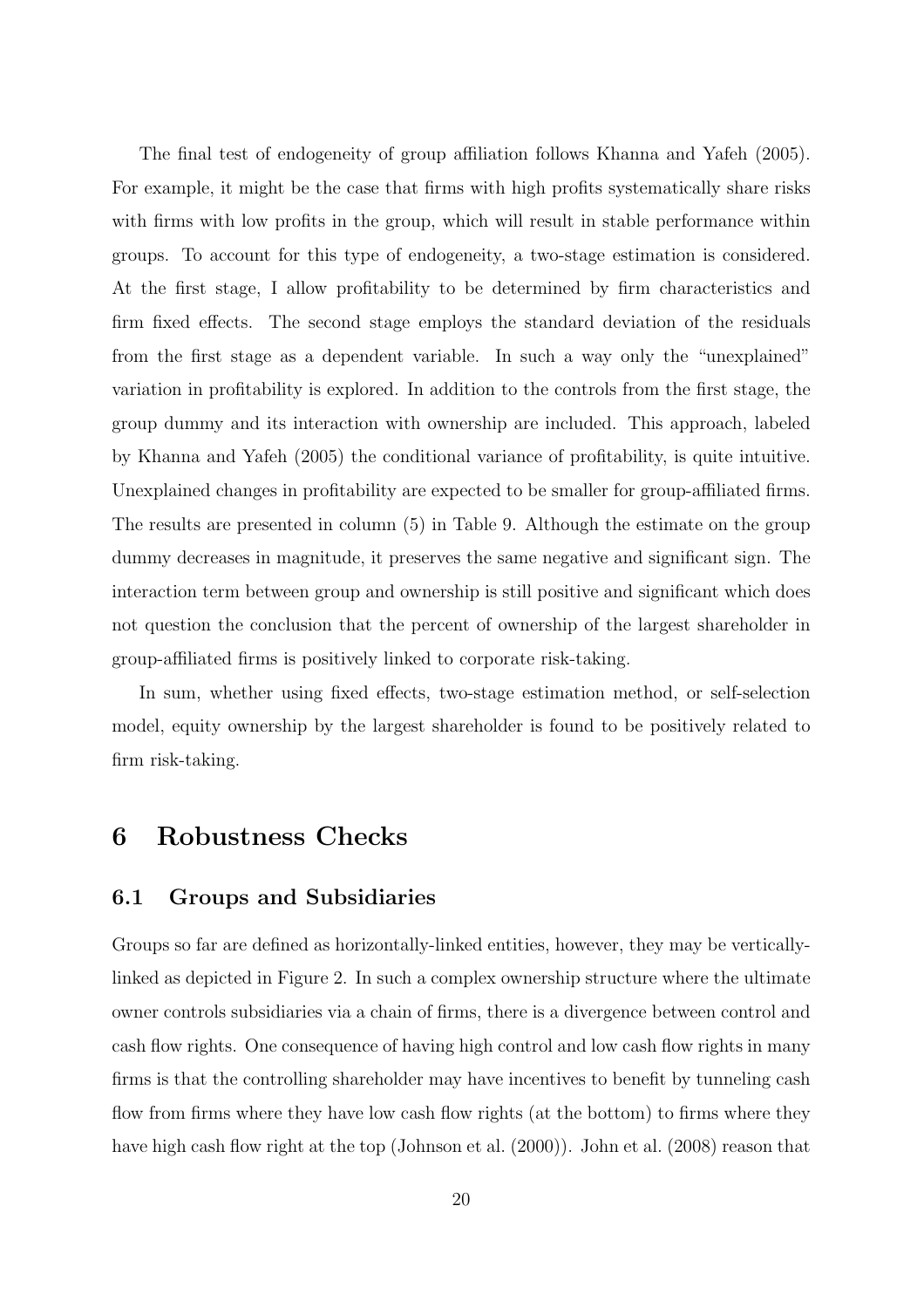such tunneling may increase variability in earnings due to reshuffling of resources from low to high cash flow units. Also, large shareholders may be more risk taking because they face a weaker constraint of financial distress in firms where they have low cash flow rights and high voting rights (Morck et al. (2005)).

To the extent that groups are also pyramidal in structure, it may be difficult to isolate the tunneling story from the group-driven diversification. Consistent with the argument of Khanna and Yafeh (2007) that "groups are not always pyramids, nor are all pyramids groups," I document that only 14% of all group affiliated firms have subsidiaries. Table 10 reports results from specifications that account for the presence of subsidiaries. The coefficient estimate on the subsidiary dummy variable in column (1) suggest that on average firms with subsidiaries (regardless of groups affiliation) are risk taking, though the estimate is not statistically significant. Ownership is positively linked to risk taking, however, less so in firms with subsidiaries. Thus far the results suggest that groups with subsidiaries exhibit completely opposite risk taking behavior than groups without subsidiaries. In columns (4) and (5), risk taking of groups with and without subsidiaries is examined. It is evident that ownership is positively linked with risk taking only in groups that do not have subsidiaries, while in groups with subsidiaries risk avoidance is observed. Only 728 firms are both group-affiliated and have at least one subsidiary, which may be the reason for the noisy statistically insignificant estimate on ownership. Interestingly, ownership is negatively linked to risk taking both in unaffiliated firms with and without subsidiaries (columns 5 and 6). Using the set of firms that are group-affiliated but do not have subsidiaries as a control group to the set of firms that are group affiliated but have subsidiaries to estimate the role of subsidiaries in groups confirms the positive relationship between ownership and risk taking in groups. Although the choice of large shareholders to control firms with subsidiaries may arise endogenously within firms, the results allow to rule out the tunneling story in explaining risk taking in groups.

### 6.2 Risk-Taking by the Largest Shareholders in the USA

In this section, I examine US firms that comprise a half of the total sample. One advantage of examining a single country as opposed to many countries is that one can avoid the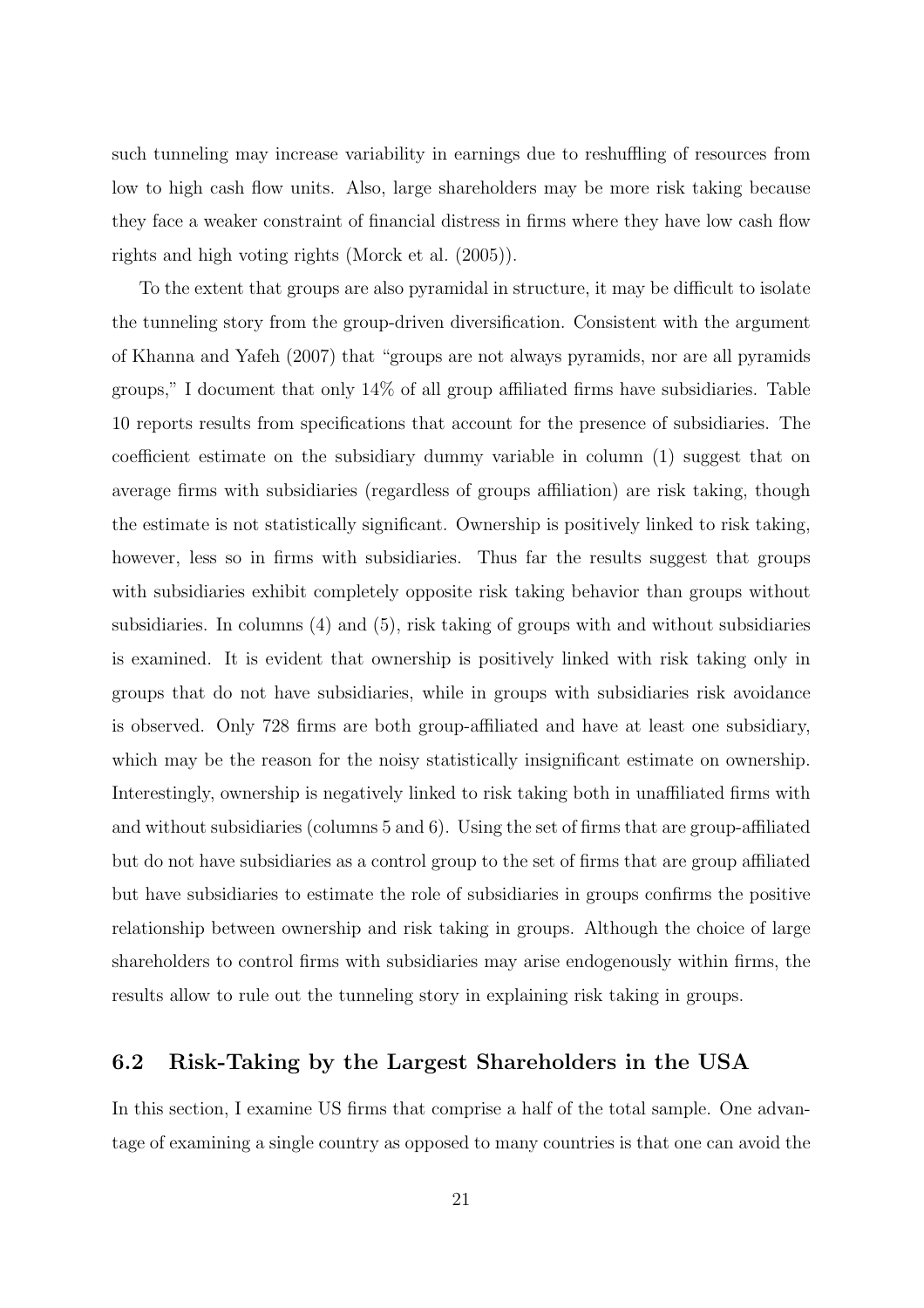impact of uncontrolled cross-country heterogeneity that may otherwise bias the results. Due to data availability for the US, this section offers an alternative measure of risk that is the variability in monthly stock returns from CRSP over the period 2003-2006. This measure, based on monthly stock returns is less noisy. Risk here is defined as the standard deviation of monthly stock returns adjusted for industry returns. Columns (1) and (2) in Table 11 show OLS and IV results similar to column (1) in Table 5 and column (1) in Table 9. The OLS and IV estimates are quantitatively and qualitatively similar to those from the full sample (Tables 5 and 9) which gives reassurance that the definition of risk does not alter the conclusions.

Group affiliated firms, which comprise 45% of the firms in the US, exhibit higher risktaking conditional on an increase in equity ownership. In particular, owners defined as mutual funds and banks that are part of a group also exhibit risk-taking behaviour with an increase in their equity stakes. The results from the last column in Table 11 finally confirm that outside of groups, the percentage of ownership does not affect corporate risk-taking of the US firms. This evidence is closely related to the results for the whole sample which alleviates concerns that the results are valid for only a small subsample of firms.

### 6.3 Quantile Regressions

The results might be driven by outliers in the distribution of corporate earnings. To address this possibility, I estimate a series of quantile regressions. The advantage of quantile over ordinary least squares regressions is that the former permit the estimation of the marginal effect of a covariate on risk-taking at various points of the distribution.<sup>18</sup> Specifically, I run the following regression:

$$
[\psi(\mu), \beta(\mu)] = arg \min_{\psi, \beta} \sum_{i} \theta_{\mu}(RISK_i - \betaOwnership_i - \psi Controls_i)
$$

<sup>18</sup>For detailed introduction of quantile regressions, see Koenker and Hallock (2001), and Buchinsky (1998).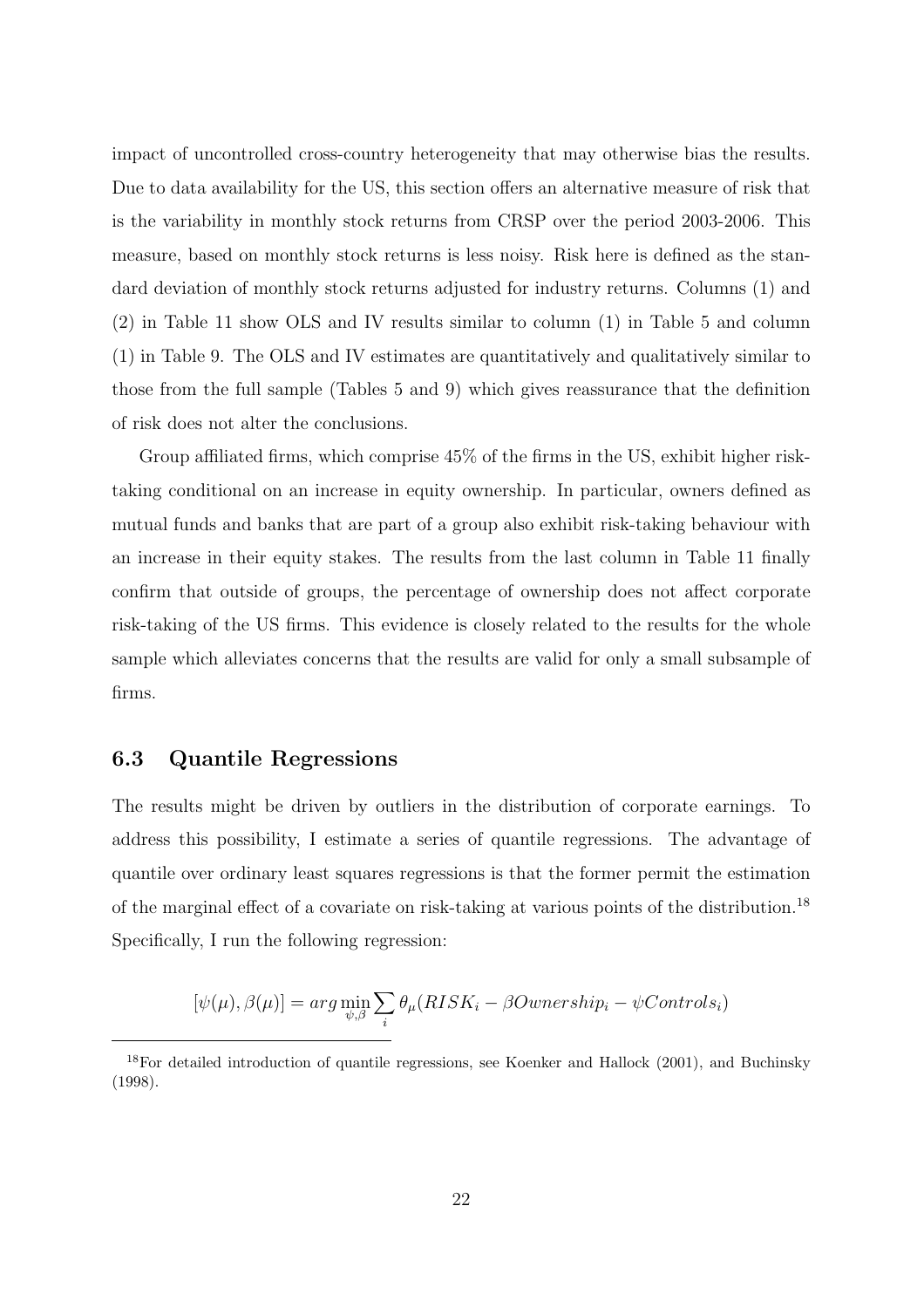where the coefficient  $\beta(\mu)$  captures the quantile effect of ownership on risk-taking,  $\theta_{\mu}(u)$  =  $u(\mu - I(u < 0))$  and  $I(.)$  is an indicator function,  $Controls_i$  includes the same set of variables specified in equation (1). The estimation is conducted for  $\mu = 0.25, 0.50, 0.75, 0.90$ . Table 12 presents a series of quantile regressions of risk-taking on the set of controls as specified in equation (1). The results in columns (1) to (4) refer to the group-affiliated firms, and in columns (5) to (8) refer to the unaffiliated firms. For the affiliated firms, ownership affects the whole distribution of the risk-taking measure (standard deviation of corporate earnings over assets), however ownership influences only a little the top and the bottom of the distribution. Columns (5)-(8) show that ownership does affect risk-taking negatively, however, this result is (statistically) preserved only for the firms located at the bottom of the distribution earnings' volatility of unaffiliated firms.

### 6.4 Miscellaneous

Pooling a large set of countries, might mask heterogeneity across countries. In columns (1) to (2) of Table 13, I exclude sequentially Japan and Canada as countries with high percentage of group-affiliated firms. After excluding each country separately from the sample, the estimated coefficients do not differ from the results of the full sample. In column  $(3)$ , I exclude the largest industry, manufacturing. In column  $(4)$ , I exclude shareholders classified as mutual funds and banks. The specification in column  $(5)$  includes all firms and the ownership variable is coded at the 20% as opposed to 10%. The results are preserved. The last column (6) omits the country specific anti-director and creditor rights indexes which are not available for all countries in the sample. The increased sample size does not affect the main estimates of ownership and group affiliation.

# 7 Conclusion

This study examines the relationship between ownership and corporate risk-taking. Using data from a large cross-country sample, I find that ownership and risk-taking are positively related. This result is preserved only for owners having equity ownership in more than one company. Being in a group allows shareholders to act from a more di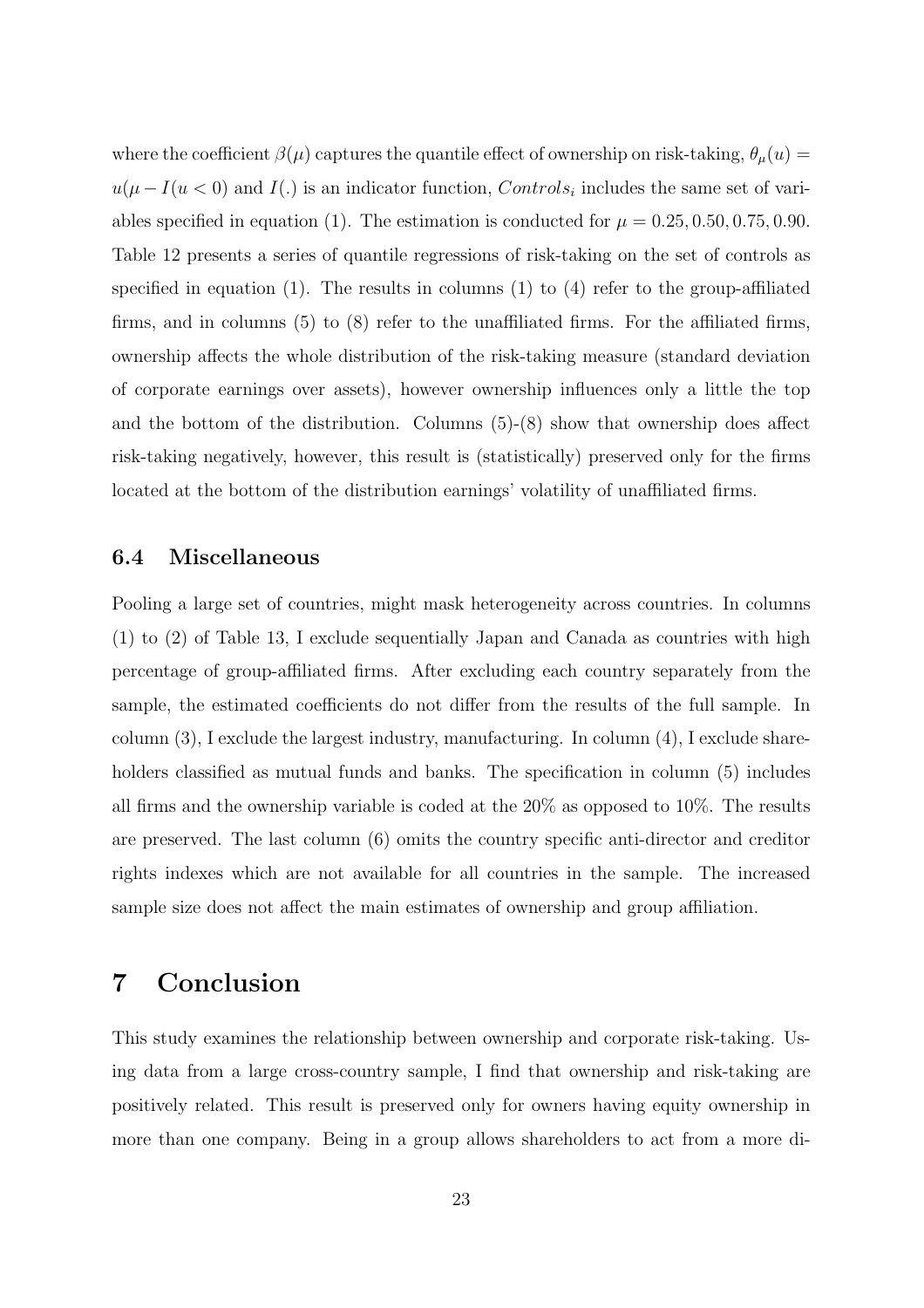versified position which explains the higher risk taking. The results continue to hold after controlling for the endogeneity of group affiliation in several different ways. Legal protection also plays a role in risk-taking. Countries with better protection of shareholder rights seem to be associated with more risk-taking, while in countries with strong protection of creditor rights corporate risk-taking is restrained.

This paper contributes to the literature on corporate risk taking by analyzing ownership of the largest shareholder in non-financial companies and the literature on corporate diversification. The results lend support to the view that equity ownership plays a role in risk-taking if owners hold the controlling stakes in multiple companies. Having different risk-taking incentives, the type of shareholders also affects the relationship between ownership and risk taking. Family controlling owners are avoiding corporate risk as their equity ownership increases. Consistent with theory, I argue that ignoring group participation may lead to incomplete conclusions about the impact of ownership on corporate risk taking.

# References

- Acharya, V., Amihud, Y., and Litov, L. (2008). Creditor rights and corporate risk-taking. SSRN.
- Aggarwal, R. and Samwick, A. (2003). Why do managers diversify their firms? agency reconsidered. Journal of Fianance, 58:71–117.
- Amihud, Y. and Lev, B. (1981). Risk reduction as a managerial motive for conglomerate mergers. *Bell Journal of Economics*, 12:605-617.
- Anderson, R. C., Mansi, S. A., and Reeb, D. (2003). Founding family ownership and the agency cost of debt. Journal of Financial Economics, 68:263–285.
- Berger, P. and Ofek, E. (1995). Diversification's effect on firm value. *Journal of Financial* Economics, 37:39–65.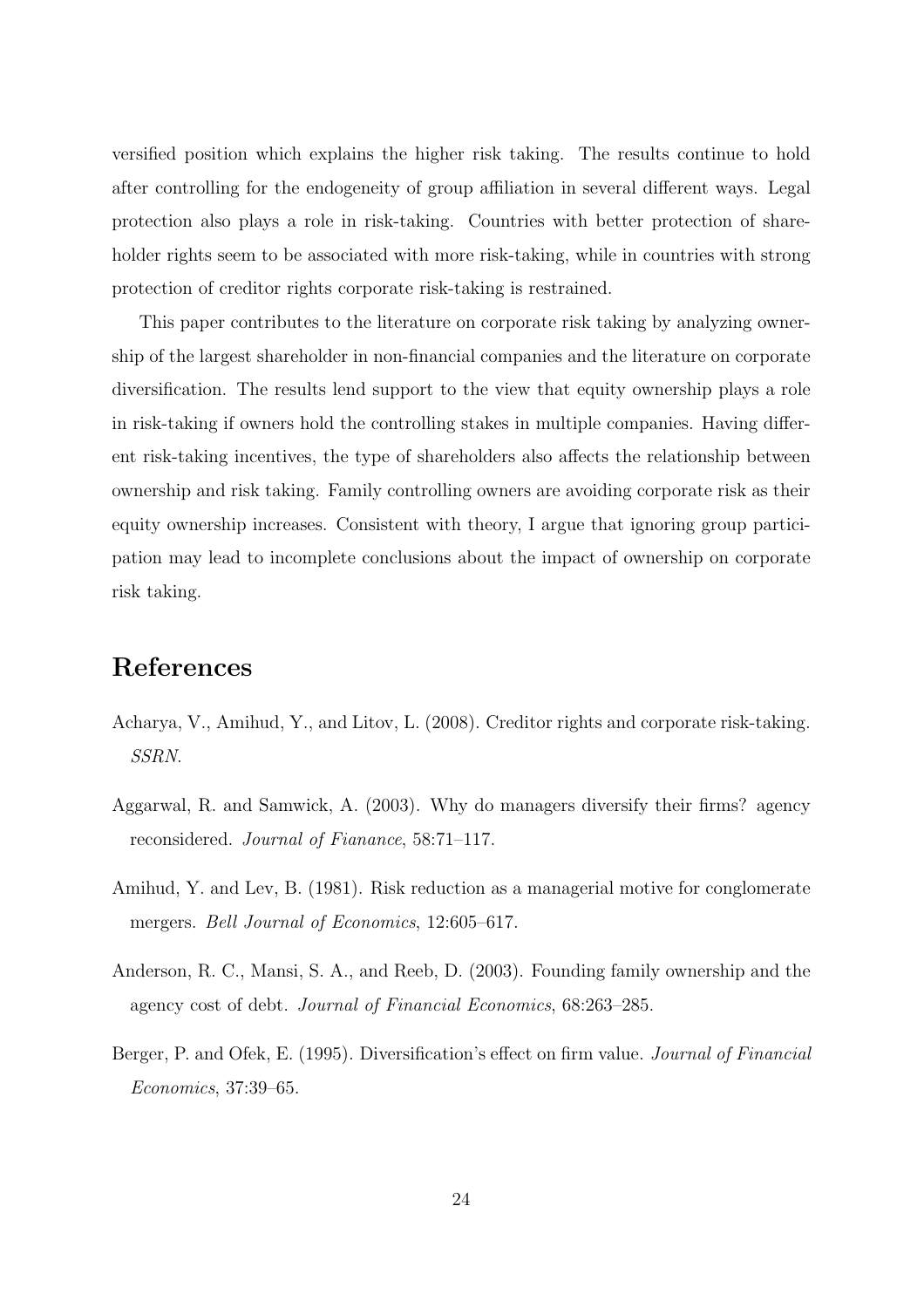- Brav, A., W. J. F. P. and Thomas, R. (2008). Hedge fund activism, corporate governance, and firm performance. Journal of Finance, 63:1729–1775.
- Buchinsky, M. (1998). Recent advances in quantile regression models: A pracical guideline for empirical research. Journal of Human Resources, 33:88–126.
- Burkart, M., Panunzi, F., and Shleifer, A. (2003). Family firms. Journal of Finance, 58:2167–2202.
- Campa, J. and Kedia, S. (2002). Explaining the diversification discount. Journal of Finance, 57:1731–1762.
- Coles, J., Daniel, N., and Naveen, L. (2006). Managerial incentives and risk-taking. Journal of Financial Economics, 79:431–468.
- Cuervo-Cazurra, A. (2006). Business groups and their types. Asia Pacific Journal of Management, 23:419–437.
- Demsetz, H. and Lehn, K. (1985). The structure of corporate ownership: Causes and consequences. Journal of Political Economy, 93:1155–1177.
- Denis, D., Denis, D., and Sarin, A. (1997). Agency problems, equity ownerhsip, and corporate diversification. Journal of Finance, 62:135–160.
- Denis, D., Denis, D., and Yost, K. (2002). Global diversification, industrial diversificatin, and firm value. Journal of Finance, 57:1951–1979.
- Dyck, A. and Zingales, L. (2004). Private benfits of control: An international comparison. Journal of Finance, 59:537–600.
- Faccio, M. and Lang, L. (2001). Dividends and expropiration. American Economic Review, 91:54–78.
- Gadhoum, Y. and Ayadi, M. A. (2003). Ownership structure and risk: A Canadian empirical analysis. Quarterly Journal of Business and Economics, 42:19–39.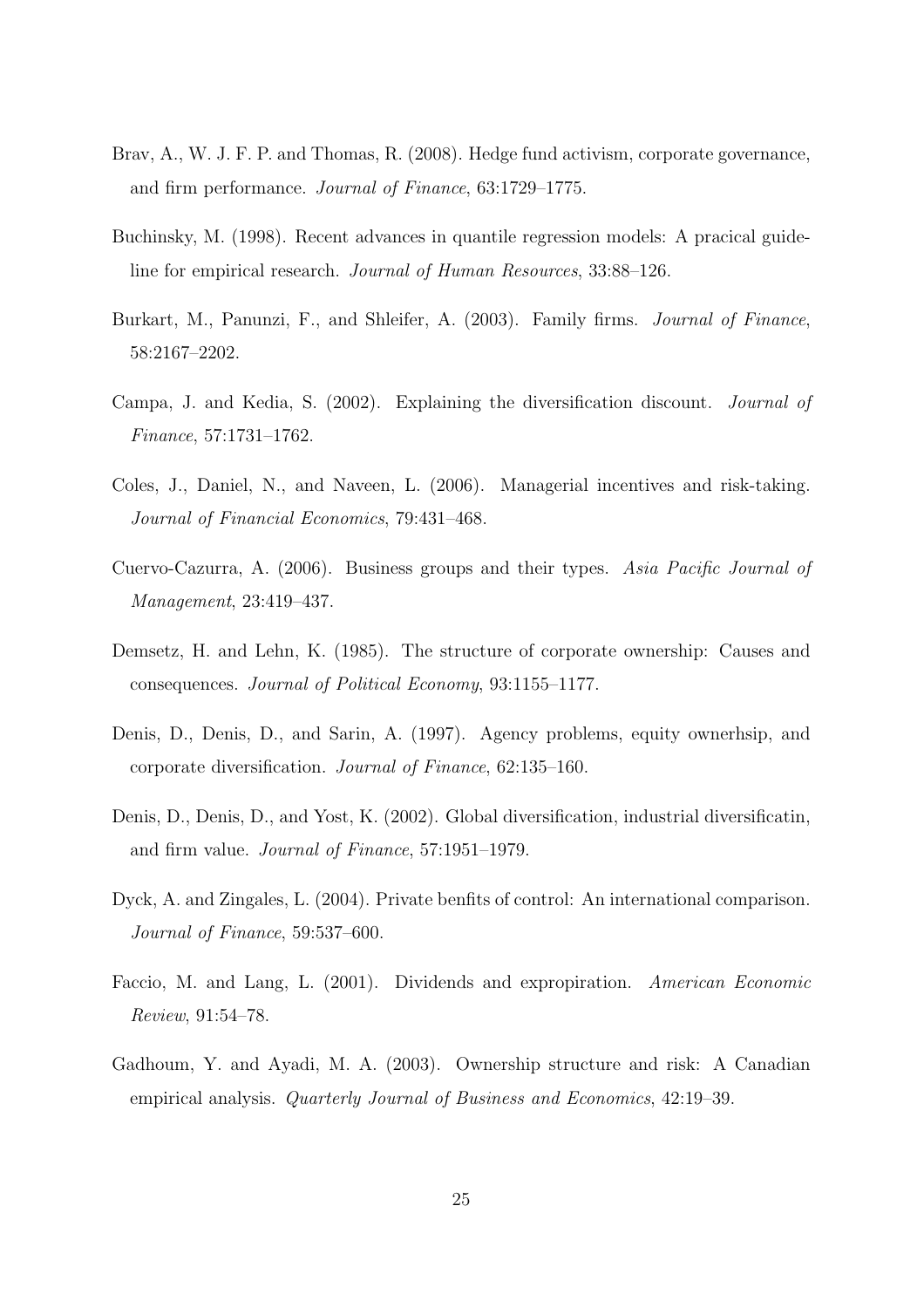- Gonzalez, F. (2005). Bank regulation and risk-taking incentives: An international comparison of bank risk. Journal of Banking and Finance, 29:1153–1184.
- Graham, J., Lemmon, M., and Wolf, J. (2002). Does corporate diversification destroy value? Journal of Finance, 57:695–720.
- Grossman, S. and Hart, O. (1980). Takeover bids, the free-sider problem and the theory of the corporation. Bell Journal of Economics, 11:42–64.
- Heckman, J. (1979). Sample selection bias as a specification error. Econometrica, 47:153– 161.
- Holderness, C. (2003). A survey of blockholders and corporate control. Economic Policy Review, pages 51–64.
- Holderness, C. G. (2009). The myth of diffuse ownership in the united states. Review of Financial Studies, 22:1377–1408.
- Holmstrom, B. (1979). Moral hazard and observability. Bell Journal of Economics, 13:324–340.
- Jensen, M. C. and Meckling, W. H. (1976). Theory of the firm: Managerial behavior, agency cost, and capital structure. Journal of Financial Economics, 3:305–360.
- John, K., Litov, L., and Yeung, B. (2008). Corporate governance and risk-taking. Journal of Finance, 63:1979–1728.
- Johnson, S., Porta, R. L., Lopez-de-Silanes, F., and Shleifer, A. (2000). Tunneling. American Economics Review, 90:22–27.
- Kempf, A., Ruenzi, S., and Thiele, T. (2009). Employment risk, compensation incentives,a nd managerial risk taking: Evidence from the mutual fund industy. Journal of Financial Economics, 92:92–108.
- Khanna, T. and Yafeh, Y. (2005). Businss groups and risk sharing around the world. Journal of Business, 78:301–340.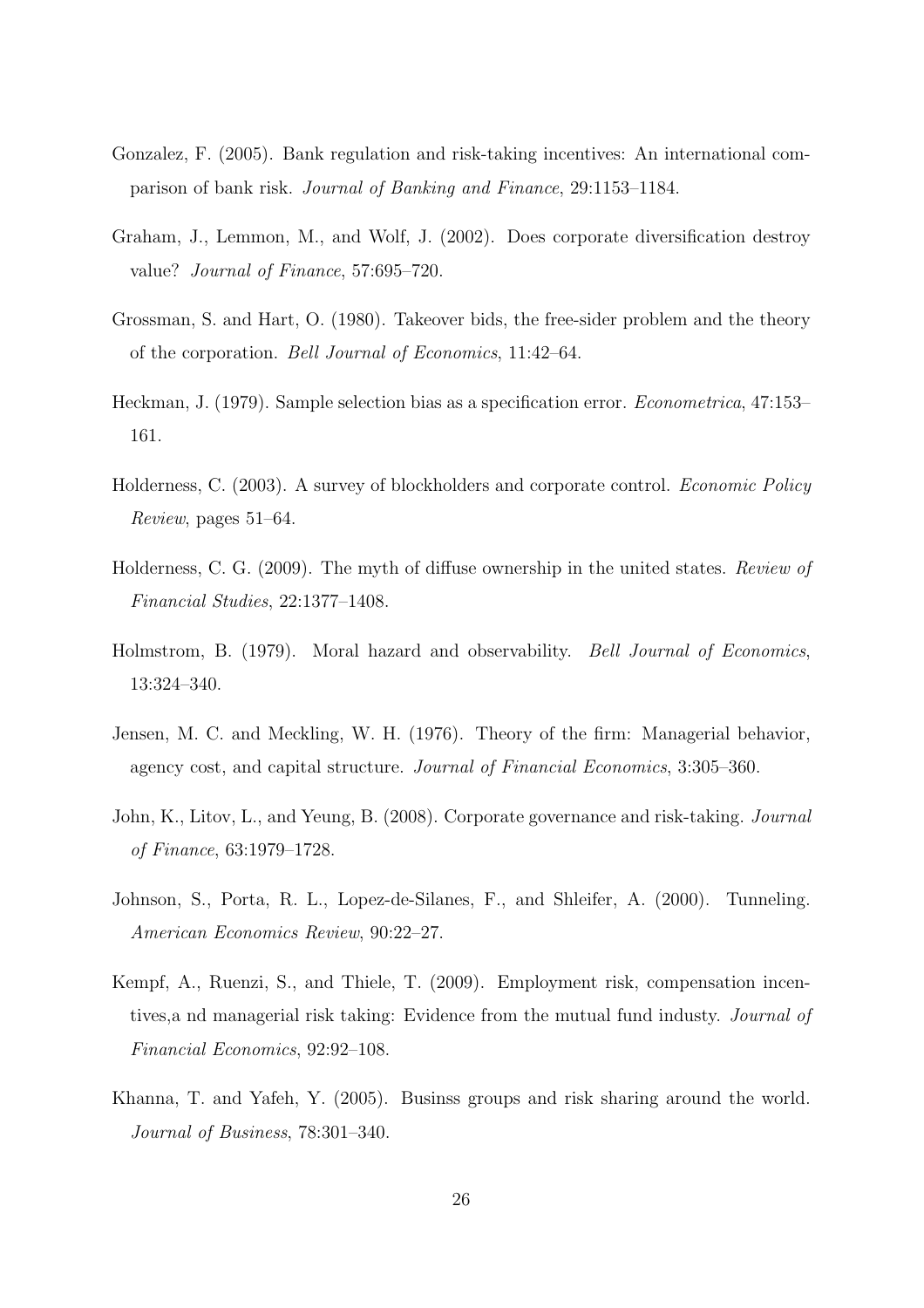- Khanna, T. and Yafeh, Y. (2007). Business groups in emerging markets: Paragons or parasites? Journal of Economic Literature, 65:331–372.
- Koenker, R. and Hallock, K. (2001). Quantile regression. Journal of Economic Perspectives, 15:143–156.
- La Porta, R., Lopez-de-Silanes, F., and Shleifer, A. (1999). Corporate ownership around the world. Journal of Finance, 54:471–518.
- La Porta, R., Lopez-de-Silanes, F., Shleifer, A., and Vishny, R. (1998). Law and finance. Journal of Political Economy, 106:1113–1155.
- La Porta, R., Lopez-de-Silanes, F., Shleifer, A., and Vishny, R. (2000). Agency problems and dividend policies around the world. Journal of Finance, 55:1–33.
- Laeven, L. and Levine, L. (2007). Is there a diversification discount in financial conglomerates. Journal of Financial Economics, 85:331–367.
- Laeven, L. and Levine, R. (2009). Bank governance, regulation and risk taking. *Journal* of Financial Economics, 93:259–275.
- Lang, L. and Stulz, R. (1994). Tobin's q, corporate diversification, and firm performance. Journal of Political Economy, 102:1248–1280.
- Lewellen, W. (1971). A pure financial rationale for the conglomerate merger. *Journal of* Finance, 26:521–537.
- Martin, J. and Sayrak, A. (2003). Corporate diversification and shareholder value; A survey of recent literature. Journal of Corporate Finance, 9:37–57.
- May, D. (1995). Do managerial motives influence firm risk-reduction strategies? *Journal* of Finance, 50:1291–1308.
- Mehran, H. (1995). Executive compensation strucutre, ownership, and firm performance. Journal of Financial Rconomics, 38:163–184.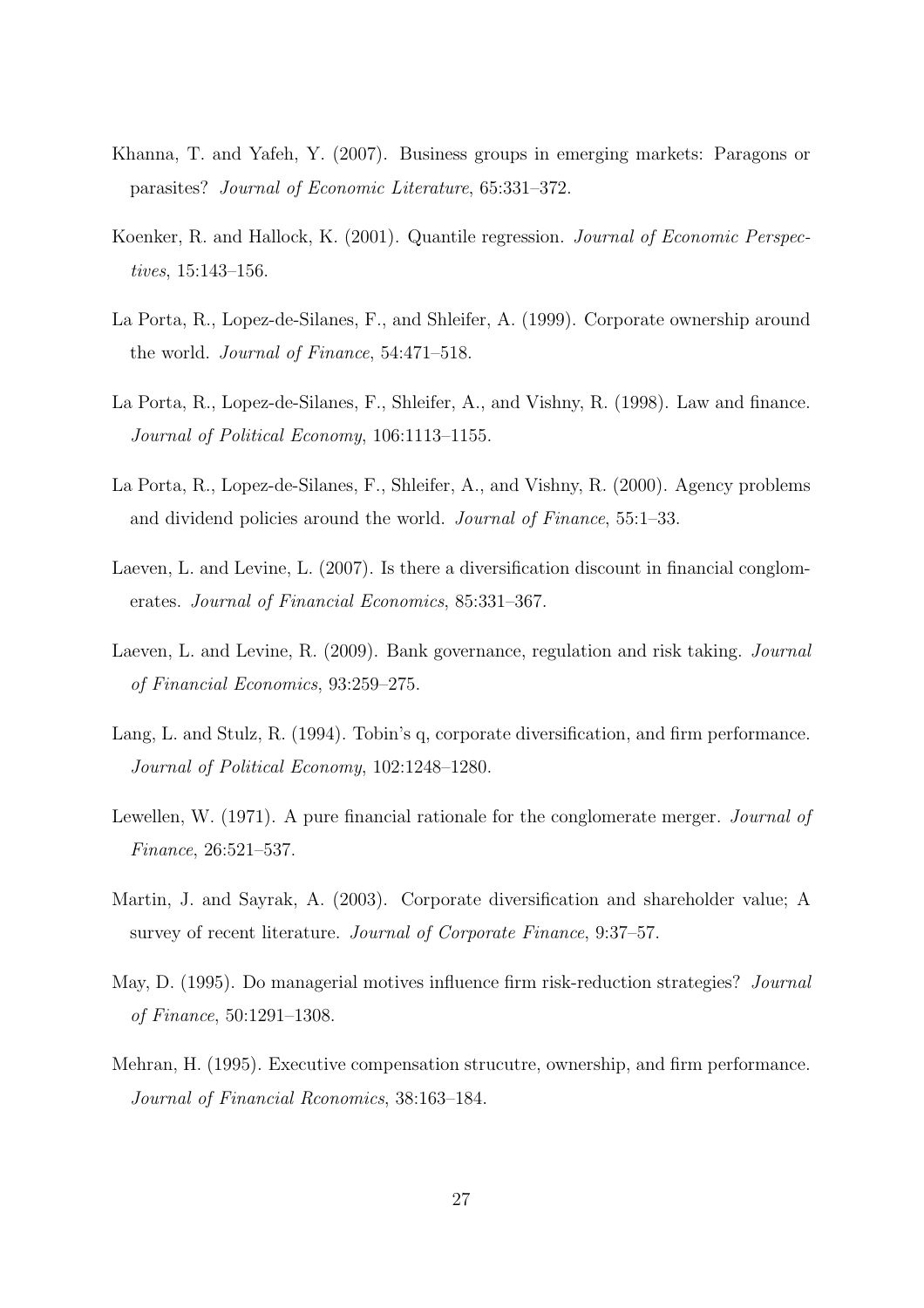- Morck, R., Shleifer, A., and Vishny, R. (1988). Management ownership and market valuation: An empirical analysis. Journal of Financial Economics, 20:293–315.
- Morck, R., Wolfenzon, D., and Yeung, B. (2005). Corporate governance, economic entrenchment, and growth. Journal of Economic Literature, 63:655–720.
- Nenova, T. (2003). The value of corporate voting rights and control: A cross-sountry analysis. Journal of Financial Economics, 68:325–351.
- Shleifer, A. and Vishny, R. (1986). Large shareholders and corporate control. Journal of Political Economy, 94:461–488.
- Wright, P., Ferrris, S., and Awasthi, V. (1996). Impact of corporate insider, blockholder, and institutional equity ownership on firm risk-taking. Academy of Management Journal, 39:441–463.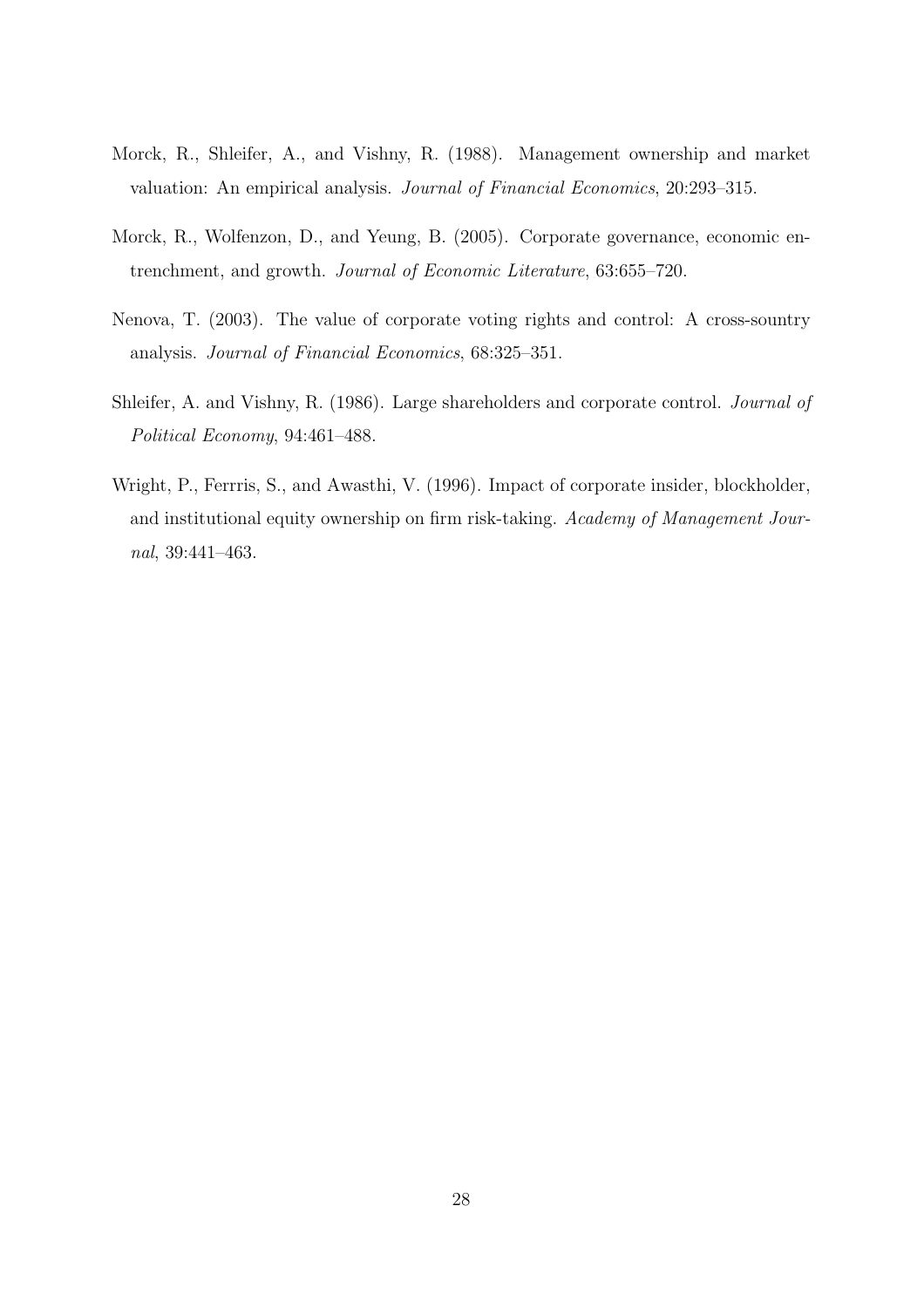### Table 1: Summary Statistics by Country

The table shows the distribution of firms across countries and summary statistics of selected variables from OSIRIS data over the period 2003-2006. RISK is the standard deviation of country- and industryadjusted EBITDA/Assets. Book leverage is defined as short term debt plus long term debt over assets. EBITDA is earnings before interest, taxes, depreciation and amortization. Ownership is the percentage of equity stake of the largest shareholder in the firm.

| Country        | Number           | Number          | <b>RISK</b> | <b>Book</b> | Sales | EBITDA/ | Own.      |
|----------------|------------------|-----------------|-------------|-------------|-------|---------|-----------|
|                | Firms            | Firms in Groups |             | Leverage    |       | Assets  | $\%$      |
| Argentina      | 42               | 13              | 6.83        | 32.91       | 646   | 14.44   | 40.14     |
| Australia      | 633              | 235             | 13.83       | 24.30       | 499   | 8.37    | 27.72     |
| Austria        | 49               | 8               | 5.45        | 26.65       | 859   | 9.74    | 53.58     |
| Belgium        | $90\,$           | 11              | 5.96        | 26.51       | 1377  | 11.81   | 46.57     |
| <b>Brazil</b>  | 147              | 50              | 7.42        | 34.00       | 1398  | 14.35   | 45.14     |
| Canada         | 744              | 416             | 10.23       | 23.59       | 960   | 4.61    | 27.60     |
| Chile          | 118              | 48              | 4.13        | 35.06       | 711   | 11.54   | 51.10     |
| Colombia       | $\boldsymbol{9}$ | 3               | 6.88        | 26.15       | 587   | 8.58    | 46.27     |
| Denmark        | 98               | 21              | 7.59        | 25.92       | 922   | 9.57    | 34.98     |
| Egypt          | 92               | 65              | 5.98        | 29.07       | 195   | 13.94   | 52.49     |
| Finland        | 111              | 22              | 7.03        | 24.81       | 1429  | 11.57   | $30.36\,$ |
| France         | 440              | 50              | 6.12        | 23.75       | 1454  | 9.61    | 50.29     |
| Germany        | 400              | 64              | 7.18        | 23.32       | 1814  | 9.49    | 54.60     |
| Greece         | 138              | 17              | 4.69        | 33.87       | 552   | 9.76    | 37.20     |
| Hong Kong      | 110              | 39              | 5.87        | 21.88       | 1051  | 9.72    | 36.86     |
| India          | 186              | 143             | 7.39        | 30.34       | 409   | 14.85   | 29.04     |
| Indonesia      | 416              | 67              | 5.72        | 38.12       | 219   | 10.24   | 35.13     |
| Ireland        | $50\,$           | 23              | 7.13        | 28.42       | 1133  | 6.14    | 27.47     |
| Israel         | 105              | 47              | 7.80        | 20.12       | 431   | 4.55    | 24.35     |
| Italy          | 203              | 34              | 5.18        | 27.73       | 1468  | 8.78    | 39.27     |
| Japan          | 2,296            | 2,063           | 3.66        | 22.31       | 1576  | 8.75    | 10.33     |
| Malaysia       | 695              | 211             | 6.10        | 26.91       | 149   | 8.26    | 19.63     |
| Mexico         | $82\,$           | 41              | 4.87        | 24.82       | 2480  | 13.76   | 23.82     |
| Netherlands    | 130              | 42              | 7.89        | 33.54       | 2733  | 11.40   | $33.92\,$ |
| New Zealand    | 77               | 27              | 7.21        | 24.07       | 291   | 15.06   | 29.10     |
| Norway         | 151              | 37              | 7.27        | 29.63       | 860   | 9.73    | 35.61     |
| Pakistan       | $30\,$           | 17              | 6.76        | 26.56       | 508   | 22.39   | 45.09     |
| Peru           | 17               | $\overline{4}$  | 9.05        | 25.78       | 351   | 18.04   | 47.41     |
| Portugal       | 44               | 8               | 5.83        | 40.70       | 1540  | 9.39    | $37.30\,$ |
| Singapore      | 459              | 105             | 7.63        | 23.87       | 256   | 9.45    | 31.18     |
| South Africa   | 139              | $46\,$          | 10.46       | 16.99       | 885   | 18.79   | 39.59     |
| Spain          | 101              | 23              | 7.65        | 28.06       | 2571  | 15.93   | 30.87     |
| Sweden         | 232              | 92              | 8.12        | 19.07       | 1298  | 7.40    | 32.93     |
| Taiwan         | 958              | 192             | 4.54        | 29.56       | 423   | 10.45   | 15.41     |
| Thailand       | 256              | 126             | 6.08        | 34.01       | 340   | 12.23   | 21.65     |
| Turkey         | 59               | 44              | 6.32        | 17.85       | 1374  | 15.07   | 27.01     |
| United Kingdom | 1,110            | 487             | 8.38        | 22.72       | 1166  | 7.49    | 25.58     |
| <b>US</b>      | 3,979            | 1,995           | $\,9.57$    | 22.08       | 1501  | 4.48    | 23.33     |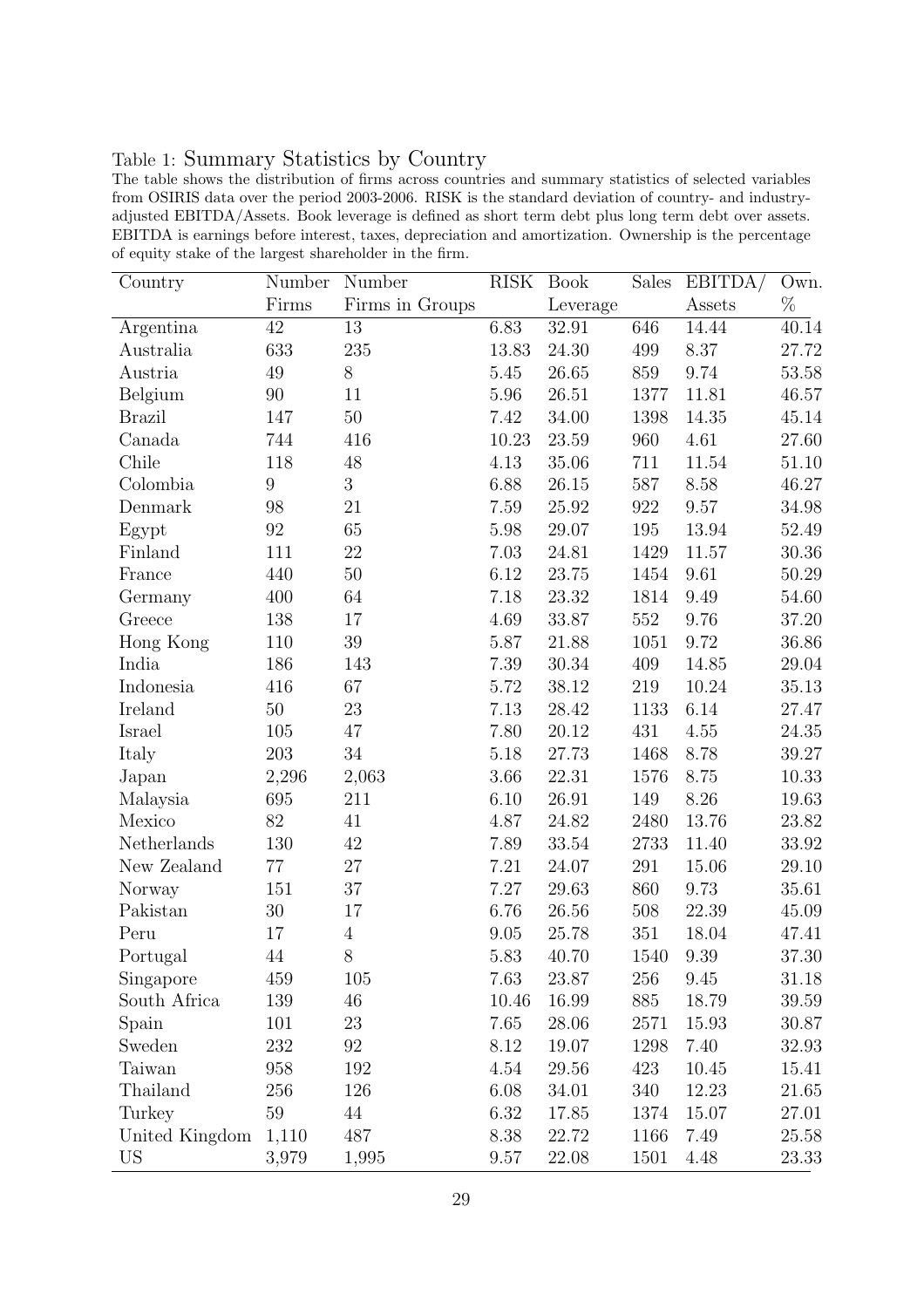| (stock returns, only US) is the standard deviation of industry-adjusted monthly stock returns for US companies. EBITDA is earnings before interest,<br>corporate earnings over RISK. Book leverage is defined as short term debt plus long term debt over assets. *** denotes 1% significant level, ** denotes<br>$5\%$ significant level, and $*$ denotes 10% significant level.<br>taxes, depreciation and amortization. Sales is t<br>of equity stake of the largest shareholder in t |             | Total Sample       |                        | Group       |                 | Unaffiliated      | Mean Diff. | the firm. RISK is the standard deviation of country and industry adjusted EBITDA/Assets. RISK<br>the net sales (millions of US dollars). Risk-adjusted EBITDA/Assets is country- and industry-adjusted<br>Median Diff. |
|------------------------------------------------------------------------------------------------------------------------------------------------------------------------------------------------------------------------------------------------------------------------------------------------------------------------------------------------------------------------------------------------------------------------------------------------------------------------------------------|-------------|--------------------|------------------------|-------------|-----------------|-------------------|------------|------------------------------------------------------------------------------------------------------------------------------------------------------------------------------------------------------------------------|
|                                                                                                                                                                                                                                                                                                                                                                                                                                                                                          | Mean        | Median             |                        | Mean Median | Mean            | Median            | t-test     | sum-of-ranks                                                                                                                                                                                                           |
|                                                                                                                                                                                                                                                                                                                                                                                                                                                                                          | $\bigoplus$ | $\widehat{\Omega}$ | $\widehat{\mathbb{C}}$ | $\bigoplus$ | $\widetilde{5}$ | $\widehat{\odot}$ | $(5)-(3)$  | $(6)-(4)$                                                                                                                                                                                                              |
| Ownership                                                                                                                                                                                                                                                                                                                                                                                                                                                                                | 25.82       | 15.2               | 15.83                  | 8.96        | 33.6            | 25.13             | 44.29***   | 52.72***                                                                                                                                                                                                               |
| <b>RISK</b>                                                                                                                                                                                                                                                                                                                                                                                                                                                                              | 7.36        | 5.05               | 6.65                   | 4.74        | 8.21            | 5.45              | $10.53***$ | $12.85***$                                                                                                                                                                                                             |
| RISK (stock returns, only US)                                                                                                                                                                                                                                                                                                                                                                                                                                                            | 11.2        | 11.4               | 11.45                  | 10.72       | 12.5            | 12.05             | $6.58***$  | $6.69***$                                                                                                                                                                                                              |
| Sales                                                                                                                                                                                                                                                                                                                                                                                                                                                                                    | 1035        | 137                | 1540                   | 295.99      | <b>I81</b>      | 100.84            | $-15.77$   | $-28.46$                                                                                                                                                                                                               |
| EBITDA/Assets                                                                                                                                                                                                                                                                                                                                                                                                                                                                            | 8.27        | 9.54               | 8.17                   | 9.54        | 8.4             | 10.02             | 0.85       | $2.12**$                                                                                                                                                                                                               |
| Risk-adj. EBITDA/Assets                                                                                                                                                                                                                                                                                                                                                                                                                                                                  | 2.93        | 2.01               | 3.2                    | 2.18        | 2.72            | 18.1              | $-6.53$    | $-8.17$                                                                                                                                                                                                                |
| Book Leverage                                                                                                                                                                                                                                                                                                                                                                                                                                                                            | 25.37       | 22.59              | 22.55                  | 19.92       | 25.9            | 23.1              | $9.26***$  | $9.11***$                                                                                                                                                                                                              |

Groups affiliated refers to firms in a group which is defined as a collection of firms having common largest shareholder. Ownership is the percentage of equity stake of the largest shareholder stake of the largest sharehol Table 2: Descriptive Statistics: Comparison of Groups and Unaffiliated Firms Table 2: Descriptive Statistics: Comparison of Groups and Unaffiliated Firms

Groups affiliated refers to firms in a group which is defined as a collection of firms having common largest shareholder. Ownership is the percentage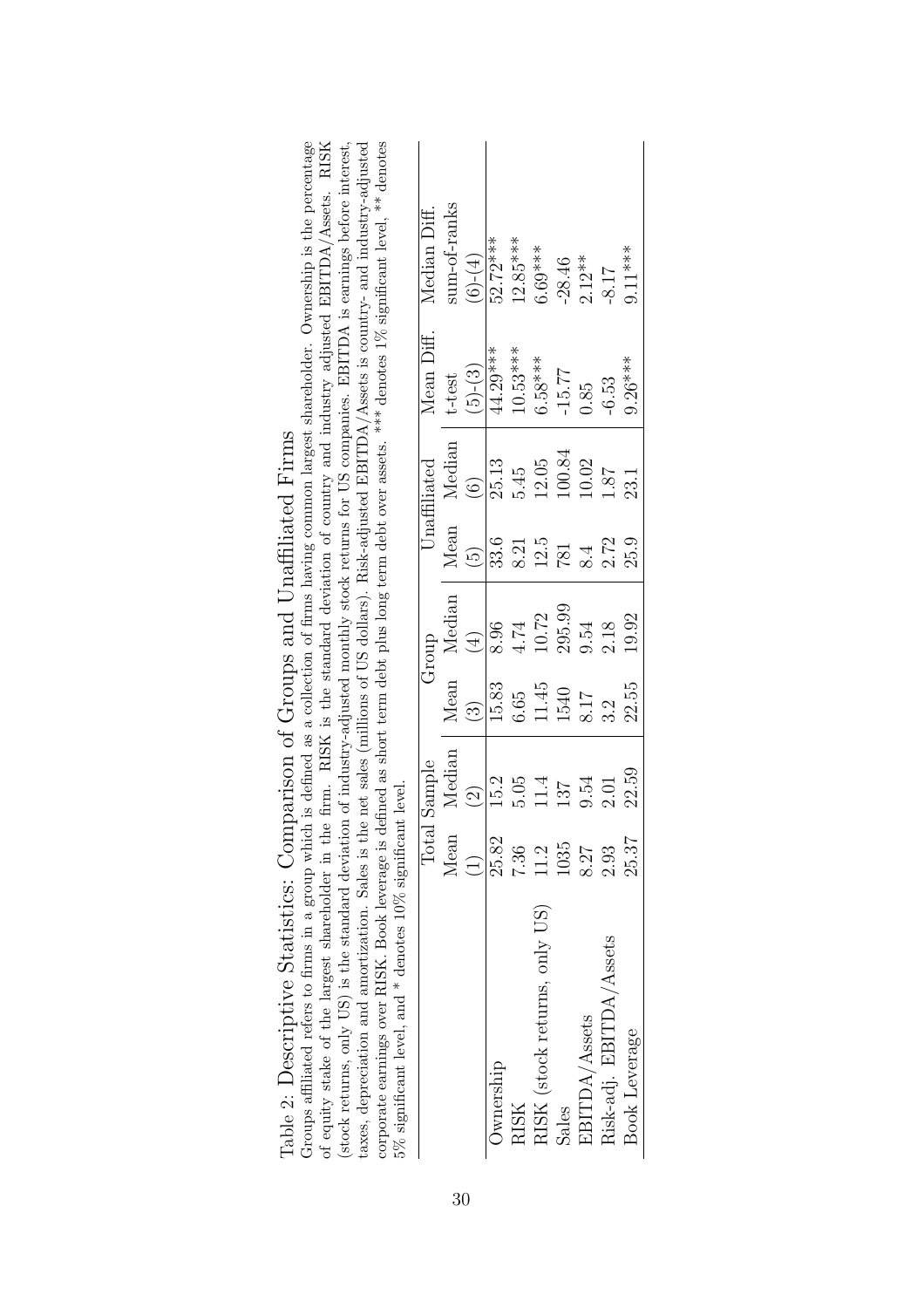| RISK is the standard deviation of country and industry adjusted corporate earnings. Groups' Hirfendahl is the summation of squared weights of the<br>Group is a set of firms having common largest shareholder. Number of Industries (Countries) indicates the number of different industries (countries)<br>in which the group operates. Number of ultimate owners (UO) is the number of firms in a group having shareholder with more than 10% ownership.<br>Table 3: Summary Statistics of Group Specific Characteristics<br>largest stocks in the portfolio of the largest shareholder. |      |             |          |         |                |                    |                               |                         |
|---------------------------------------------------------------------------------------------------------------------------------------------------------------------------------------------------------------------------------------------------------------------------------------------------------------------------------------------------------------------------------------------------------------------------------------------------------------------------------------------------------------------------------------------------------------------------------------------|------|-------------|----------|---------|----------------|--------------------|-------------------------------|-------------------------|
|                                                                                                                                                                                                                                                                                                                                                                                                                                                                                                                                                                                             |      |             |          |         |                | Correlation Matrix |                               |                         |
|                                                                                                                                                                                                                                                                                                                                                                                                                                                                                                                                                                                             |      | Mean Median | St. Dev. | RISK    | Number of      |                    | Number of Number of Number of |                         |
|                                                                                                                                                                                                                                                                                                                                                                                                                                                                                                                                                                                             |      |             |          |         | Firms in Group | Industries         | Countries                     | $\overline{\mathrm{O}}$ |
| Within Groups                                                                                                                                                                                                                                                                                                                                                                                                                                                                                                                                                                               |      |             |          |         |                |                    |                               |                         |
| Groups Hirfendahl                                                                                                                                                                                                                                                                                                                                                                                                                                                                                                                                                                           | 0.60 | 0.57        | 0.25     |         |                |                    |                               |                         |
| Number of Firms                                                                                                                                                                                                                                                                                                                                                                                                                                                                                                                                                                             | 5.73 |             | 17.85    | $-0.1$  |                |                    |                               |                         |
| Number of Industries                                                                                                                                                                                                                                                                                                                                                                                                                                                                                                                                                                        | 3.91 |             | 5.15     | $-0.13$ | 0.95           |                    |                               |                         |
| Number of Countries                                                                                                                                                                                                                                                                                                                                                                                                                                                                                                                                                                         |      |             | 1.51     | $-0.09$ | 0.75           | 0.75               |                               |                         |
| Number of UO                                                                                                                                                                                                                                                                                                                                                                                                                                                                                                                                                                                | 2.30 |             | 3.46     | $-0.01$ | 0.38           | 0.34               | 0.13                          |                         |
|                                                                                                                                                                                                                                                                                                                                                                                                                                                                                                                                                                                             |      |             |          |         |                |                    |                               |                         |

| Table 3: Summary Statistics of Group Specific Characteristics |  |
|---------------------------------------------------------------|--|
|                                                               |  |
|                                                               |  |
|                                                               |  |
|                                                               |  |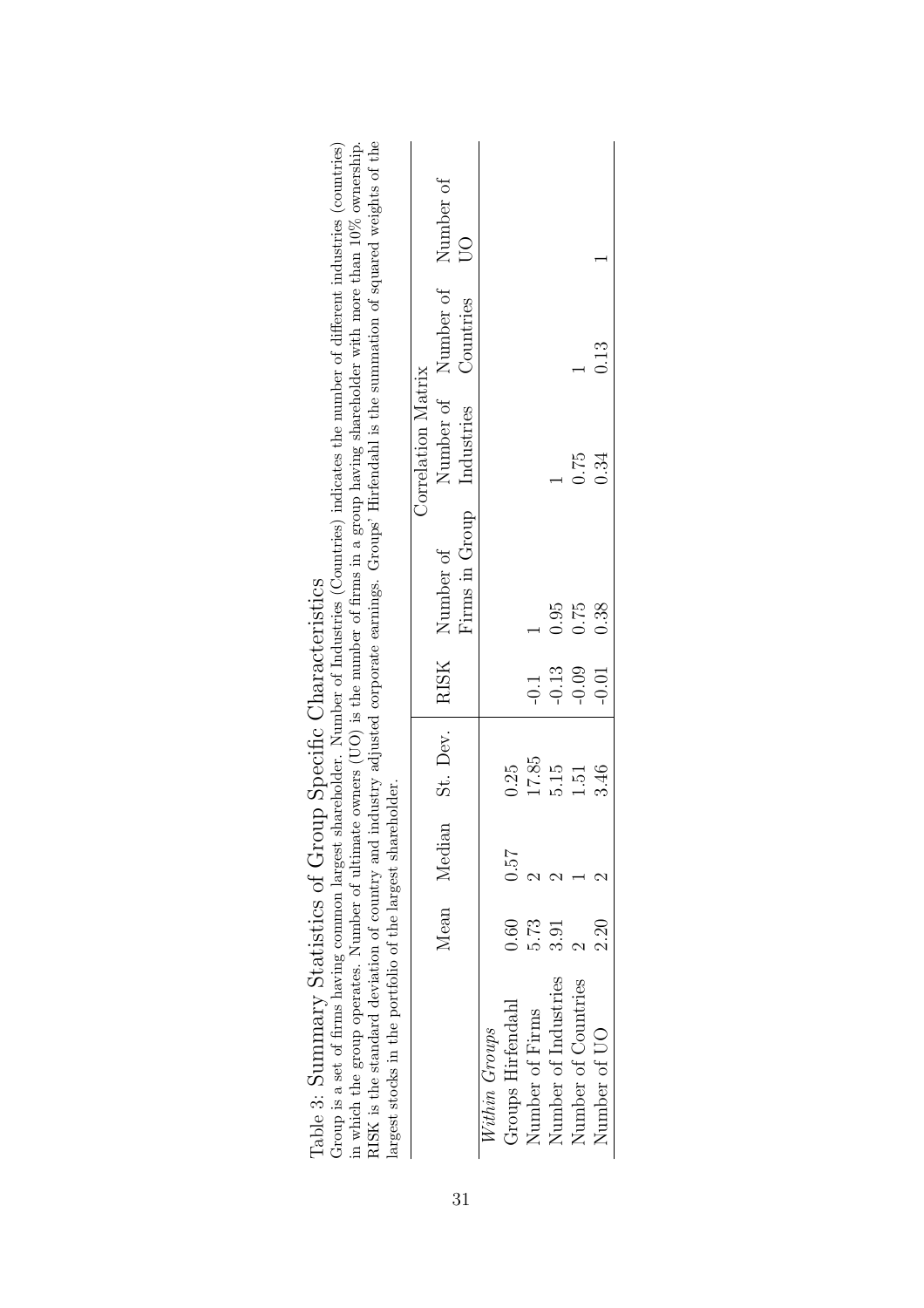| Type               | $%$ Firms | $%$ Firms | $%$ Firms | Ownership | <b>RISK</b> |
|--------------------|-----------|-----------|-----------|-----------|-------------|
|                    |           | with UO   | in Groups |           |             |
| Bank               | 11.03     | 29.36     | 90.89     | 9.47      | 6.4         |
| Family             | 22.01     | 80        | 8.81      | 26.89     | 11          |
| Financial Company  | 8.66      | 55        | 55.41     | 19.07     | 8.42        |
| Industrial Company | 33.35     | 82        | 26.35     | 41.05     | 9.47        |
| Mutual Fund        | 21.2      | 52        | 68.2      | 14.87     | 10.2        |

Table 4: Distribution of Firms by Type of the Largest Shareholders Ultimate owner (UO) is defined as a shareholder with equity ownership at least 10%. Ownership is the percent equity ownership of the largest shareholder. RISK is the standard deviation of country- and

### Table 5: Risk-Taking Regressions: Basic Specification

industry adjusted-corporate earnings.

This table reports the estimates from OLS firm-level regressions of corporate risk-taking (RISK). Group dummy equals one for firms affiliated with a group. OwnershipDummy is an indicator variable taking the value of 1 for ownership greater than 10%. Top-five Ownership is the summation of the ownership stakes of the top-five shareholders. Ownership is the percentage of equity stake of the largest shareholder in the firm, coded at zero if it is smaller than 10%. EBITDA/Assets is earnings before interest, taxes, depreciation and amortization divided by total assets. Sales is the logarithm of net sales. Book leverage is defined as short term debt plus long term debt over assets. All controls are retrieved for the year of entry in the sample. ADR is anti-director rights index and CR is the creditor rights index. Column (4) includes only firms with largest shareholder having less than 50%. Clustered standard errors are reported in brackets. Each firm observation is weighted with the inverse of the number of firms from its domicile country. \*\*\* denotes 1% significant level, \*\* denotes 5% significant level, and \* denotes 10% significant level.

|                       | $\left( 1\right)$ | $\left( 2\right)$       | $\left(3\right)$                                | (4)         |  |
|-----------------------|-------------------|-------------------------|-------------------------------------------------|-------------|--|
| Ownership Dummy       | $0.186*$          |                         |                                                 |             |  |
|                       | [0.108]           |                         |                                                 |             |  |
| Ownership             |                   | $0.005**$               |                                                 | $0.009***$  |  |
|                       |                   | [0.002]                 |                                                 | [0.003]     |  |
| Top-five Ownership    |                   |                         | $0.006***$                                      |             |  |
|                       |                   |                         | [0.002]                                         |             |  |
| ADR                   |                   |                         | $0.585***$ $0.586***$ $0.571***$ $0.744***$     |             |  |
|                       |                   |                         | $[0.019]$ $[0.019]$ $[0.015]$ $[0.023]$         |             |  |
| CR                    |                   |                         | $-1.585***$ $-1.574***$ $-1.560***$ $-1.817***$ |             |  |
|                       |                   |                         | $[0.062]$ $[0.058]$ $[0.058]$ $[0.080]$         |             |  |
| Initial Sales         |                   | $-0.656***$ $-0.656***$ | $-0.657***$                                     | $-0.632***$ |  |
|                       |                   |                         | $[0.025]$ $[0.025]$ $[0.022]$ $[0.018]$         |             |  |
| Initial EBITDA/Assets | $-0.181***$       | $-0.181***$             | $-0.181***$                                     | $-0.181***$ |  |
|                       |                   |                         | $[0.011]$ $[0.011]$ $[0.011]$                   | [0.011]     |  |
| Initial Book Leverage | 0.006             | 0.006                   | 0.006                                           | 0.005       |  |
|                       | [0.004]           | [0.004]                 | [0.004]                                         | [0.004]     |  |
| Firms                 | 11678             | 11678                   | 11678                                           | 9581        |  |
| $R^2$                 | 0.29              | 0.29                    | 0.29                                            | 0.3         |  |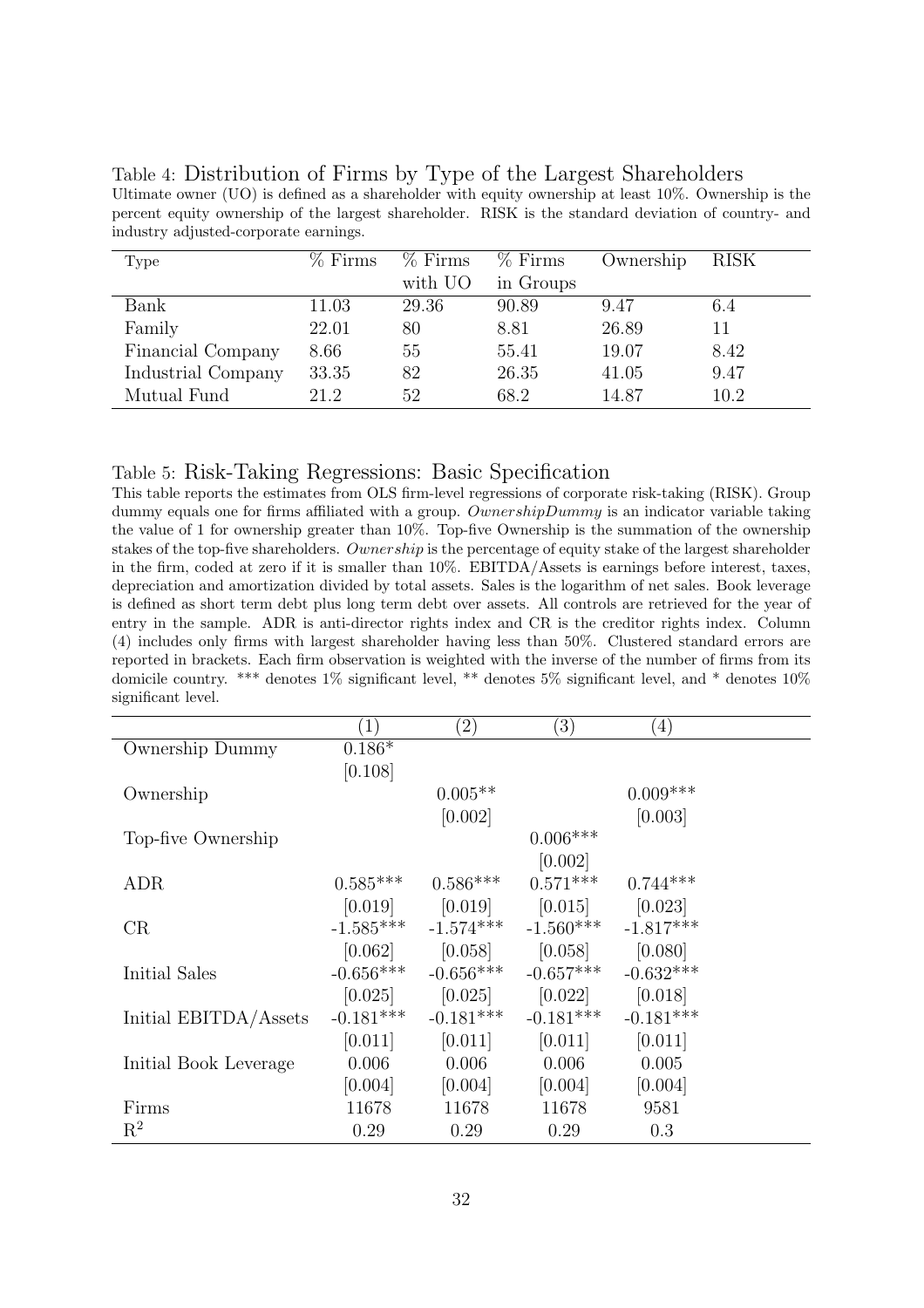| group. Ownership is the percentage of equity st<br>earnings before interest, taxes, depreciation and<br>short term debt plus long term debt over assets.<br>Clustered standard errors are reported in bracket<br>*** denotes 1% significant level, ** denotes $5\%$ |                                   |                       |                      | significant level, and * denotes 10% significant level. |                      | ake of the largest shareholder in the firm, coded at zero if it is smaller than $10\%$ . EBITDA/Assets is<br>This table reports the estimates from OLS firm-level regressions of corporate risk-taking (RISK). Group dummy equals one for firms affiliated with a<br>amortization divided by total assets. Sales is the logarithm of net sales. Book leverage is defined as<br>All controls are retrieved for the year of entry in the sample. ADR is anti-director rights index and<br>s. Each firm observation is weighted with the inverse of the number of firms from its domicile country.<br>CR is the creditor rights index. Mutual Funds indicates that the largest shareholder is a mutual fund, similarly, Fin. Firm stands for financial firm. |
|---------------------------------------------------------------------------------------------------------------------------------------------------------------------------------------------------------------------------------------------------------------------|-----------------------------------|-----------------------|----------------------|---------------------------------------------------------|----------------------|-----------------------------------------------------------------------------------------------------------------------------------------------------------------------------------------------------------------------------------------------------------------------------------------------------------------------------------------------------------------------------------------------------------------------------------------------------------------------------------------------------------------------------------------------------------------------------------------------------------------------------------------------------------------------------------------------------------------------------------------------------------|
|                                                                                                                                                                                                                                                                     |                                   |                       |                      | Controlling shareholders                                |                      |                                                                                                                                                                                                                                                                                                                                                                                                                                                                                                                                                                                                                                                                                                                                                           |
|                                                                                                                                                                                                                                                                     | Full                              | Ind. Firm             | $\rm Fannily$        | Fin. Firm                                               | Mutual Funds         | Banks                                                                                                                                                                                                                                                                                                                                                                                                                                                                                                                                                                                                                                                                                                                                                     |
|                                                                                                                                                                                                                                                                     | $\begin{pmatrix} 1 \end{pmatrix}$ | $\bigcirc$            | $\odot$              | $\tag{4}$                                               | $\widetilde{5}$      | $\odot$                                                                                                                                                                                                                                                                                                                                                                                                                                                                                                                                                                                                                                                                                                                                                   |
| Ownership                                                                                                                                                                                                                                                           | $0.004*$                          | $0.005*$              | $-0.013***$          | $0.045*$                                                | $0.007***$           | 0.003                                                                                                                                                                                                                                                                                                                                                                                                                                                                                                                                                                                                                                                                                                                                                     |
|                                                                                                                                                                                                                                                                     | [0.002]                           | [0.003]               | $\left[0.003\right]$ | [0.024]                                                 | $\left[0.002\right]$ | [0.008]                                                                                                                                                                                                                                                                                                                                                                                                                                                                                                                                                                                                                                                                                                                                                   |
| ADR                                                                                                                                                                                                                                                                 | $0.578***$                        | $0.542***$            | $-0.867***$          | 0.622                                                   | $0.459***$           | $.572***$                                                                                                                                                                                                                                                                                                                                                                                                                                                                                                                                                                                                                                                                                                                                                 |
|                                                                                                                                                                                                                                                                     | [0.011]                           | [0.051]               | $\left[0.033\right]$ | [0.396]                                                 | [0.029]              | [0.163]                                                                                                                                                                                                                                                                                                                                                                                                                                                                                                                                                                                                                                                                                                                                                   |
| ER                                                                                                                                                                                                                                                                  | $-1.388***$                       | $1.373***$            | $-1.339***$          | $2.214***$                                              | $-0.233***$          | 0.095                                                                                                                                                                                                                                                                                                                                                                                                                                                                                                                                                                                                                                                                                                                                                     |
|                                                                                                                                                                                                                                                                     | $\left[0.029\right]$              | $\left[ 0.140\right]$ | $\left[0.048\right]$ | [0.288]                                                 | $[0.011]$ $-0.147*$  | $[0.156] \centering% \includegraphics[width=1.8\columnwidth]{figures/fig_0_2.pdf} \includegraphics[width=1.8\columnwidth]{figures/fig_0_2.pdf} \includegraphics[width=1.8\columnwidth]{figures/fig_0_2.pdf} \includegraphics[width=1.8\columnwidth]{figures/fig_0_2.pdf} \includegraphics[width=1.8\columnwidth]{figures/fig_0_2.pdf} \includegraphics[width=1.8\columnwidth]{figures/fig_0_2.pdf} \includegraphics[width=1.8\columnwidth]{figures/fig_0_2.pdf} \includegraphics[width=1.8\columnwidth]{figures/fig_0_2.pdf} \includegraphics[width=1.8\columnwidth]{figures/fig_0_2.pdf} \includegraphics[width=1.8\column$                                                                                                                              |
| Initial Sales                                                                                                                                                                                                                                                       | $-0.575***$                       | $-0.784***$           | $-0.662***$          | $-0.495***$                                             |                      | $-0.351***$                                                                                                                                                                                                                                                                                                                                                                                                                                                                                                                                                                                                                                                                                                                                               |
|                                                                                                                                                                                                                                                                     | [0.019]                           | [0.179]               | [0.016]              | $[0.151]$                                               | [770.0]              | [0.060]                                                                                                                                                                                                                                                                                                                                                                                                                                                                                                                                                                                                                                                                                                                                                   |
| Initial EBITDA/Assets                                                                                                                                                                                                                                               | $-0.200***$                       | $-0.185***$           | $-0.162***$          | $-0.133***$                                             | $-0.260***$          | $0.170***$                                                                                                                                                                                                                                                                                                                                                                                                                                                                                                                                                                                                                                                                                                                                                |
|                                                                                                                                                                                                                                                                     | [0.005]                           | [0.012]               | [0.005]              | [0.027]                                                 | [0.004]              | [0.006]                                                                                                                                                                                                                                                                                                                                                                                                                                                                                                                                                                                                                                                                                                                                                   |
| Initial Book Leverage                                                                                                                                                                                                                                               | $0.010***$                        | $0.011*$              | 0.004                | $-0.01$                                                 | $0.010*$             | $-0.002$                                                                                                                                                                                                                                                                                                                                                                                                                                                                                                                                                                                                                                                                                                                                                  |
|                                                                                                                                                                                                                                                                     | [0.002]                           | [0.006]               | [0.003]              | [0.009]                                                 | [0.006]              | [0.009]                                                                                                                                                                                                                                                                                                                                                                                                                                                                                                                                                                                                                                                                                                                                                   |
| Firms                                                                                                                                                                                                                                                               | 7459                              | 2740                  | 1798                 | 552                                                     | 1546                 | 426                                                                                                                                                                                                                                                                                                                                                                                                                                                                                                                                                                                                                                                                                                                                                       |
| $R^2$                                                                                                                                                                                                                                                               | 0.27                              | <b>170</b>            | 0.2                  | 0.24                                                    | 0.34                 | 0.38                                                                                                                                                                                                                                                                                                                                                                                                                                                                                                                                                                                                                                                                                                                                                      |

# Table 6: Risk-Taking Regressions: Controlling Shareholders Table 6: Risk-Taking Regressions: Controlling Shareholders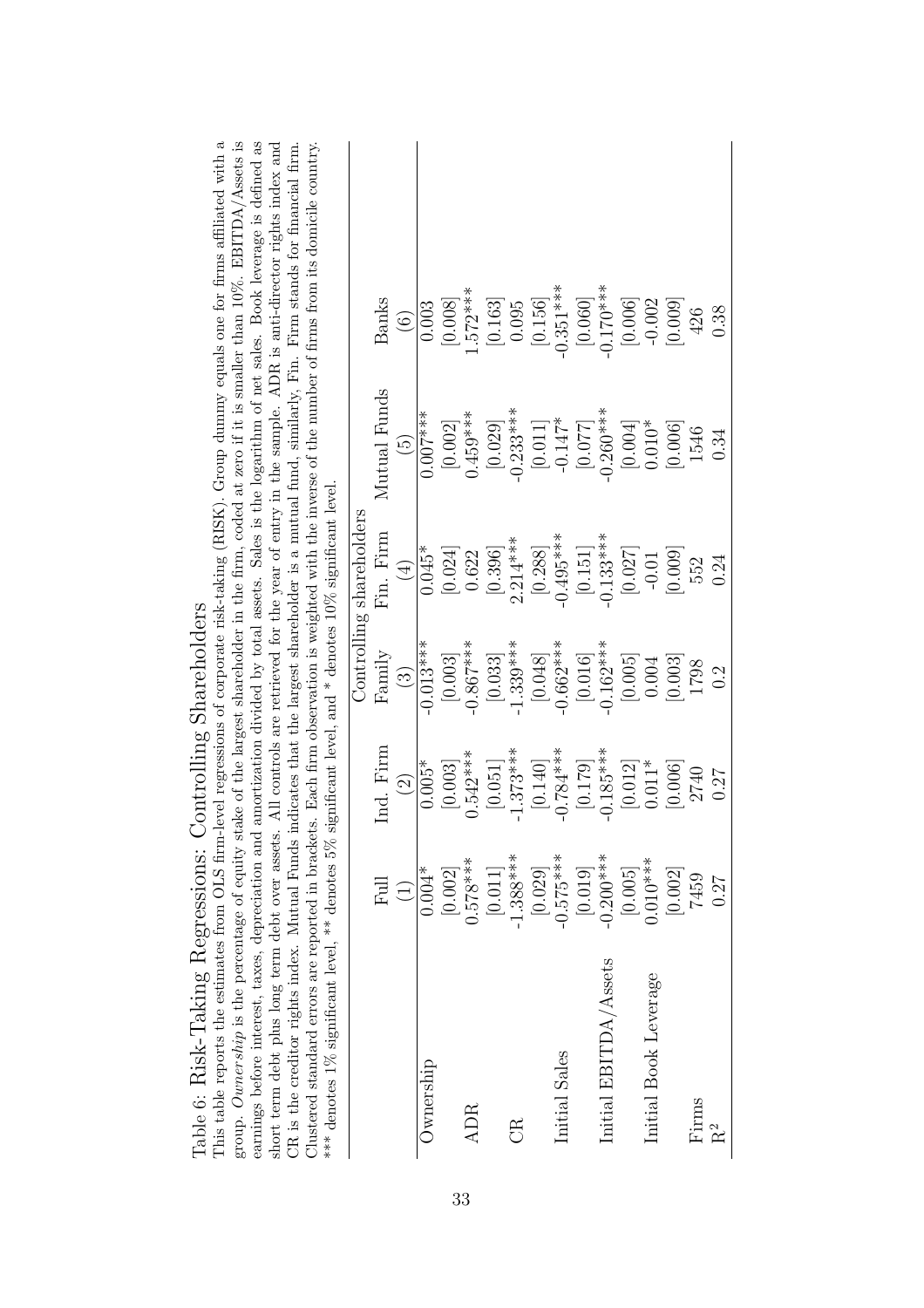| ADR is anti-director rights index and CR is the creditor rights index. In column (4) only firms having an ultimate owner (UO), Ownership > 10%, are<br>This table reports the estimates from OLS firm-level regressions of corporate risk-taking (RISK). Group (Affiliated) is an indicator variable that equals<br>considered. In column (5) Hirfendahl index, multiplied by -1, is the summation of the squared weights of the equity stake of the largest shareholders<br>one for firms affiliated with a group and zero otherwise. Ownership is the percentage of equity stake of the largest shareholder in the firm, coded at zero<br>within groups. The higher the index is, the smaller is the concentration of the equity stakes in groups. Clustered standard errors are reported in<br>brackets. Each firm observation is weighted with the inverse of the number of firms from its domicile country. Country and industry (one-digit SIC<br>if it is smaller than $10\%$ . All controls are retrieved for the year of entry in the sample. EBITDA/Assets is earnings before interest, taxes, depreciation<br>and amortization divided by total assets. Sales is the logarithm of net sales. Book leverage is defined as short term debt plus long term debt over assets.<br>code) dummies are not reported. *** denotes $1\%$ significant level, ** denotes $5\%$ significant level, and * denotes $10\%$ significant level<br>Table 7: Risk-Taking Regressions: Group Affiliation<br>$-0.854***$<br>$\begin{array}{c} [0.075] \\ -0.007 {^{***}} \\ [0.003] \\ [0.014 {^{***}} \end{array}$<br>$-0.589***$<br>$\begin{bmatrix} 0.013 \\ -0.187 {^{***}} \\ 0.012 \end{bmatrix}$<br>$-0.596***$<br>$0.168***$<br>[0.002]<br>[0.009]<br>$\left[0.004\right]$<br>$\left[0.007\right]$<br>11630<br>0.005<br><b>STIO</b><br>0.29<br>$\begin{pmatrix} 1 \\ 1 \end{pmatrix}$<br>$Ownership \times CDFHir finalahl$<br>Initial EBITDA/Assets<br>Initial Book Leverage<br>Ownership × Group<br>CDF Hirfindahl<br>Initial Sales<br>Ownership<br>Group<br>Firms<br><b>ADR</b><br><b>ER</b><br>$\rm R^2$ | $-0.281***$<br>$-0.586***$<br>$[0.016]$<br>$-0.168***$<br>Affiliated<br>$0.194***$<br>$0.007***$<br>[0.002]<br>[0.022]<br>[0.012]<br>$\left[0.005\right]$<br>[0.015]<br>$0.005$<br>5721<br>0.32<br>$\widehat{\Omega}$ | Not Affiliated<br>$-0.006***$<br>$-0.601***$<br>$[0.016]$<br>-0.206***<br>$-1.667***$<br>$0.685***$<br>$0.008**$<br>[0.002]<br>$\left[0.006\right]$<br>[0.003]<br>[0.046]<br>[0.015]<br>5909<br>0.26<br>$\widehat{\mathbb{G}}$ | $-1.533***$<br>$-0.012***$<br>$-0.467***$<br>$[0.017]$<br>-0.209***<br>$-1.447***$<br>$[0.003]$<br>$0.026***$<br>$0.008***$<br>$[0.002]$<br>$0.563***$<br>[0.110]<br>$\left[0.003\right]$<br>$\left[ 0.010\right]$<br>[0.028]<br>$\left[0.005\right]$<br>7423<br>0.28<br>$_{\rm 50}$<br>$\overline{4}$ | $-1.184***$<br>$[0.019]$<br>-0.181***<br>$-1.571***$<br>$-0.634***$<br>$0.026***$<br>$0.590***$<br>$0.016**$<br>$\left[0.073\right]$<br>[0.006]<br>$[0.060]$<br>11678<br>$\left[0.018\right]$<br>[0.008]<br>$[0.004]$<br>$\left[ 0.011\right]$<br>0.006<br>0.29<br>$\widetilde{\Theta}$ |
|-----------------------------------------------------------------------------------------------------------------------------------------------------------------------------------------------------------------------------------------------------------------------------------------------------------------------------------------------------------------------------------------------------------------------------------------------------------------------------------------------------------------------------------------------------------------------------------------------------------------------------------------------------------------------------------------------------------------------------------------------------------------------------------------------------------------------------------------------------------------------------------------------------------------------------------------------------------------------------------------------------------------------------------------------------------------------------------------------------------------------------------------------------------------------------------------------------------------------------------------------------------------------------------------------------------------------------------------------------------------------------------------------------------------------------------------------------------------------------------------------------------------------------------------------------------------------------------------------------------------------------------------------------------------------------------------------------------------------------------------------------------------------------------------------------------------------------------------------------------------------------------------------------------------------------------------------------------------------------------------------------------------------------------------------------------------------------------------------------------|-----------------------------------------------------------------------------------------------------------------------------------------------------------------------------------------------------------------------|--------------------------------------------------------------------------------------------------------------------------------------------------------------------------------------------------------------------------------|--------------------------------------------------------------------------------------------------------------------------------------------------------------------------------------------------------------------------------------------------------------------------------------------------------|-----------------------------------------------------------------------------------------------------------------------------------------------------------------------------------------------------------------------------------------------------------------------------------------|
|-----------------------------------------------------------------------------------------------------------------------------------------------------------------------------------------------------------------------------------------------------------------------------------------------------------------------------------------------------------------------------------------------------------------------------------------------------------------------------------------------------------------------------------------------------------------------------------------------------------------------------------------------------------------------------------------------------------------------------------------------------------------------------------------------------------------------------------------------------------------------------------------------------------------------------------------------------------------------------------------------------------------------------------------------------------------------------------------------------------------------------------------------------------------------------------------------------------------------------------------------------------------------------------------------------------------------------------------------------------------------------------------------------------------------------------------------------------------------------------------------------------------------------------------------------------------------------------------------------------------------------------------------------------------------------------------------------------------------------------------------------------------------------------------------------------------------------------------------------------------------------------------------------------------------------------------------------------------------------------------------------------------------------------------------------------------------------------------------------------|-----------------------------------------------------------------------------------------------------------------------------------------------------------------------------------------------------------------------|--------------------------------------------------------------------------------------------------------------------------------------------------------------------------------------------------------------------------------|--------------------------------------------------------------------------------------------------------------------------------------------------------------------------------------------------------------------------------------------------------------------------------------------------------|-----------------------------------------------------------------------------------------------------------------------------------------------------------------------------------------------------------------------------------------------------------------------------------------|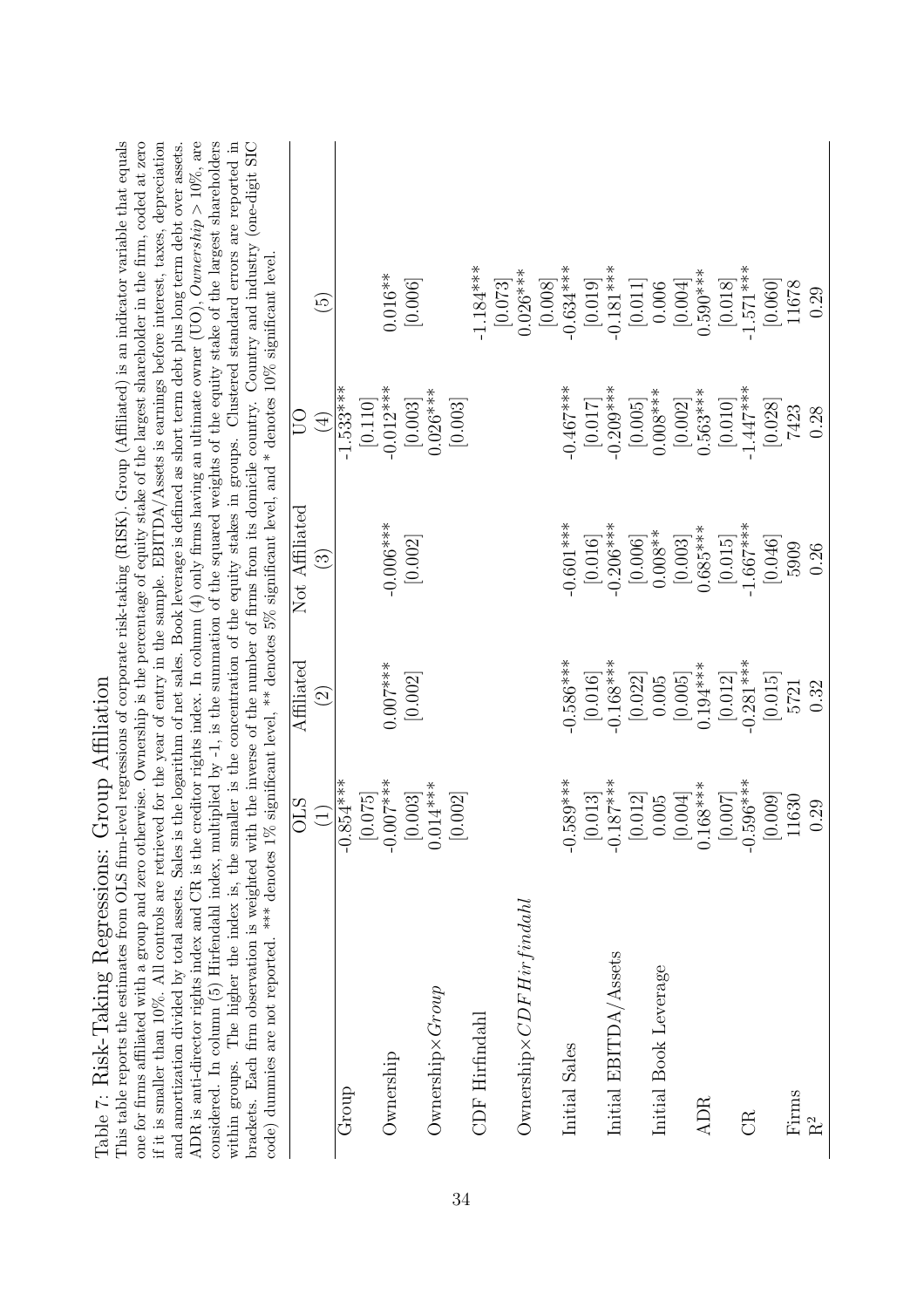| Affiliation and Type of the Largest Shareholder and allement is the strate of the Largest Shareholder | $\frac{1}{2}$ of $\frac{1}{2}$ from large $\frac{1}{2}$ magnetic process of corresponding $\frac{1}{2}$ in $\frac{1}{2}$ in $\frac{1}{2}$ in $\frac{1}{2}$ in $\frac{1}{2}$ in $\frac{1}{2}$ in $\frac{1}{2}$ in $\frac{1}{2}$ in $\frac{1}{2}$ in $\frac{1}{2}$ in $\frac{1}{2}$ in |
|-------------------------------------------------------------------------------------------------------|--------------------------------------------------------------------------------------------------------------------------------------------------------------------------------------------------------------------------------------------------------------------------------------|
|                                                                                                       |                                                                                                                                                                                                                                                                                      |
|                                                                                                       |                                                                                                                                                                                                                                                                                      |
|                                                                                                       |                                                                                                                                                                                                                                                                                      |
|                                                                                                       |                                                                                                                                                                                                                                                                                      |
|                                                                                                       |                                                                                                                                                                                                                                                                                      |
|                                                                                                       |                                                                                                                                                                                                                                                                                      |
|                                                                                                       |                                                                                                                                                                                                                                                                                      |
|                                                                                                       |                                                                                                                                                                                                                                                                                      |
|                                                                                                       |                                                                                                                                                                                                                                                                                      |
|                                                                                                       |                                                                                                                                                                                                                                                                                      |
|                                                                                                       |                                                                                                                                                                                                                                                                                      |
|                                                                                                       |                                                                                                                                                                                                                                                                                      |
|                                                                                                       |                                                                                                                                                                                                                                                                                      |
|                                                                                                       |                                                                                                                                                                                                                                                                                      |
|                                                                                                       |                                                                                                                                                                                                                                                                                      |
|                                                                                                       |                                                                                                                                                                                                                                                                                      |
|                                                                                                       |                                                                                                                                                                                                                                                                                      |
|                                                                                                       |                                                                                                                                                                                                                                                                                      |
|                                                                                                       |                                                                                                                                                                                                                                                                                      |
|                                                                                                       |                                                                                                                                                                                                                                                                                      |
|                                                                                                       |                                                                                                                                                                                                                                                                                      |
|                                                                                                       |                                                                                                                                                                                                                                                                                      |
|                                                                                                       |                                                                                                                                                                                                                                                                                      |
|                                                                                                       |                                                                                                                                                                                                                                                                                      |
| l                                                                                                     |                                                                                                                                                                                                                                                                                      |
|                                                                                                       |                                                                                                                                                                                                                                                                                      |
|                                                                                                       |                                                                                                                                                                                                                                                                                      |
|                                                                                                       |                                                                                                                                                                                                                                                                                      |
|                                                                                                       |                                                                                                                                                                                                                                                                                      |
|                                                                                                       |                                                                                                                                                                                                                                                                                      |

Country and industry (one-digit SIC code) dummies are not reported. \*\*\* denotes  $1\%$  significant level, \*\* denotes  $5\%$  significant level, and \* denotes with a group. Ownership is the percentage of equity stake of the largest shareholder in the firm, coded at zero if it is smaller than  $10\%$ . All controls are This table reports the estimates from OLS firm-level regressions of corporate risk-taking (RISK). Affiliated (Unaffiliated) stands for firms (un)affiliated retrieved for the year of entry in the sample. EBITDA/Assets is earnings before interest, taxes, depreciation and amortization divided by total assets. Sales is the logarithm of net sales. Book leverage is defined as short term debt plus long term debt over assets. ADR is anti-director rights index and CR is the creditor rights index. Ind. Firm indicates that the largest shareholder is an industrial firm; Similarly, Fin. Firm stands for financial firm. Clustered standard errors are reported in brackets. Each firm observation is weighted with the inverse of the number of firms from its domicile country. This table reports the estimates from OLS firm-level regressions of corporate risk-taking (RISK). Affiliated (Unaffiliated) stands for firms (un)affiliated with a group. Ownership is the percentage of equity stake of the largest shareholder in the firm, coded at zero if it is smaller than 10%. All controls are retrieved for the year of entry in the sample. EBITDA/Assets is earnings before interest, taxes, depreciation and amortization divided by total assets. Sales is the logarithm of net sales. Book leverage is defined as short term debt plus long term debt over assets. ADR is anti-director rights index and CR is the creditor rights index. Ind. Firm indicates that the largest shareholder is an industrial firm; Similarly, Fin. Firm stands for financial firm. Clustered standard errors are reported in brackets. Each firm observation is weighted with the inverse of the number of firms from its domicile country. Country and industry (one-digit SIC code) dummies are not reported. \*\*\* denotes 1% significant level, \*\* denotes 5% significant level, and \* denotes 10% significant level.

| $10\%$ significant level.       |                      |                              |                                                                                                                                                                                            |                                                                                                                                                                                                                                                                                                       |                                                                                                                                                                                                                                                                   |                                                                                                                                                                                                                                                                                                                              |                                                                                                                                                                                                                     |                                                                                                                                                                                                                                                                                                                                                                                                                                                             |                                                                                                                                                                                                                                                   |                                                                                                                                                                                                                      |
|---------------------------------|----------------------|------------------------------|--------------------------------------------------------------------------------------------------------------------------------------------------------------------------------------------|-------------------------------------------------------------------------------------------------------------------------------------------------------------------------------------------------------------------------------------------------------------------------------------------------------|-------------------------------------------------------------------------------------------------------------------------------------------------------------------------------------------------------------------------------------------------------------------|------------------------------------------------------------------------------------------------------------------------------------------------------------------------------------------------------------------------------------------------------------------------------------------------------------------------------|---------------------------------------------------------------------------------------------------------------------------------------------------------------------------------------------------------------------|-------------------------------------------------------------------------------------------------------------------------------------------------------------------------------------------------------------------------------------------------------------------------------------------------------------------------------------------------------------------------------------------------------------------------------------------------------------|---------------------------------------------------------------------------------------------------------------------------------------------------------------------------------------------------------------------------------------------------|----------------------------------------------------------------------------------------------------------------------------------------------------------------------------------------------------------------------|
|                                 | Mutual Fund          |                              | Banks                                                                                                                                                                                      |                                                                                                                                                                                                                                                                                                       | $\operatorname{Family}$                                                                                                                                                                                                                                           |                                                                                                                                                                                                                                                                                                                              | Ind. Firm                                                                                                                                                                                                           |                                                                                                                                                                                                                                                                                                                                                                                                                                                             | $\overline{r}$ in. Firm                                                                                                                                                                                                                           |                                                                                                                                                                                                                      |
|                                 | Group                | Unaff.                       | Group                                                                                                                                                                                      | Unaff.                                                                                                                                                                                                                                                                                                | Group                                                                                                                                                                                                                                                             | Jnaff.                                                                                                                                                                                                                                                                                                                       | Group                                                                                                                                                                                                               | Unaff.                                                                                                                                                                                                                                                                                                                                                                                                                                                      | Group                                                                                                                                                                                                                                             | Unaff.                                                                                                                                                                                                               |
| Jwnership                       | $-0.007$             | ***<br>$-0.021$ <sup>*</sup> | 0.002                                                                                                                                                                                      |                                                                                                                                                                                                                                                                                                       |                                                                                                                                                                                                                                                                   |                                                                                                                                                                                                                                                                                                                              | $\overline{0.010}$ ***                                                                                                                                                                                              | $-0.004*$                                                                                                                                                                                                                                                                                                                                                                                                                                                   |                                                                                                                                                                                                                                                   |                                                                                                                                                                                                                      |
|                                 | [0.009]              | [0.006]                      |                                                                                                                                                                                            |                                                                                                                                                                                                                                                                                                       |                                                                                                                                                                                                                                                                   |                                                                                                                                                                                                                                                                                                                              |                                                                                                                                                                                                                     |                                                                                                                                                                                                                                                                                                                                                                                                                                                             |                                                                                                                                                                                                                                                   |                                                                                                                                                                                                                      |
| Initial Sales                   | $-0.633***$          | 0.043                        |                                                                                                                                                                                            |                                                                                                                                                                                                                                                                                                       |                                                                                                                                                                                                                                                                   |                                                                                                                                                                                                                                                                                                                              |                                                                                                                                                                                                                     |                                                                                                                                                                                                                                                                                                                                                                                                                                                             |                                                                                                                                                                                                                                                   |                                                                                                                                                                                                                      |
|                                 | [0.011]              | [0.055]                      |                                                                                                                                                                                            |                                                                                                                                                                                                                                                                                                       |                                                                                                                                                                                                                                                                   |                                                                                                                                                                                                                                                                                                                              |                                                                                                                                                                                                                     |                                                                                                                                                                                                                                                                                                                                                                                                                                                             |                                                                                                                                                                                                                                                   |                                                                                                                                                                                                                      |
| Initial EBITDA/Assets -0.187*** |                      | $-0.293***$                  |                                                                                                                                                                                            |                                                                                                                                                                                                                                                                                                       |                                                                                                                                                                                                                                                                   |                                                                                                                                                                                                                                                                                                                              |                                                                                                                                                                                                                     |                                                                                                                                                                                                                                                                                                                                                                                                                                                             |                                                                                                                                                                                                                                                   |                                                                                                                                                                                                                      |
|                                 | [600]                | $[0.009]$<br>$0.014**$       | $\begin{array}{c} [0.016] \\ -0.515^{***} \\ -0.021] \\ -0.134^{***} \\ [0.037] \\ -0.001 \\ [0.008] \\ 0.129] \\ -1.615^{***} \\ [0.0129] \\ -1.615^{***} \\ [0.019] \\ 1525 \end{array}$ | $\begin{bmatrix} 0.007 \\ 0.023 \\ 1.611^{*} \\ 0.903 \\ 0.187^{***} \\ 0.012 \\ 0.014 \\ 0.019 \\ 0.019 \\ 0.197 \\ 0.197 \\ 0.197 \\ 0.197 \\ 0.600 \\ 0.600 \\ 0.600 \\ 0.600 \\ 0.600 \\ 0.600 \\ 0.600 \\ 0.600 \\ 0.600 \\ 0.600 \\ 0.600 \\ 0.600 \\ 0.600 \\ 0.600 \\ 0.600 \\ 0.600 \\ 0.60$ | $\begin{array}{l} [0.020] \\[-2pt] 0.173 \\[-2pt] 0.162] \\[-2pt] 0.279*** \\[-2pt] 0.032* \\[-2pt] 0.032* \\[-2pt] 0.032* \\[-2pt] 0.011] \\[-2pt] 0.006** \\[-2pt] 0.206\\[-2pt] 0.043 \\[-2pt] 0.476] \\[-2pt] 0.476] \\[-2pt] 0.49 \\[-2pt] 0.46 \end{array}$ | $\begin{bmatrix} 0.010^{***} \\ [0.004] \\ [0.745^{***}] \\ [0.014] \\ [0.004] \\ [0.005] \\ [0.005] \\ [0.038] \\ [0.053] \\ [0.053] \\ [0.053] \\ [0.053] \\ [0.053] \\ [0.053] \\ [0.053] \\ [0.053] \\ [0.053] \\ [0.053] \\ [0.053] \\ [0.053] \\ [0.053] \\ [0.053] \\ [0.053] \\ [0.053] \\ [0.053] \\ [0.053] \\ [0$ | $\begin{array}{c} [0.002] \\ -0.570^{***} \\ [0.065] \\ [0.065] \\ [0.028] \\ [0.028] \\ [0.001] \\ [0.003] \\ [0.044] \\ [0.044] \\ [0.044] \\ [0.044] \\ [0.044] \\ [0.045] \\ [0.044] \\ [0.045] \\ \end{array}$ | $[0.002] \newline [-0.707***$ \newline [-0.707] \newline [-0.212***$ \newline [-0.212***$ \newline [-0.011] \newline [0.020**$ \newline [-0.519***$ \newline [-0.519***$ \newline [-1.478***$ \newline [-1.478***$ \newline [-1.57] \newline [-0.157] \newline [-0.157] \newline [-0.157] \newline [-0.157] \newline [-0.157] \newline [-0.157] \newline [-0.157] \newline [-0.157] \newline [-0.157] \newline [-0.157] \newline [-0.157] \newline [-0.157$ | $\begin{array}{r l} \hline 0.017 \\ [0.011] \\ [0.102] \\ [0.102] \\ [0.043] \\ [0.002] \\ [0.003] \\ [0.11** \\ 1.11** \\ [0.126] \\ [0.126] \\ [0.039] \\ [0.039] \\ [0.039] \\ [0.039] \\ [0.039] \\ [0.039] \\ [0.039] \\ \hline \end{array}$ | $\begin{array}{c} [0.011] \\ [0.010] \\ [-0.794*** \\[-0.794** \\[-0.260] \\ [0.050] \\ [0.050] \\ [0.019] \\ [0.370] \\ [-3.834** \\[-0.370] \\ [0.370] \\ [0.547] \\ [0.547] \\ [0.547] \\ [0.547] \\ \end{array}$ |
| Initial Book Leverage           | $0.009***$           |                              |                                                                                                                                                                                            |                                                                                                                                                                                                                                                                                                       |                                                                                                                                                                                                                                                                   |                                                                                                                                                                                                                                                                                                                              |                                                                                                                                                                                                                     |                                                                                                                                                                                                                                                                                                                                                                                                                                                             |                                                                                                                                                                                                                                                   |                                                                                                                                                                                                                      |
|                                 | $\left[0.003\right]$ | [0.006]                      |                                                                                                                                                                                            |                                                                                                                                                                                                                                                                                                       |                                                                                                                                                                                                                                                                   |                                                                                                                                                                                                                                                                                                                              |                                                                                                                                                                                                                     |                                                                                                                                                                                                                                                                                                                                                                                                                                                             |                                                                                                                                                                                                                                                   |                                                                                                                                                                                                                      |
| <b>ADR</b>                      | $0.272*$             | $0.515***$                   |                                                                                                                                                                                            |                                                                                                                                                                                                                                                                                                       |                                                                                                                                                                                                                                                                   |                                                                                                                                                                                                                                                                                                                              |                                                                                                                                                                                                                     |                                                                                                                                                                                                                                                                                                                                                                                                                                                             |                                                                                                                                                                                                                                                   |                                                                                                                                                                                                                      |
|                                 | $\left[0.139\right]$ | [0.044]                      |                                                                                                                                                                                            |                                                                                                                                                                                                                                                                                                       |                                                                                                                                                                                                                                                                   |                                                                                                                                                                                                                                                                                                                              |                                                                                                                                                                                                                     |                                                                                                                                                                                                                                                                                                                                                                                                                                                             |                                                                                                                                                                                                                                                   |                                                                                                                                                                                                                      |
| Ë                               | $-0.332*$            | $-0.190**$                   |                                                                                                                                                                                            |                                                                                                                                                                                                                                                                                                       |                                                                                                                                                                                                                                                                   |                                                                                                                                                                                                                                                                                                                              |                                                                                                                                                                                                                     |                                                                                                                                                                                                                                                                                                                                                                                                                                                             |                                                                                                                                                                                                                                                   |                                                                                                                                                                                                                      |
|                                 | [0.193]              | 0.073                        |                                                                                                                                                                                            |                                                                                                                                                                                                                                                                                                       |                                                                                                                                                                                                                                                                   |                                                                                                                                                                                                                                                                                                                              |                                                                                                                                                                                                                     |                                                                                                                                                                                                                                                                                                                                                                                                                                                             |                                                                                                                                                                                                                                                   |                                                                                                                                                                                                                      |
| Firms                           | 2172                 | 688                          |                                                                                                                                                                                            |                                                                                                                                                                                                                                                                                                       |                                                                                                                                                                                                                                                                   |                                                                                                                                                                                                                                                                                                                              |                                                                                                                                                                                                                     |                                                                                                                                                                                                                                                                                                                                                                                                                                                             |                                                                                                                                                                                                                                                   |                                                                                                                                                                                                                      |
| $\rm R^2$                       | 0.34                 | 0.35                         | 0.31                                                                                                                                                                                       | 0.42                                                                                                                                                                                                                                                                                                  |                                                                                                                                                                                                                                                                   |                                                                                                                                                                                                                                                                                                                              |                                                                                                                                                                                                                     | 0.28                                                                                                                                                                                                                                                                                                                                                                                                                                                        | 0.31                                                                                                                                                                                                                                              | 0.26                                                                                                                                                                                                                 |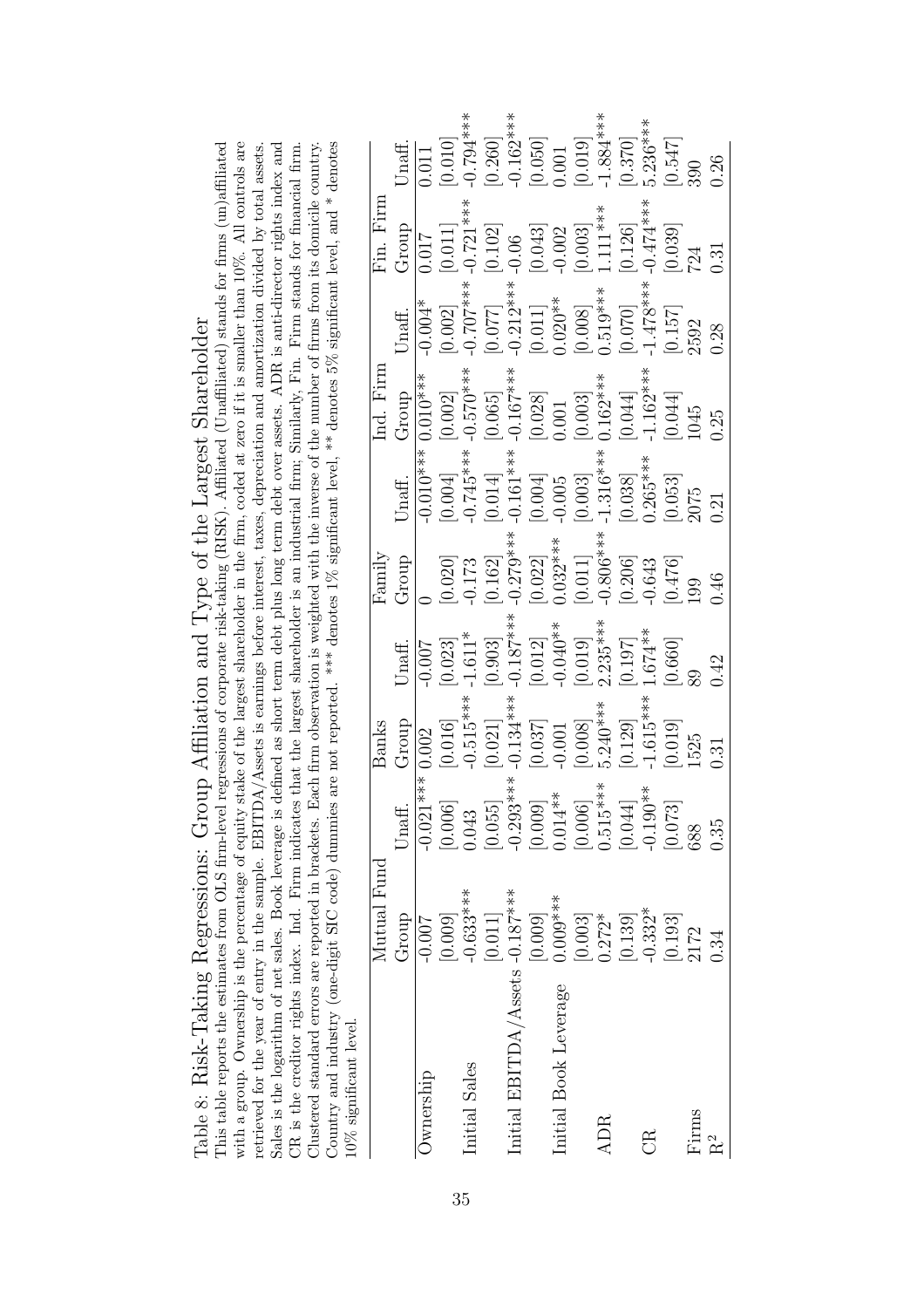### Table 9: Additional Estimation Procedures

This table reports the estimates from firm-level regressions of corporate risk-taking (RISK). Group is an indicator variable that equals one for firms affiliated with a group and zero otherwise. Ownership is the percentage of equity stake of the largest shareholder in the firm, coded at zero if it is smaller than 10%. All controls are retrieved for the year of entry in the sample. EBITDA/Assets is earnings before interest, taxes, depreciation and amortization divided by total assets. Sales is the logarithm of net sales. Book leverage is defined as short term debt plus long term debt over assets. ADR is anti-director rights index and CR is the creditor rights index. Column (1) presents estimates form instrumental variable regressions. Column (2) shows fixed effect estimates at the group level for groups consisted of a large number of firms. Column (3) covers the same sample as in column (2) however it does not account for group fixed effects. Clustered standard errors are reported in brackets. Each firm observation is weighted with the inverse of the number of firms from its domicile country. Country and industry (one-digit SIC code) dummies are not reported. \*\*\* denotes 1% significant level, \*\* denotes 5% significant level, and \* denotes 10% significant level.

|                          | IV          | <b>Fixed Effects</b> | <b>OLS</b>  | Self-Selection Two-Stages |             |
|--------------------------|-------------|----------------------|-------------|---------------------------|-------------|
|                          | (1)         | $\left( 2\right)$    | (3)         | (4)                       | (5)         |
| Group                    |             |                      |             |                           | $-0.295*$   |
|                          |             |                      |             |                           | [0.147]     |
| Ownership                | $0.120***$  | $0.031**$            | $0.074***$  | $0.009**$                 | $-0.005$    |
|                          | [0.046]     | [0.015]              | [0.018]     | [0.004]                   | [0.004]     |
| Ownership $\times Group$ |             |                      |             |                           | $0.010*$    |
|                          |             |                      |             |                           | [0.005]     |
| Initial Sales            | $0.647**$   | $-0.738***$          | $-0.657***$ | $-0.843***$               | $-0.489***$ |
|                          | [0.278]     | [0.063]              | [0.107]     | [0.091]                   | [0.073]     |
| Initial EBITDA/Assets    | $-1.213**$  | $-0.092***$          | $-0.079***$ | $-0.138***$               | $-0.001$    |
|                          | [0.570]     | [0.008]              | [0.019]     | [0.007]                   | [0.003]     |
| Initial Book Leverage    | $-0.582***$ | 0.003                | 0.004       | $0.012**$                 | $-0.084***$ |
|                          | [0.072]     | [0.005]              | [0.007]     | [0.005]                   | [0.010]     |
| <b>ADR</b>               | $-0.191***$ | 0.299                | $0.842***$  | 0.155                     | $1.049***$  |
|                          | [0.012]     | [0.194]              | [0.223]     | [0.650]                   | [0.062]     |
| CR                       | $-0.005$    | $-0.617***$          | $-0.939***$ | $-1.293$                  | $-0.576***$ |
|                          | [0.006]     | [0.154]              | [0.176]     | [1.073]                   | [0.061]     |
| Lambda                   |             |                      |             | $-3.46$                   |             |
|                          |             |                      |             | $[1.07]$                  |             |
| Firms                    | 11910       | 2885                 | 2885        | 11980                     | 11153       |
| $\mathbf{R}^2$           | 0.18        | 0.16                 | 0.19        | 0.3                       | 0.2         |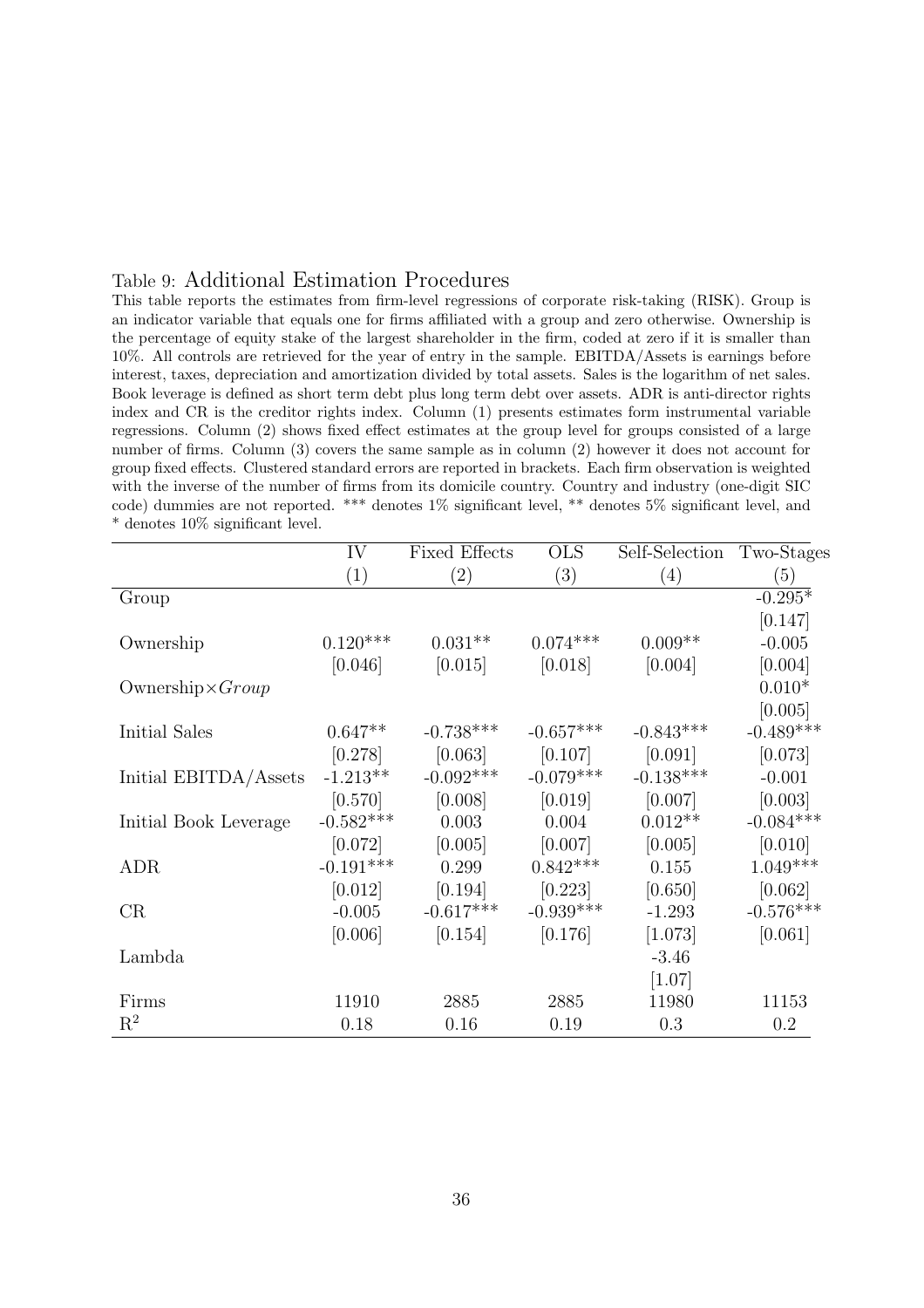| affiliated with a group and zero otherwise. Subsidiaries is an indicator variable that equals one for firms that have at least one subsidiary. Ownership<br>interest, taxes, depreciation and amortization divided by total assets. Sales is the logarithm of net sales. Book leverage is defined as short term debt<br>plus long term debt over assets. ADR is anti-director rights index and CR is the creditor rights index. All controls are retrieved for the year of entry<br>in the sample. Clustered standard errors are reported in brackets. Each firm observation is weighted with the inverse of the number of firms from its<br>This table reports the estimates from firm-level regressions of corporate risk-taking (RISK). Group is an indicator variable that equals one for firms<br>is the percentage of equity stake of the largest<br>domicile country. Country and industry (one-d<br>Table 10: Groups and Subsidiaries<br>level, and $*$ denotes 10% significant level |                          |                      |                             |                                |                                   | shareholder in the firm, coded at zero if it is smaller than 10%. EBITDA/Assets is earnings before<br>igit SIC code) dummies are not reported. *** denotes 1% significant level, ** denotes 5% significant |
|-----------------------------------------------------------------------------------------------------------------------------------------------------------------------------------------------------------------------------------------------------------------------------------------------------------------------------------------------------------------------------------------------------------------------------------------------------------------------------------------------------------------------------------------------------------------------------------------------------------------------------------------------------------------------------------------------------------------------------------------------------------------------------------------------------------------------------------------------------------------------------------------------------------------------------------------------------------------------------------------------|--------------------------|----------------------|-----------------------------|--------------------------------|-----------------------------------|------------------------------------------------------------------------------------------------------------------------------------------------------------------------------------------------------------|
|                                                                                                                                                                                                                                                                                                                                                                                                                                                                                                                                                                                                                                                                                                                                                                                                                                                                                                                                                                                               | 日                        | <b>DD</b>            | Groups with<br>Subsidiaries | Groups without<br>Subsidiaries | Unaffiliated with<br>Subsidiaries | Unaffiliated without<br>Subsidiaries                                                                                                                                                                       |
| Subsidiaries                                                                                                                                                                                                                                                                                                                                                                                                                                                                                                                                                                                                                                                                                                                                                                                                                                                                                                                                                                                  | [0.257]<br>0.233         | [0.408]<br>0.475     |                             |                                |                                   |                                                                                                                                                                                                            |
| Ownership                                                                                                                                                                                                                                                                                                                                                                                                                                                                                                                                                                                                                                                                                                                                                                                                                                                                                                                                                                                     | $0.010***$               | $0.010***$           | $-0.013$                    | $0.026***$                     | $-0.010***$                       | $-0.006**$                                                                                                                                                                                                 |
|                                                                                                                                                                                                                                                                                                                                                                                                                                                                                                                                                                                                                                                                                                                                                                                                                                                                                                                                                                                               | [0.002]                  | [0.003]              | [0.015]                     | [0.009]                        | [0.002]                           | [0.003]                                                                                                                                                                                                    |
| $O$ wnership $\times Subsidiaries$                                                                                                                                                                                                                                                                                                                                                                                                                                                                                                                                                                                                                                                                                                                                                                                                                                                                                                                                                            | $-0.011***$<br>[0.004]   | $-0.014*$<br>[0.008] |                             |                                |                                   |                                                                                                                                                                                                            |
| Initial Sales                                                                                                                                                                                                                                                                                                                                                                                                                                                                                                                                                                                                                                                                                                                                                                                                                                                                                                                                                                                 | $-0.011***$              | $-0.544***$          | 0.015                       | $-0.460***$                    | $-0.528***$                       | $-0.681***$                                                                                                                                                                                                |
|                                                                                                                                                                                                                                                                                                                                                                                                                                                                                                                                                                                                                                                                                                                                                                                                                                                                                                                                                                                               |                          | [0.017]              | [0.112]                     | [0.058]                        | [0.056]                           | [0.057]                                                                                                                                                                                                    |
| Initial EBITDA/Assets                                                                                                                                                                                                                                                                                                                                                                                                                                                                                                                                                                                                                                                                                                                                                                                                                                                                                                                                                                         | $[0.004]$<br>$-0.011***$ | $-0.201***$          | $-0.254***$                 | $-0.177***$                    | $-0.197***$                       | $-0.216***$                                                                                                                                                                                                |
|                                                                                                                                                                                                                                                                                                                                                                                                                                                                                                                                                                                                                                                                                                                                                                                                                                                                                                                                                                                               | $[0.004]$<br>$-0.011***$ | [0.005]              | [0.030]                     | [0.006]                        | [0.010]                           | [0.009]                                                                                                                                                                                                    |
| Initial Book Leverage                                                                                                                                                                                                                                                                                                                                                                                                                                                                                                                                                                                                                                                                                                                                                                                                                                                                                                                                                                         |                          | $0.011***$           | $-0.002$                    | $0.010***$                     | 0.005                             | $0.018**$                                                                                                                                                                                                  |
|                                                                                                                                                                                                                                                                                                                                                                                                                                                                                                                                                                                                                                                                                                                                                                                                                                                                                                                                                                                               | [0.004]                  | [0.002]              | [0.002]                     | [0.002]                        | [0.004]                           | [0.008]                                                                                                                                                                                                    |
| ADR                                                                                                                                                                                                                                                                                                                                                                                                                                                                                                                                                                                                                                                                                                                                                                                                                                                                                                                                                                                           | $-0.011***$              | $0.621***$           | $0.862***$                  | $0.744***$                     | $-0.086$                          | $0.339***$                                                                                                                                                                                                 |
|                                                                                                                                                                                                                                                                                                                                                                                                                                                                                                                                                                                                                                                                                                                                                                                                                                                                                                                                                                                               | [0.004]                  | [0.009]              | [0.199]                     | [0.034]                        | [0.093]                           | [0.029]                                                                                                                                                                                                    |
| GR                                                                                                                                                                                                                                                                                                                                                                                                                                                                                                                                                                                                                                                                                                                                                                                                                                                                                                                                                                                            | $-0.011***$              | $-1.444***$          | 0.211                       | $-0.773***$                    | $-0.516***$                       | $-0.845***$                                                                                                                                                                                                |
|                                                                                                                                                                                                                                                                                                                                                                                                                                                                                                                                                                                                                                                                                                                                                                                                                                                                                                                                                                                               | [0.004]                  | [0.020]              | 0.398                       | [0.068]                        | [0.041]                           | [0.089]                                                                                                                                                                                                    |
| Firms                                                                                                                                                                                                                                                                                                                                                                                                                                                                                                                                                                                                                                                                                                                                                                                                                                                                                                                                                                                         | 11572                    | 7122                 | 728                         | 1705                           | 1932                              | 2757                                                                                                                                                                                                       |
| R <sup>2</sup>                                                                                                                                                                                                                                                                                                                                                                                                                                                                                                                                                                                                                                                                                                                                                                                                                                                                                                                                                                                | 0.29                     | 0.27                 | 0.31                        | 0.36                           | 0.22                              | 0.27                                                                                                                                                                                                       |

Table 10: Groups and Subsidiaries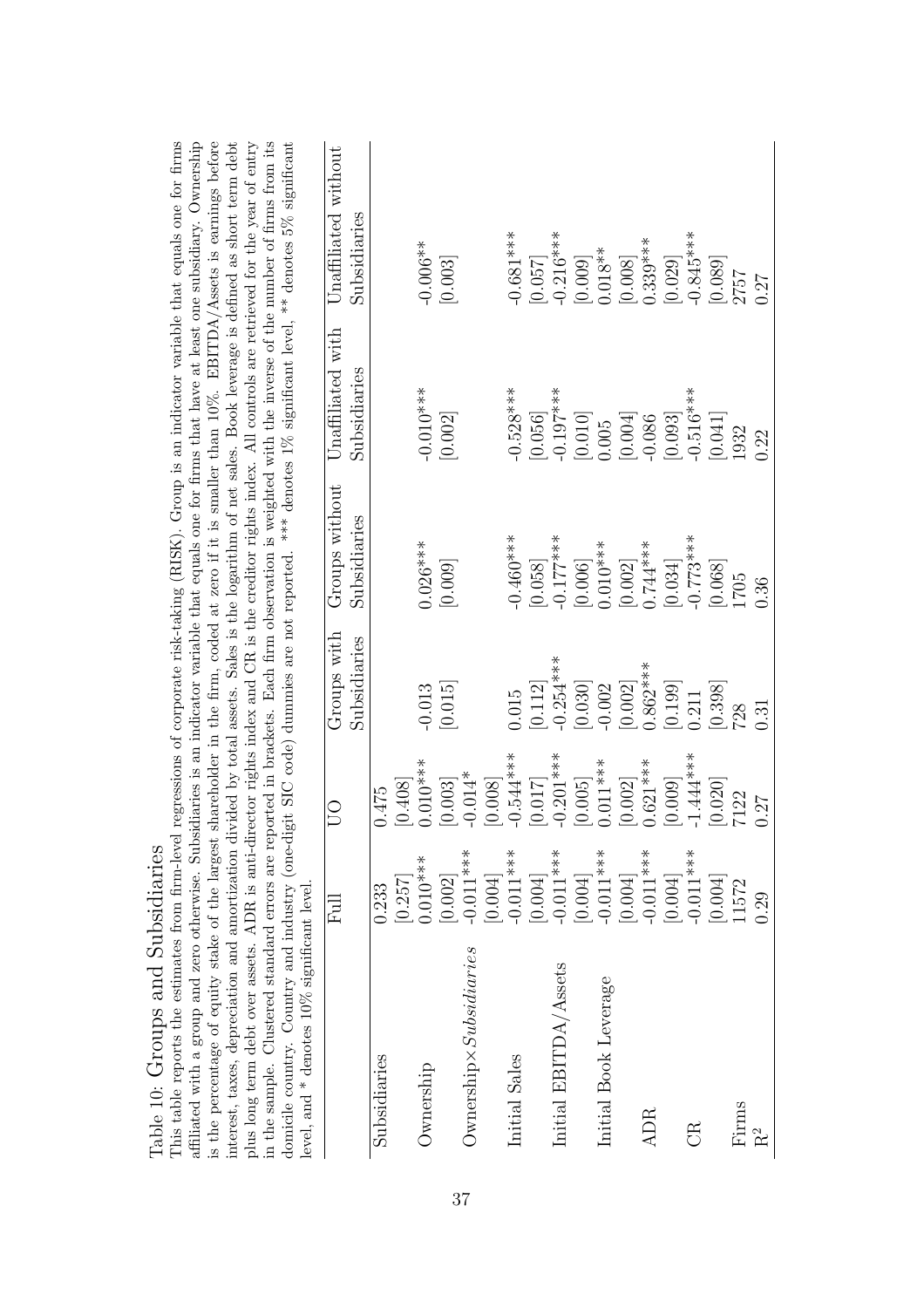| Book leverage is defined as short term debt plus long term debt over assets. Column (1) presents OLS<br>regressions of corporate risk-taking (RISK) defined as the standard deviation of monthly stock returns<br>controls are retrieved for the year of entry in the sample. EBITDA/Assets is earnings before interest, taxes, depreciation and amortization divided by<br>covers only the sample of firms affiliated to a group. Clustered standard errors are reported in brackets. Industry (one-digit SIC code) dummies are<br>adjusted for industry returns over the period 2003-2006. Group (Affiliated) is an indicator variable that equals one for firms affiliated with a group<br>and zero otherwise. Ownership is the percentage of equity stake of the largest shareholder in the firm, coded at zero if it is smaller than 10%. All<br>estimates from the full sample of US firms. Column (2) presents instrumental variable regressions similar to those in Table 9, column (1). Column (3) | $\rm Unaffiliated$ |              | 0.004      | [0.004] | $-1.014***$   | [0.062] | $-0.041***$           | [0.006] | $0.012**$             | [0.005] | 1513  | 0.29  |
|-------------------------------------------------------------------------------------------------------------------------------------------------------------------------------------------------------------------------------------------------------------------------------------------------------------------------------------------------------------------------------------------------------------------------------------------------------------------------------------------------------------------------------------------------------------------------------------------------------------------------------------------------------------------------------------------------------------------------------------------------------------------------------------------------------------------------------------------------------------------------------------------------------------------------------------------------------------------------------------------------------------|--------------------|--------------|------------|---------|---------------|---------|-----------------------|---------|-----------------------|---------|-------|-------|
|                                                                                                                                                                                                                                                                                                                                                                                                                                                                                                                                                                                                                                                                                                                                                                                                                                                                                                                                                                                                             | Group              | Banks        | $0.038*$   | [0.02]  | $-1.026***$   | [0.107] | $-0.052***$           | [0.013] | 0.002                 | [0.009] | 354   | C.O   |
|                                                                                                                                                                                                                                                                                                                                                                                                                                                                                                                                                                                                                                                                                                                                                                                                                                                                                                                                                                                                             | Group              | Mutual Funds | $0.032***$ | [0.014] | $-1.026***$   | [0.064] | $-0.055***$           | [0.007] | 0.001                 | [0.006] | 1010  | 0.46  |
|                                                                                                                                                                                                                                                                                                                                                                                                                                                                                                                                                                                                                                                                                                                                                                                                                                                                                                                                                                                                             | Group              |              | $0.021***$ | [0.006] | $-1.046***$   | [0.049] | $-0.057***$           | [0.006] | $0.009*$              | [0.005] | 1778  | 0.46  |
|                                                                                                                                                                                                                                                                                                                                                                                                                                                                                                                                                                                                                                                                                                                                                                                                                                                                                                                                                                                                             | Full               | $\geq$       | $0.093***$ | [0.025] | $-0.989***$   | [0.047] | $-0.053***$           | [0.005] | $-0.002$              | [0.004] | 3323  | 0.21  |
|                                                                                                                                                                                                                                                                                                                                                                                                                                                                                                                                                                                                                                                                                                                                                                                                                                                                                                                                                                                                             | Full               | <b>OLS</b>   | $0.010***$ | [0.003] | $-1.056***$   | [0.038] | $-0.048***$           | 0.004   | $0.010***$            | [0.003] | 3324  | 0.39  |
| not reported. *** denotes 1% significant level, ** denotes 5% significant level, and * denotes 10% significant level.<br>This table reports the estimates from firm-level<br>total assets. Sales is the logarithm of net sales.                                                                                                                                                                                                                                                                                                                                                                                                                                                                                                                                                                                                                                                                                                                                                                             |                    |              | Ownership  |         | Initial Sales |         | Initial EBITDA/Assets |         | Initial Book Leverage |         | Firms | $R^2$ |

| Table 11: Risk-Taking in the USA | This table reports the estimates from firm-leve |
|----------------------------------|-------------------------------------------------|
|                                  |                                                 |
|                                  |                                                 |

38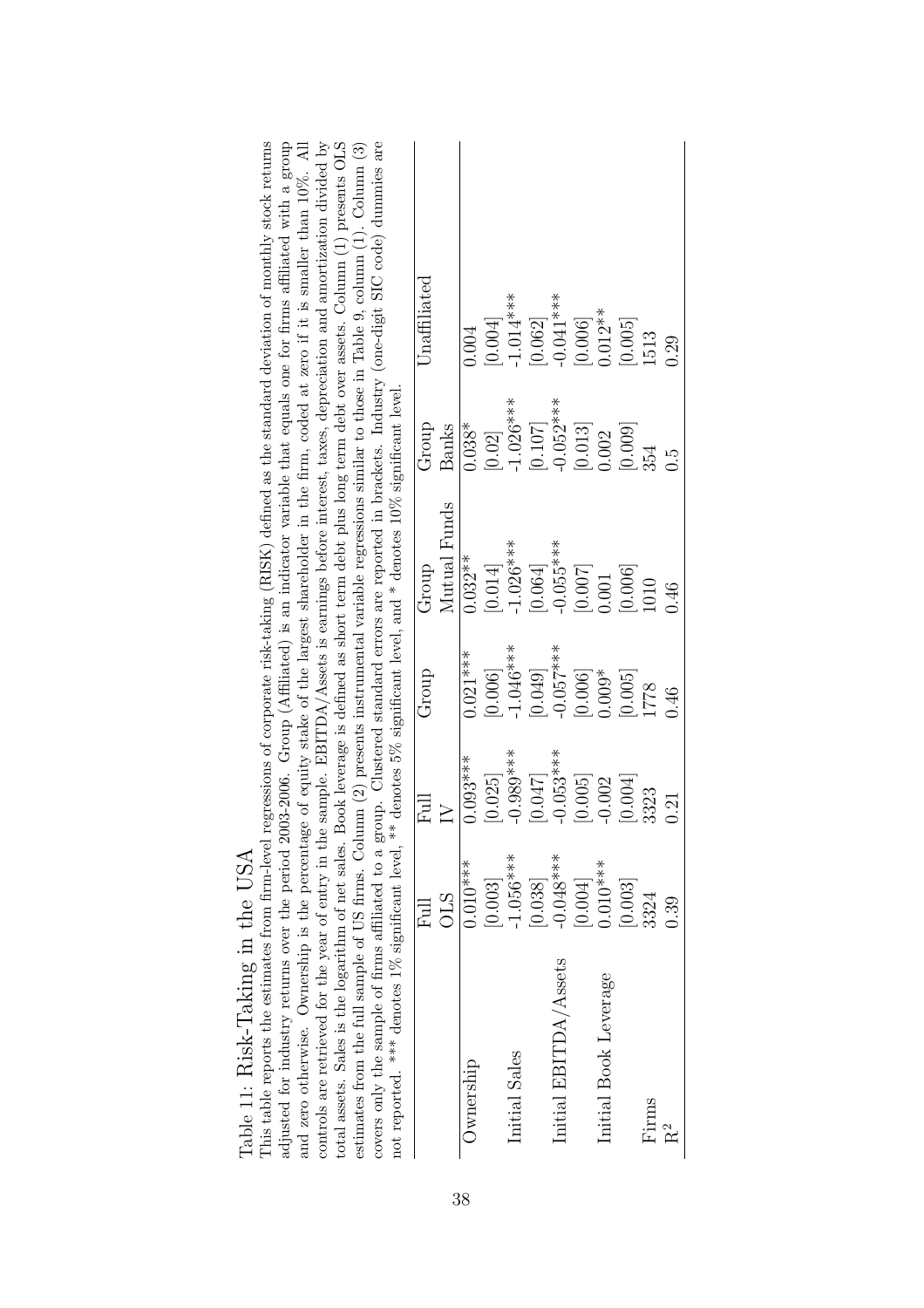as short term debt plus long term debt over assets. EBITDA/Assest is earnings before interest, taxes, depreciation and amortization divided by total<br>assets. Sales is the logarithm of net sales. All controls are retrieved f This table reports the estimates from quantile firm-level regressions of corporate risk-taking (RISK). Affiliated firms have common largest shareholder. Ownership is the percentage of equity stake of the largest shareholder in the firm, coded at zero if it is smaller than 10%. Book leverage is defined This table reports the estimates from quantile firm-level regressions of corporate risk-taking (RISK). Affiliated firms have common largest shareholder. Ownership is the percentage of equity stake of the largest shareholder in the firm, coded at zero if it is smaller than 10%. Book leverage is defined as short term debt plus long term debt over assets. EBITDA/Assest is earnings before interest, taxes, depreciation and amortization divided by total assets. Sales is the logarithm of net sales. All controls are retrieved for the year of entry in the sample. ADR is anti-director rights index and CR is the Table 12: Risk-Taking: Quantile Regressions Table 12: Risk-Taking: Quantile Regressions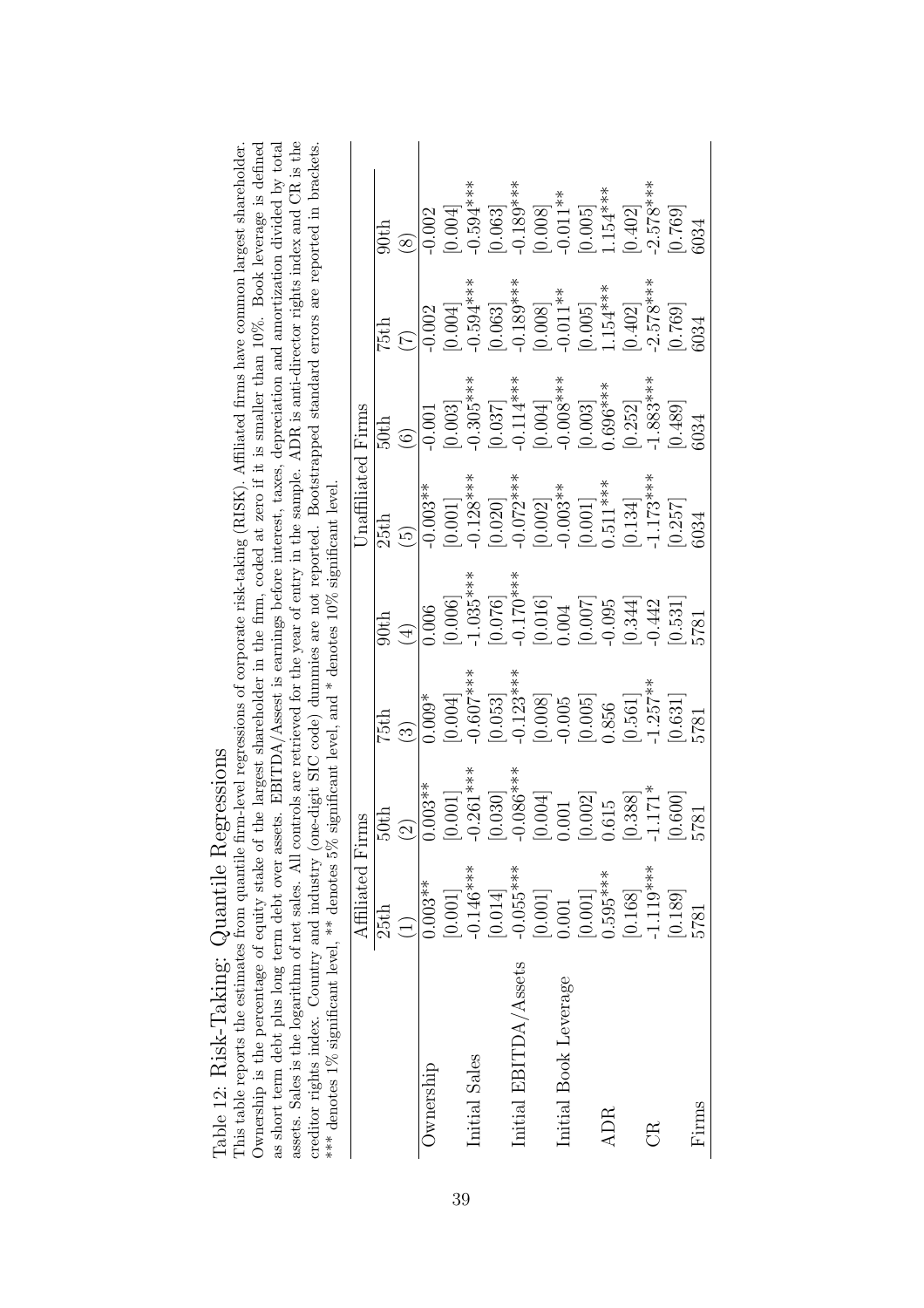| This table reports the estimates from OLS firm-level regressions of corporate risk-taking (RISK). Group is an indicator variable that equals one for<br>ADR is anti-director rights index and CR is the creditor rights index. Country and industry (one-digit SIC code) dummies are not reported. Standard<br>errors are reported in brackets. In column (1) Japan is excluded, in column (2) Canada is excluded, in column (3) manufacturing is excluded, in column<br>is smaller than 10%. Book leverage is defined as short term debt plus long term debt over assets. EBITDA/Assets is earnings before interest, taxes,<br>depreciation and amortization divided by total assets. Sales is the logarithm of net sales. All controls are retrieved for the year of entry in the sample.<br>firms affiliated with a group and zero otherwise.<br>$(4)$ largest shareholders defined as mutual funds<br>(6) ADR and CR are dropped. *** denotes $1\%$ |             |                    |                        |             | significant level, ** denotes $5\%$ significant level, and * denotes $10\%$ significant level | Ownership is the percentage of equity stake of the largest shareholder in the firm, coded at zero if it<br>and banks are excluded, in column (5) ownership is defined at the $20\%$ level of control and in column |
|---------------------------------------------------------------------------------------------------------------------------------------------------------------------------------------------------------------------------------------------------------------------------------------------------------------------------------------------------------------------------------------------------------------------------------------------------------------------------------------------------------------------------------------------------------------------------------------------------------------------------------------------------------------------------------------------------------------------------------------------------------------------------------------------------------------------------------------------------------------------------------------------------------------------------------------------------------|-------------|--------------------|------------------------|-------------|-----------------------------------------------------------------------------------------------|--------------------------------------------------------------------------------------------------------------------------------------------------------------------------------------------------------------------|
|                                                                                                                                                                                                                                                                                                                                                                                                                                                                                                                                                                                                                                                                                                                                                                                                                                                                                                                                                         |             | $\widehat{\Omega}$ | $\widehat{\mathbb{G}}$ | $\bigoplus$ | $\widetilde{\Theta}$                                                                          | $\widehat{\odot}$                                                                                                                                                                                                  |
| Group Affiliation                                                                                                                                                                                                                                                                                                                                                                                                                                                                                                                                                                                                                                                                                                                                                                                                                                                                                                                                       | $-0.762***$ | $-0.825***$        | $-0.819***$            | $-0.752***$ | $***$<br>$-0.777***$                                                                          | $-0.813***$                                                                                                                                                                                                        |
|                                                                                                                                                                                                                                                                                                                                                                                                                                                                                                                                                                                                                                                                                                                                                                                                                                                                                                                                                         | [0.097]     | [0.061]            | [0.073]                | [0.066]     | [0.062]                                                                                       | [0.071]                                                                                                                                                                                                            |
| Ownership                                                                                                                                                                                                                                                                                                                                                                                                                                                                                                                                                                                                                                                                                                                                                                                                                                                                                                                                               | $-0.006***$ | $-0.005**$         | $-0.009***$            | $-0.004$    | $0.005***$                                                                                    | $-0.006***$                                                                                                                                                                                                        |
|                                                                                                                                                                                                                                                                                                                                                                                                                                                                                                                                                                                                                                                                                                                                                                                                                                                                                                                                                         | [0.002]     | [0.002]            | [0.002]                | [0.003]     | [0.001]                                                                                       | [0.002]                                                                                                                                                                                                            |
| $O$ wnership $\times Group$                                                                                                                                                                                                                                                                                                                                                                                                                                                                                                                                                                                                                                                                                                                                                                                                                                                                                                                             | $0.007***$  | $0.008***$         | $0.006*$               | $0.010***$  | $0.012***$                                                                                    | $0.009***$                                                                                                                                                                                                         |
|                                                                                                                                                                                                                                                                                                                                                                                                                                                                                                                                                                                                                                                                                                                                                                                                                                                                                                                                                         | 0.002       | [0.002]            | [0.002]                | [0.003]     | [0.002]                                                                                       | [0.002]                                                                                                                                                                                                            |
| Initial Sales                                                                                                                                                                                                                                                                                                                                                                                                                                                                                                                                                                                                                                                                                                                                                                                                                                                                                                                                           | $-0.505***$ | $-0.521***$        | $-0.628***$            | $-0.603***$ | $-0.532***$                                                                                   | $-0.534***$                                                                                                                                                                                                        |
|                                                                                                                                                                                                                                                                                                                                                                                                                                                                                                                                                                                                                                                                                                                                                                                                                                                                                                                                                         | 0.034       | [0.034]            | [0.054]                | [0.042]     | [0.034]                                                                                       | [0.033]                                                                                                                                                                                                            |
| Initial EBITDA/Assets                                                                                                                                                                                                                                                                                                                                                                                                                                                                                                                                                                                                                                                                                                                                                                                                                                                                                                                                   | $-0.217***$ | $-0.209***$        | $-0.183***$            | $-0.203***$ | $0.209***$                                                                                    | $-0.208***$                                                                                                                                                                                                        |
|                                                                                                                                                                                                                                                                                                                                                                                                                                                                                                                                                                                                                                                                                                                                                                                                                                                                                                                                                         | [0.004]     | [0.011]            | [0.012]                | [0.009]     | [0.011]                                                                                       | $[0.011]$                                                                                                                                                                                                          |
| Initial Book Leverage                                                                                                                                                                                                                                                                                                                                                                                                                                                                                                                                                                                                                                                                                                                                                                                                                                                                                                                                   | $0.008***$  | 0.004              | 0.001                  | $0.020***$  | 0.005                                                                                         | 0.005                                                                                                                                                                                                              |
|                                                                                                                                                                                                                                                                                                                                                                                                                                                                                                                                                                                                                                                                                                                                                                                                                                                                                                                                                         | [0.002]     | [0.004]            | [0.002]                | [0.006]     | [0.004]                                                                                       | [0.004]                                                                                                                                                                                                            |
| <b>ADR</b>                                                                                                                                                                                                                                                                                                                                                                                                                                                                                                                                                                                                                                                                                                                                                                                                                                                                                                                                              | $-0.209***$ | $0.576***$         | $0.459***$             | $0.645***$  | $0.571***$                                                                                    |                                                                                                                                                                                                                    |
|                                                                                                                                                                                                                                                                                                                                                                                                                                                                                                                                                                                                                                                                                                                                                                                                                                                                                                                                                         | 0.008       | [0.019]            | [0.015]                | [0.011]     | [0.017]                                                                                       |                                                                                                                                                                                                                    |
| g                                                                                                                                                                                                                                                                                                                                                                                                                                                                                                                                                                                                                                                                                                                                                                                                                                                                                                                                                       | $0.335***$  | $-1.641***$        | $1.759***$             | $-1.491***$ | $1.637***$                                                                                    |                                                                                                                                                                                                                    |
|                                                                                                                                                                                                                                                                                                                                                                                                                                                                                                                                                                                                                                                                                                                                                                                                                                                                                                                                                         | [0.010]     | [0.067]            | [0.062]                | [0.063]     | [890.0]                                                                                       |                                                                                                                                                                                                                    |
| Firms                                                                                                                                                                                                                                                                                                                                                                                                                                                                                                                                                                                                                                                                                                                                                                                                                                                                                                                                                   | 9,703       | 11,391             | 8,047                  | 7357        | 11,829                                                                                        | 13,380                                                                                                                                                                                                             |
| $\rm R^2$                                                                                                                                                                                                                                                                                                                                                                                                                                                                                                                                                                                                                                                                                                                                                                                                                                                                                                                                               | 0.35        | 0.36               | 0.31                   | 0.35        | 0.36                                                                                          | 0.36                                                                                                                                                                                                               |

Table 13: Risk-Taking and Ownership: Subsamples Table 13: Risk-Taking and Ownership: Subsamples